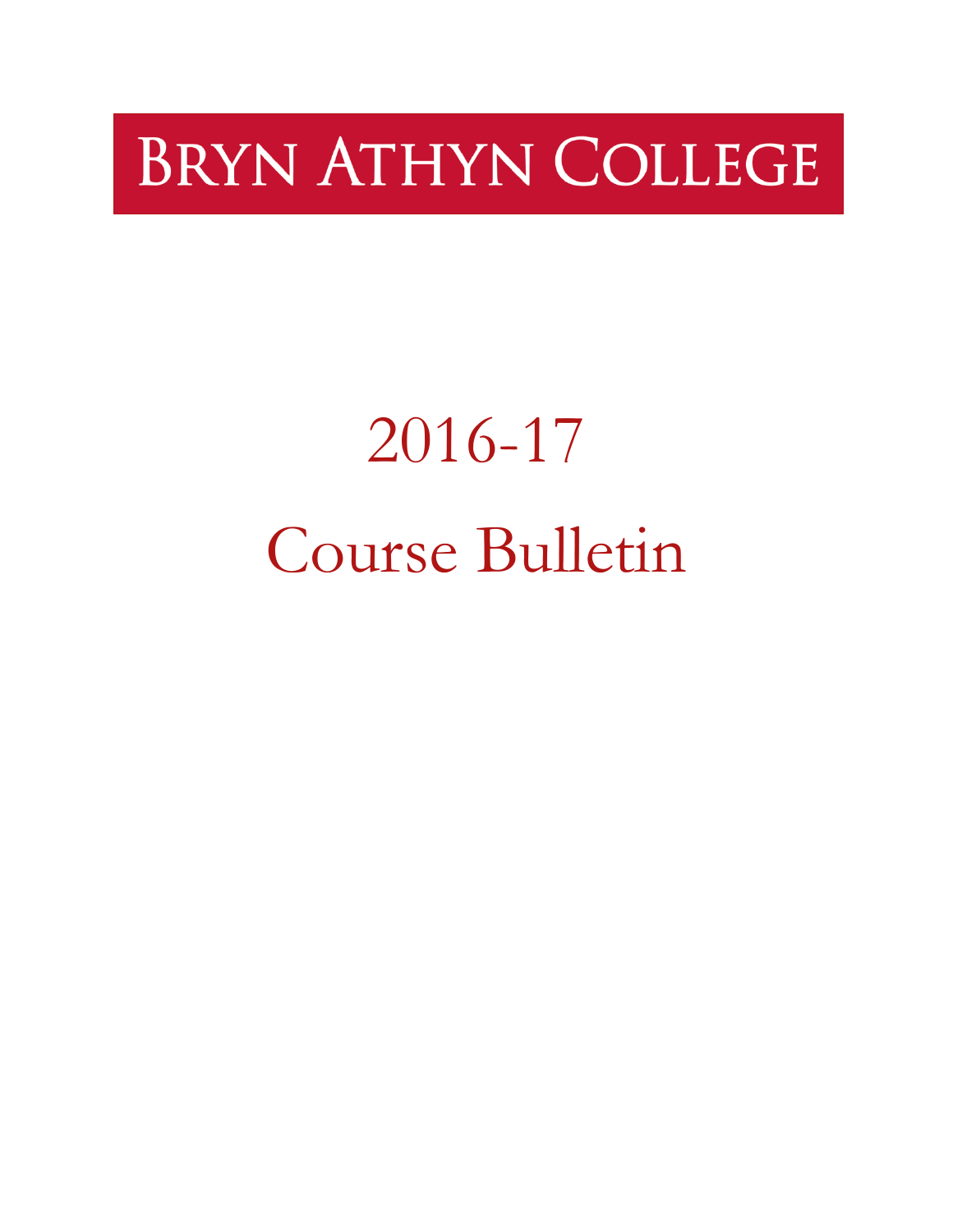# Table of Contents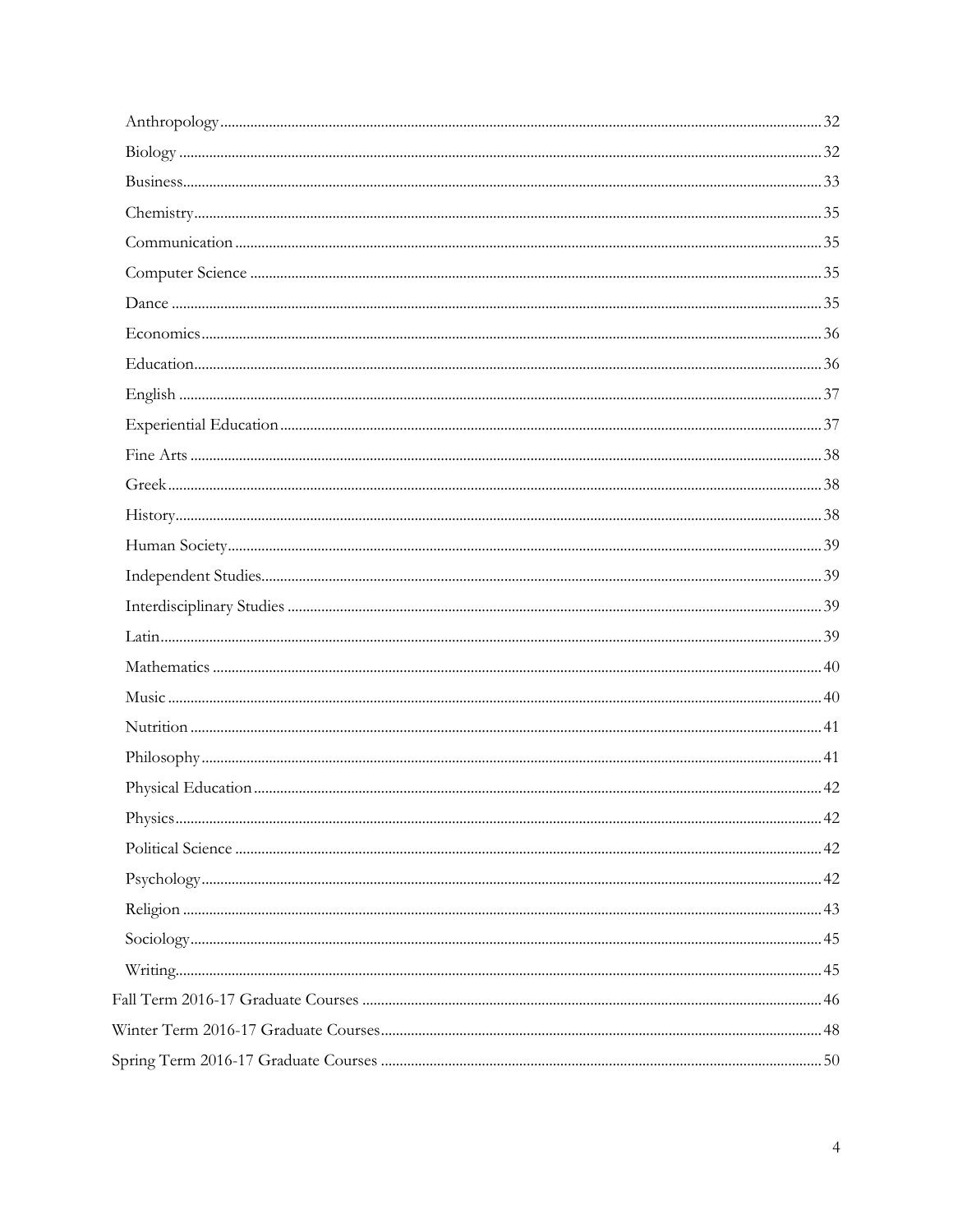### BRYN ATHYN COLLEGE CALENDAR FOR ACADEMIC YEAR 2016-2017: ONE HUNDRED and FORTIETH ACADEMIC YEAR

| 2016      |           |          |                                                                             |
|-----------|-----------|----------|-----------------------------------------------------------------------------|
| June      | TBD       | TBD      | <b>MARS</b> Summer Session                                                  |
|           | TBD       | TBD      | Course registration for new students                                        |
|           | $27-1$    | Mon-Fri  | Building Arts Intensive Workshop                                            |
| July      | 11-15     | Mon-Fri  | Building Arts Intensive Workshop                                            |
|           | 18-22     | Mon-Fri  | Building Arts Intensive Workshop                                            |
|           | 25-29     | Mon-Fri  | Building Arts Intensive Workshop                                            |
| August    | TBD       | TBD      | Course registration for new students                                        |
|           | 15        | Mon      | Faculty retreat                                                             |
|           | 16        | Tues     | Administration and Faculty meetings                                         |
|           | 16-19     | Tues-Fri | RA training                                                                 |
|           | 20        | Sat      | $11:00$ am $-4:00$ pm: New Students (US and International) arrive on campus |
|           | $20 - 23$ | Sat-Tues | Orientation for new students                                                |
|           | 21        | Sun      | 12:00 pm - 5:00 pm: All returning students arrive on campus                 |
|           | 22        | Mon      | 8:00 am - 5:00 pm: Open advising period for all students                    |
|           | 23        | Tues     | 7:00 pm: President's Welcome (dessert) for all students (Glencairn)         |
|           | 24        | Wed      | 8:00 am: Fall Term classes begin                                            |
| September | 5         | Mon      | Labor Day holiday                                                           |
| October   | 14        | Fri      | Charter Day                                                                 |
|           | $24 - 2$  | Mon-Wed  | Registration for Winter Term                                                |
| November  | 4         | Fri      | Fall Term classes end                                                       |
|           | 7         | Mon      | Reading day                                                                 |
|           | 8         | Tue      | Exams begin                                                                 |
|           | 11        | Fri      | Fall Term ends after exams                                                  |
|           | 24        | Thu      | Thanksgiving holiday                                                        |
|           | 27        | Sun      | Resident students return                                                    |
|           | 28        | Mon      | Winter Term classes begin                                                   |
| December  | 16        | Fri      | Christmas vacation begins following afternoon classes                       |
| 2017      |           |          |                                                                             |
| January   | 1         | Sun      | Resident students return                                                    |
|           | 2         | Mon      | Classes resume                                                              |
|           | 16        | Mon      | Martin Luther King, Jr. holiday                                             |
|           | $23-1$    | Mon-Wed  | Registration for Spring Term                                                |
| February  | 20        | Mon      | President's Day -regular class schedule, Winter Term classes end            |
|           | 21        | Tues     | Reading day                                                                 |
|           | 22        | Wed      | Exams begin                                                                 |
|           | 25        | Sat      | Winter Term ends after exams                                                |
| March     | 7         | Tues     | Resident students return                                                    |
|           | 8         | Wed      | Spring Term classes begin                                                   |
|           | $22 - 24$ | Wed-Fri  | Phase I Registration                                                        |
| April     | $10 - 14$ | Mon-Fri  | Phase II Registration                                                       |
|           | 17        | Mon      | Easter Monday holiday                                                       |
|           | 24-28     | Mon-Fri  | Phase III Registration                                                      |
| May       | 17        | Wed      | Spring Term classes end                                                     |
|           | 18        | Thurs    | Reading day                                                                 |
|           | 19        | Fri      | Exams begin                                                                 |
|           | 24        | Wed      | Last day of exams                                                           |
|           | 26        | Fri      | 6:30 pm: Graduation Dinner (Brickman Center)                                |
|           | 27        | Sat      | 10:00 am: Graduation (Asplundh Field House)                                 |
| June      | 1         | Thurs    | End of Year Faculty Meeting and End of Year Faculty and Staff Gathering     |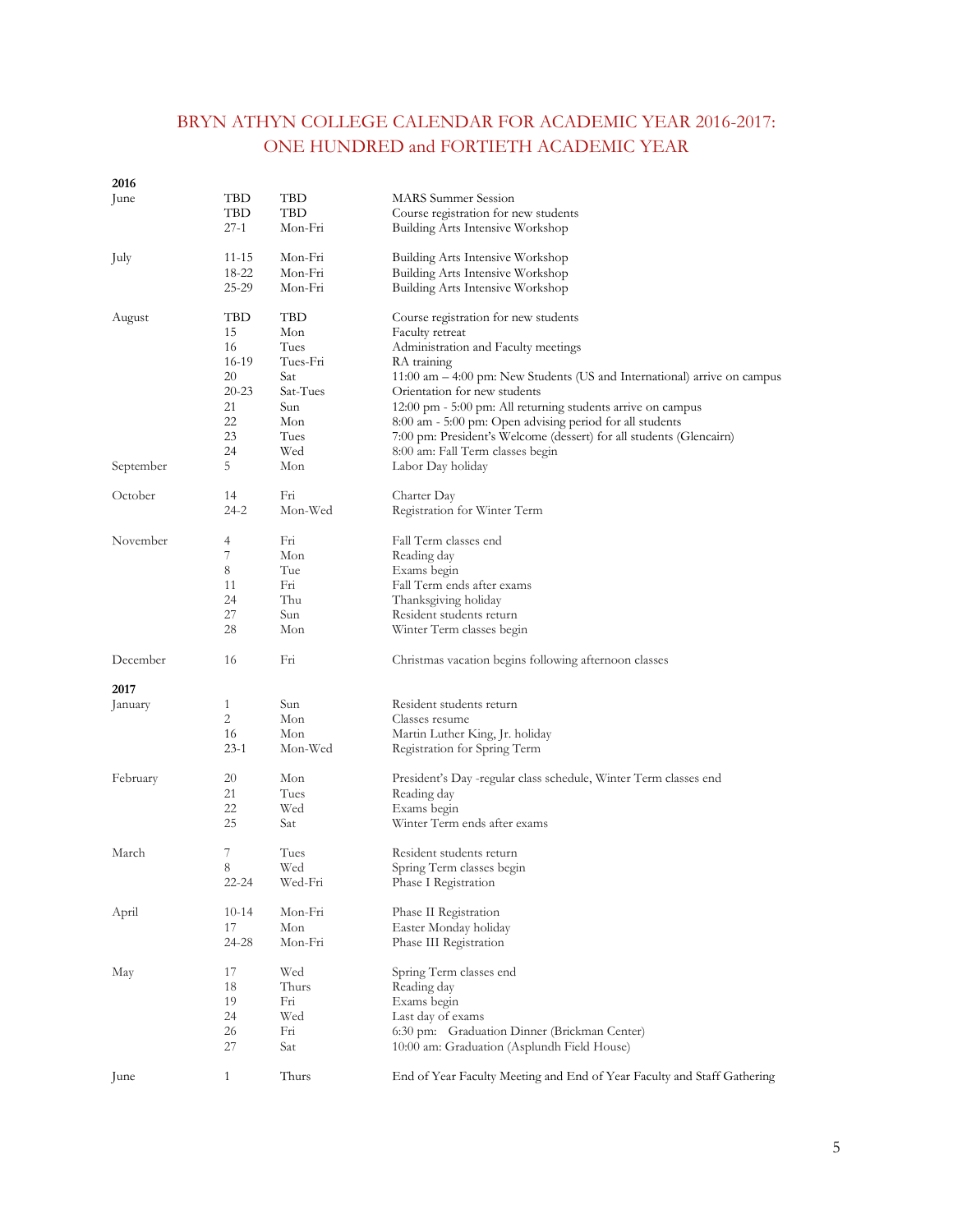# <span id="page-5-0"></span>Academic Reminders and Requirements

Make sure you have a tentative academic plan before you see your advisor to register for classes. Your advisor can provide information and perspectives that may help you make decisions, but it is your academic program. It is your responsibility to ensure it is the program you want and need.

Each term, choose three or four academic courses at the appropriate level. Full-time students must take at least 9 academic credits each term. However, to stay on track for a graduation in four years and maintain full eligibility for student loans, you will need to complete 31 credits per year. Full-time tuition covers 14.5 credits per term; additional payment is necessary for any more. Keep the following requirements in mind:

### **First Year Requirements**

- Two religion courses (100-level) during the year including passing Religion 101 or 110
- Writing 101 (or Writing 100 as recommended)
- Math 101 (or test out of it via Math placement test)
- At least 9 academic credits each term 100-level courses unless you get permission for upper-level courses
- To advance to second year status, you must complete residency requirements and at least 31 credits.

### **Second Year Requirements**

- Two religion courses during the year
- Writing 202
- At least 9 academic credits each term 100- or 200-level courses unless you get permission for higherlevel courses
- To advance to third year status, you must complete residency requirements and accumulate at least 62 credits. Fourth year status requires completion of residency requirements, accumulating at least 93 credits, and acceptance into a major program.

### **Third and Fourth Year Requirements**

- One religion course each year (not 100-level)
- At least 9 academic credits each term
- Graduation requires completion of major, core, and residency requirements and completing at least 124 credits (some majors may require more). Additionally, a minimum of 120 credits must be academic (some courses carry non-academic credit, mainly PE courses).
- In addition to the residency requirements listed above, students interested in the following majors should register for the courses listed below in their first year:
- Biology: Bio122 & 123, Chem101 and/or Chem 110&111
- Education: Ed128, ESci110, Geog110, any 100-level History course, two math courses, Phil102, Rel101 or 110
- English:  $n/a$  (Recommended: Eng105)
- ID: 100-level requirements/recommendations from the appropriate areas
- History: any 100-level history courses (Recommended: 100-level anthropology, geography, political science, sociology courses)
- Psychology: Psyc101 (Recommended: Math130 and 100-level anthropology and/or sociology)
- Religion: Rel110 and either Rel115 or Rel125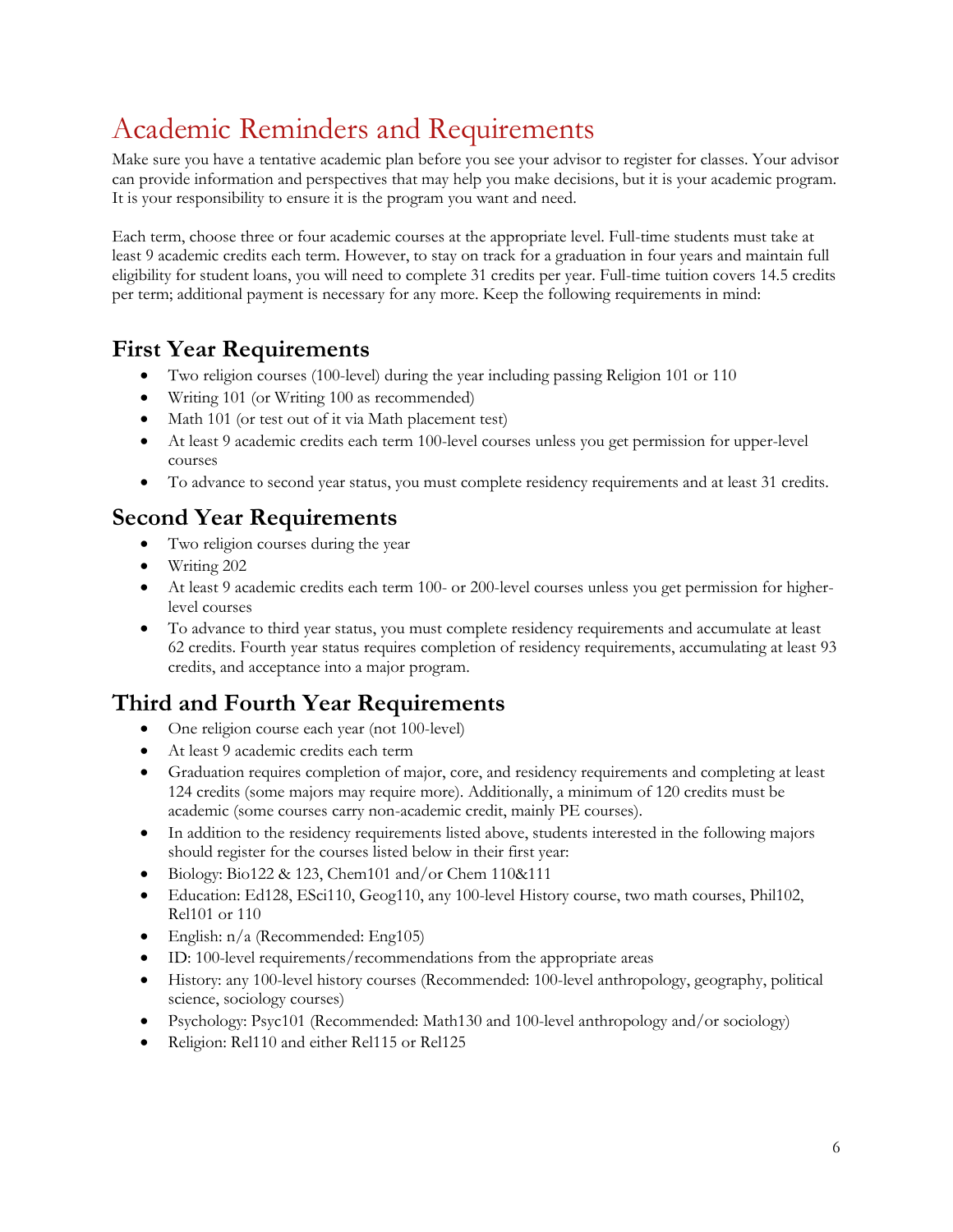### **Worksheets for Majors:**

If you are interested in a particular major, please see the worksheets online. Major requirement worksheets are available on our website at the following location:

http://www.brynathyn.edu/academics/majors/forms.html.

### **Graduation Applications:**

Are you planning on graduating this May? Try filling out the graduation application to see what courses you might be missing. Graduation Applications are available on our website at the following location: http://www.brynathyn.edu/academics/majors/forms/.

### **Student Online Registration Instructions:**

- Go to: https://www.BrynAthynSonis.com
- Login and click on "Students"
- Enter your PIN and ID (PIN is case sensitive, ID requires leading zeroes) o If you forget your ID or PIN, click the link on login page
- Click on "Academics" and select Registration
- Select "View All" to see course list
- Register for a course by clicking on the number in the "spaces" column
- After selecting courses, click on "Continue Registration Process"
- Review courses and, if correct, click "Continue"
- Finalize by clicking "Return" button.
- If a course is full, you can add yourself to a wait list by clicking the number in the "wait" column

### Notes:

You will need to see your advisor if you want to:

- audit a course
- conduct an independent study
- complete an internship
- take more than 14.5 credits

See the Undergraduate Student Handbook online for details.

Your advisor will guide you through the process of setting up an independent study or internship. Please note that students and advisors will be unable to register for internships or independent studies through the online registration system. Internships and independent studies will be registered by the Registrar once the appropriate paperwork has been completed.

### **Core and Major Information**

See the Academic Programs Bulletin for information regarding the Core Program and Majors.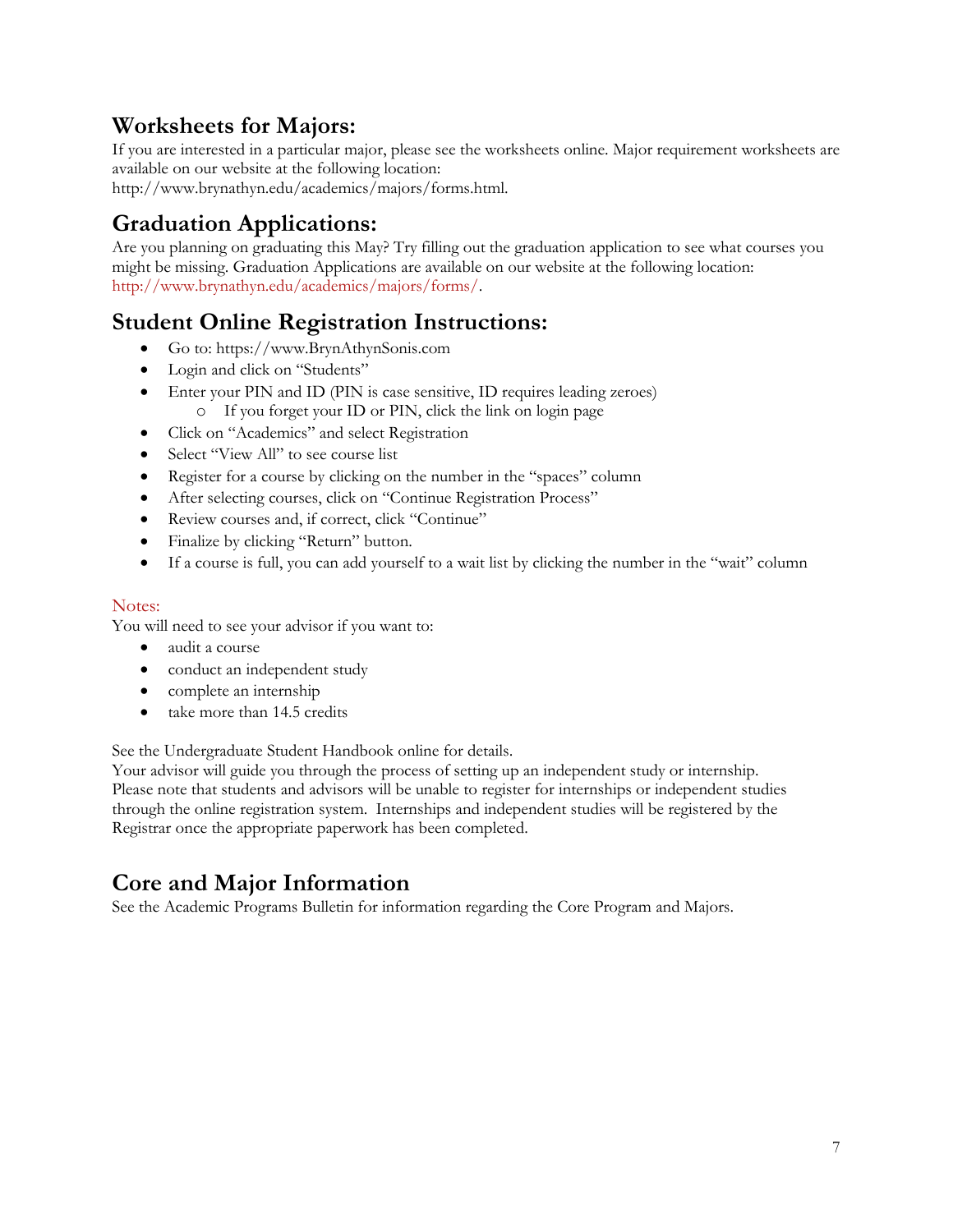# Fall Term 2016-17 Undergraduate Course List

<span id="page-7-0"></span>

| <b>BLOCK</b>            | <b>NAME OF</b><br><b>COURSE</b> | <b>TITLE</b>                                        | <b>CREDITS</b> | <b>INSTRUCTOR</b> |
|-------------------------|---------------------------------|-----------------------------------------------------|----------------|-------------------|
| $\mathbf{1}$            | Bio122_0*                       | Introduction to Biology: Genetics and Evolution     | $\mathfrak{Z}$ | A.F. Bryntesson   |
| $\mathbf{3}$            | Bio122_1*                       | Introduction to Biology: Genetics and Evolution     | 3              | A.F. Bryntesson   |
| 22                      | Bio122L_0*                      | Introduction to Biology: Genetics and Evolution Lab | $\mathbf{1}$   | S.R. Evans        |
| 22                      | Bio122L_1*                      | Introduction to Biology: Genetics and Evolution Lab | $\mathbf{1}$   | S.R. Evans        |
| 24                      | Bio122L_2*                      | Introduction to Biology: Genetics and Evolution Lab | 1              | S.R. Evans        |
| $\overline{4}$          | Bio210*                         | Human Anatomy and Physiology I                      | 3              | E.J. Higgins      |
| 22                      | Bio210L_0*                      | Human Anatomy and Physiology I Lab                  | 1              | E.J. Higgins      |
| 24                      | Bio210L_1*                      | Human Anatomy and Physiology I Lab                  | 1              | E.J. Higgins      |
| 5                       | <b>Bio230</b>                   | Genetics                                            | 3              | A.F. Bryntesson   |
| 2                       | <b>Bio490</b>                   | Biology Seminar I                                   | $\mathbf{1}$   | E.J. Higgins      |
| $\mathbf{3}$            | <b>Bus141</b>                   | Accounting I                                        | 3              | E.S. King         |
| 11                      | Bus/Wrt220                      | <b>Business Communications</b>                      | $\mathfrak{Z}$ | A.N. Rose         |
| $\overline{7}$          | <b>Bus254</b>                   | Principles of Marketing                             | $\mathfrak{Z}$ | W.B. Jungé        |
| 12                      | <b>Bus305</b>                   | <b>Business Seminar</b>                             | 1.5            | E.S. King         |
| $\boldsymbol{2}$        | <b>Bus493</b>                   | Senior Literature Review                            | $\sqrt{2}$     | E.S. King         |
| $\mathbf{3}$            | Bus/ID494                       | Senior Seminar I                                    | $\mathbf{1}$   | D.A. Synnestvedt  |
| $\mathbf{3}$            | Chem $210**$                    | Organic Chemistry I                                 | $\mathfrak{Z}$ | E.J. Higgins      |
| 21                      | $Chem210L_0*$                   | Organic Chemistry I Lab                             | $\mathbf{1}$   | S.R. Evans        |
| 23                      | $Chem210L_1*$                   | Organic Chemistry I Lab                             | 1              | S.R. Evans        |
| 4                       | Comm205                         | Intermediate Public Speaking                        | 3              | S.V. Bernhardt    |
| 5                       | CSci105                         | Introduction to Computer Systems                    | 3              | N. Simonetti      |
| 8                       | Dan132/232                      | Jazz Dance                                          | 1.5            | J.R. Bostock      |
| 12                      | Dan160/260/260                  | Dance Ensemble                                      | 1.5            | J.R. Bostock      |
| $\boldsymbol{9}$        | Dan241                          | History of Twentieth-Century American Dance         | $\mathfrak{Z}$ | J.R. Bostock      |
| Special                 | Dan493                          | Senior Lit Review                                   | $\mathbf{2}$   | J.R. Bostock      |
| 9                       | Econ131                         | Macroeconomics                                      | $\mathfrak{Z}$ | W.B. Jungé        |
| $\mathbf{1}$            | Ed217                           | Language, Literacy, and Numeracy                    | $\mathfrak{Z}$ | N.G. Phillips     |
| $\overline{\mathbf{4}}$ | Ed322                           | Social Studies and the Young Child                  | $\mathfrak{Z}$ | N.G. Phillips     |
| Special                 | Ed402                           | <b>Student Teaching</b>                             | 12             | N.G. Phillips     |
| 3                       | Eng218                          | American Literature I                               | 3              | R.S. Cooper       |
| $\bf 8$                 | Eng367                          | The Modern Novel                                    | $\mathfrak{Z}$ | K. King           |

As of 8/24/16. (Independent Study and Internship courses not listed).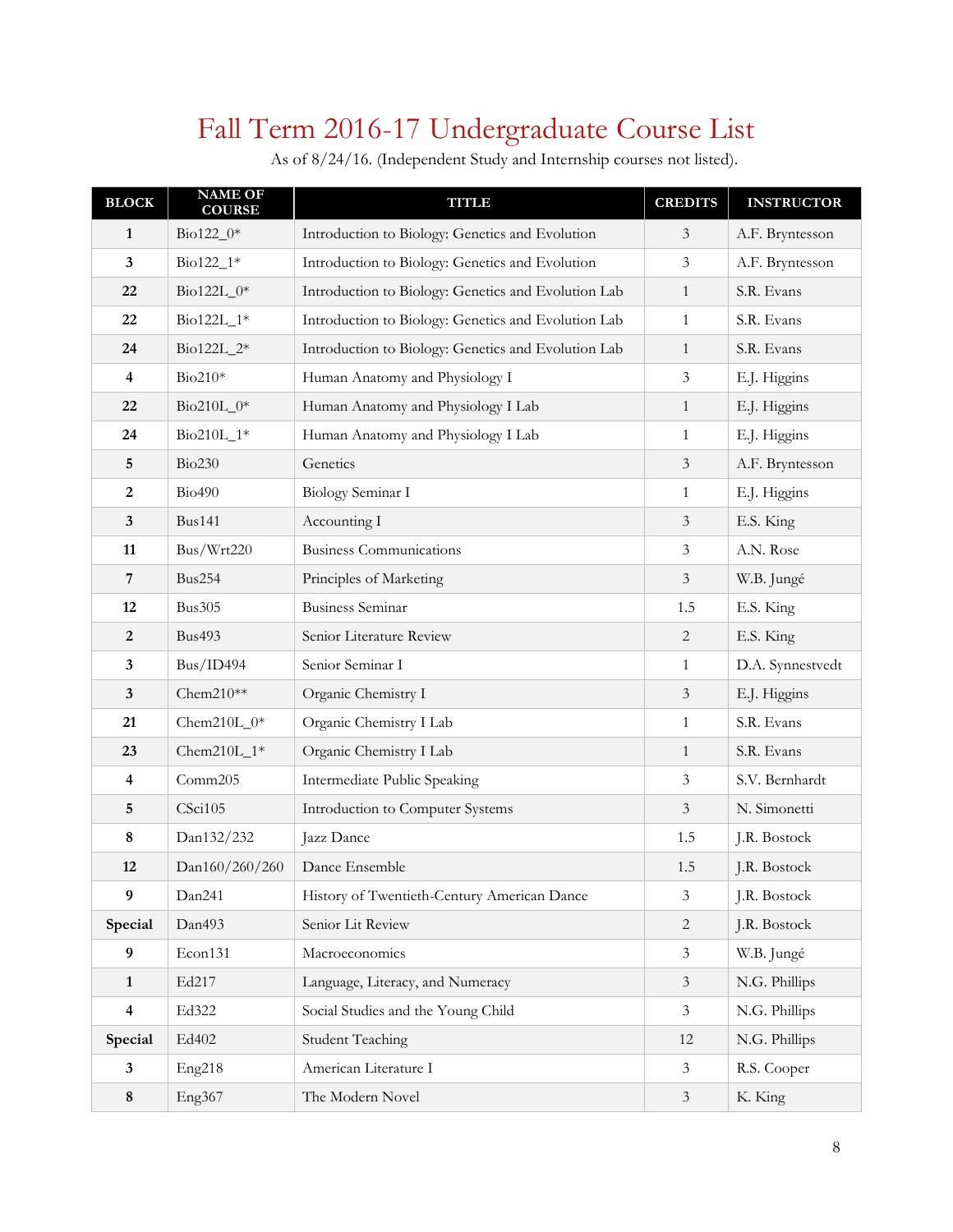| $\overline{\mathbf{3}}$ | EnSci105*           | Introduction to Sustainability                                                        | $\mathfrak{Z}$              | E.R. Potapov       |
|-------------------------|---------------------|---------------------------------------------------------------------------------------|-----------------------------|--------------------|
| 21                      | EnSci105L_0*        | Introduction to Sustainability Lab                                                    | $\mathbf{1}$                | E.R. Potapov       |
| 23                      | EnSci105L_1*        | Introduction to Sustainability Lab                                                    | $\mathbf{1}$                | E.R. Potapov       |
| 6                       | FA120**             | Metal Work I                                                                          | $\mathfrak{Z}$              | M. Gyllenhaal      |
| 6                       | FA125**             | Photography                                                                           | $\mathfrak{Z}$              | C.K. Orthwein      |
| $\overline{\mathbf{4}}$ | FA213/313           | Topics in Twentieth-Century Architecture: Bryn<br>Athyn's National Historic Landmarks | 3                           | M. Gyllenhaal      |
| Special                 | FA493               | Senior Literature Review                                                              | $\overline{2}$              | M. Gyllenhaal      |
| Special                 | FE1                 | Field Experience I. Observation                                                       | $\mathfrak{Z}$              | S.J. Wong          |
| 7                       | <b>FYS101</b>       | First Year Seminar                                                                    | 1                           | L.C. Nash          |
| $\overline{4}$          | Geog110             | World Regional Geography                                                              | $\mathfrak{Z}$              | A. Yardumian       |
| $\overline{\mathbf{4}}$ | Germ101             | Introductory German I                                                                 | 3                           | S.B. Lawing        |
| 2                       | Hist112             | The Viking World                                                                      | $\mathfrak{Z}$              | S.B. Lawing        |
| 2                       | Hist257             | Women in Classical Antiquity                                                          | $\mathfrak{Z}$              | W.E. Closterman    |
| 9                       | Hist305             | Topics in History: Revolution                                                         | 3                           | DGR & WEC          |
| $\overline{7}$          | Hist <sub>330</sub> | Twentieth-Century American History Seminar                                            | $\mathfrak{Z}$              | D.G. Rose          |
| 6                       | HSoc401             | Capstone Seminar I                                                                    | $\mathfrak{Z}$              | A. Yardumian       |
| 22                      | Math095_0           | Preparation for Quantitative Reasoning                                                | $\mathbf{1}$                | A.N. Rose          |
| 9                       | Math095_1           | Preparation for Quantitative Reasoning                                                | 1                           | M.T. Genzlinger    |
| $\overline{4}$          | $Math101_0$         | Introduction to Quantitative Reasoning                                                | $\mathfrak{Z}$              | G. McMackin        |
| $\mathbf{3}$            | Math101_2           | Introduction to Quantitative Reasoning                                                | $\mathfrak{Z}$              | M.T. Genzlinger    |
| 1                       | Math150             | Calculus I                                                                            | $\overline{4}$              | C.B. Bongers       |
| 23                      | Math230             | Linear Algebra                                                                        | 3                           | N. Simonetti       |
| Special                 | Math493             | Senior Literature Review                                                              | 2                           | N. Simonetti       |
| Special                 | Mus100              | College Chorale                                                                       | $\mathbf{1}$                | G.T. Bier          |
| 4                       | Mus110              | Introduction to Western Music                                                         | $\mathfrak{Z}$              | G.T. Bier          |
| $\overline{7}$          | <b>PE103</b>        | Life and Health                                                                       | $\mathbf{1}$                | H.D. Bryntesson    |
| 5                       | <b>PE133</b>        | Yoga                                                                                  | $\mathbf{1}$                | A. Irwin           |
| $\overline{\mathbf{4}}$ | Phil102_0           | Introduction to Philosophy                                                            | $\mathfrak{Z}$              | D.A. Synnestvedt   |
| 5                       | Phil102_1           | Introduction to Philosophy                                                            | $\mathfrak{Z}$              | M.E. Latta         |
| $\mathbf{3}$            | Phil111             | Introduction to Moral Philosophy                                                      | $\mathfrak{Z}$              | M.E. Latta         |
| $\bf 8$                 | Phil/PS220          | Political Thought                                                                     | $\mathfrak{Z}$              | D.A. Synnestvedt   |
| $\overline{\mathbf{4}}$ | PSci212             | <b>International Relations</b>                                                        | $\mathfrak{Z}$              | A. Irwin           |
| 8                       | Psyc101             | <b>Introductory Psychology</b>                                                        | $\mathfrak{Z}$              | K.K. Rogers        |
| $\overline{7}$          | Psyc201             | Abnormal Psychology                                                                   | $\ensuremath{\mathfrak{Z}}$ | E. Goldblatt-Hyatt |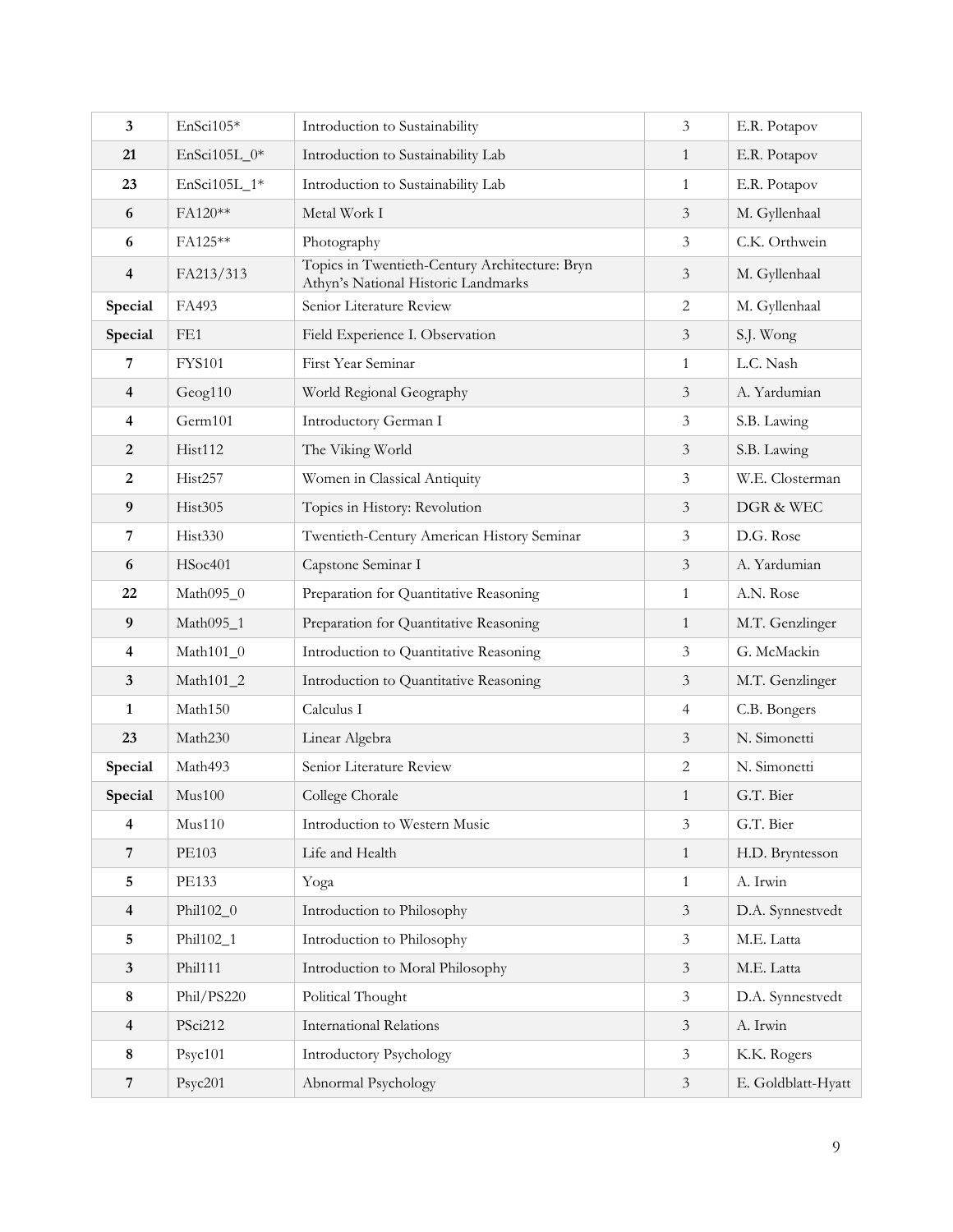| 9                       | Psyc220       | Cognitive Psychology                            | $\overline{3}$ | K. Rogers      |
|-------------------------|---------------|-------------------------------------------------|----------------|----------------|
| 8                       | Psyc341       | Human Development: Adult Altruism               | $\overline{3}$ | L.C. Nash      |
| 11                      | Psyc490       | Research Methods in Psychology                  | 3              | F. Cavallo     |
| 5                       | Rel101_0      | Introduction to New Church Doctrines            | $\mathfrak{Z}$ | T.P. Glenn     |
| $\bf 8$                 | Rel101_1      | Introduction to New Church Doctrines            | $\mathfrak{Z}$ | R.J. Silverman |
| $\overline{2}$          | Rel101_2      | Introduction to New Church Doctrines            | $\mathfrak{Z}$ | G.R. Schnarr   |
| $\mathbf{3}$            | Rel101_3      | Introduction to New Church Doctrines            | $\mathfrak{Z}$ | G.R. Schnarr   |
| $\overline{\mathbf{4}}$ | Rel101_4      | Introduction to New Church Doctrines            | $\mathfrak{Z}$ | G.R. Schnarr   |
| $\overline{2}$          | <b>Rel110</b> | Introduction to Systematic Theology             | $\mathfrak{Z}$ | S.I. Frazier   |
| 5                       | <b>Rel221</b> | The Histories and Prophets of the Old Testament | $\mathfrak{Z}$ | S.I. Frazier   |
|                         | Rel272        | <b>Advanced Religious Ethics</b>                | 3              | R.J. Silverman |
| $\overline{4}$          | Rel283        | Pre-Christian Religious History                 | $\mathfrak{Z}$ | S.D. Cole      |
| 12                      | Rel293        | Comparative Contemporary Religions              | 3              | B. Halterman   |
| 8                       | Rel320        | Judgement, Providence, and Human Society        | 3              | S.I. Frazier   |
| 23                      | Span101       | Introductory Spanish I                          | 3              | M. Nunez       |
| 6                       | SpEd111       | Introduction to Special Education               | $\mathfrak{Z}$ | S.J. Wong      |
| $\mathbf{3}$            | SpEd331       | Classroom Management and Behavioral Support     | 3              | A.N. Rose      |
| 23                      | Thea120       | Set Design and Production                       | $\mathfrak{Z}$ | N. Haus-Roth   |
| 8                       | $Writ100_0$   | Academic Writing                                | $\mathfrak{Z}$ | C.B. Cooper    |
| $\bf 8$                 | Writ100_1     | Academic Writing                                | $\mathfrak{Z}$ | C.B. Cooper    |
| 5                       | $Writ101_0$   | <b>Expository Writing</b>                       | $\mathfrak{Z}$ | K. King        |
| 2                       | Writ101_1     | <b>Expository Writing</b>                       | $\mathfrak{Z}$ | A. Nash        |
| 3                       | Writ101_2     | <b>Expository Writing</b>                       | 3              | C. Hoffman     |
| $\overline{4}$          | Writ202_0     | Writing About Literature                        | $\mathfrak{Z}$ | R.S. Cooper    |
| $\overline{\mathbf{3}}$ | Writ202_1     | Writing About Literature                        | 3              | T.P. Glenn     |

+This course is offered on multiple levels. All students must register on the 100 level.

\*This course requires a lab fee.

*The College administration will make every effort to offer the courses listed, but reserves the right to cancel courses if necessary.*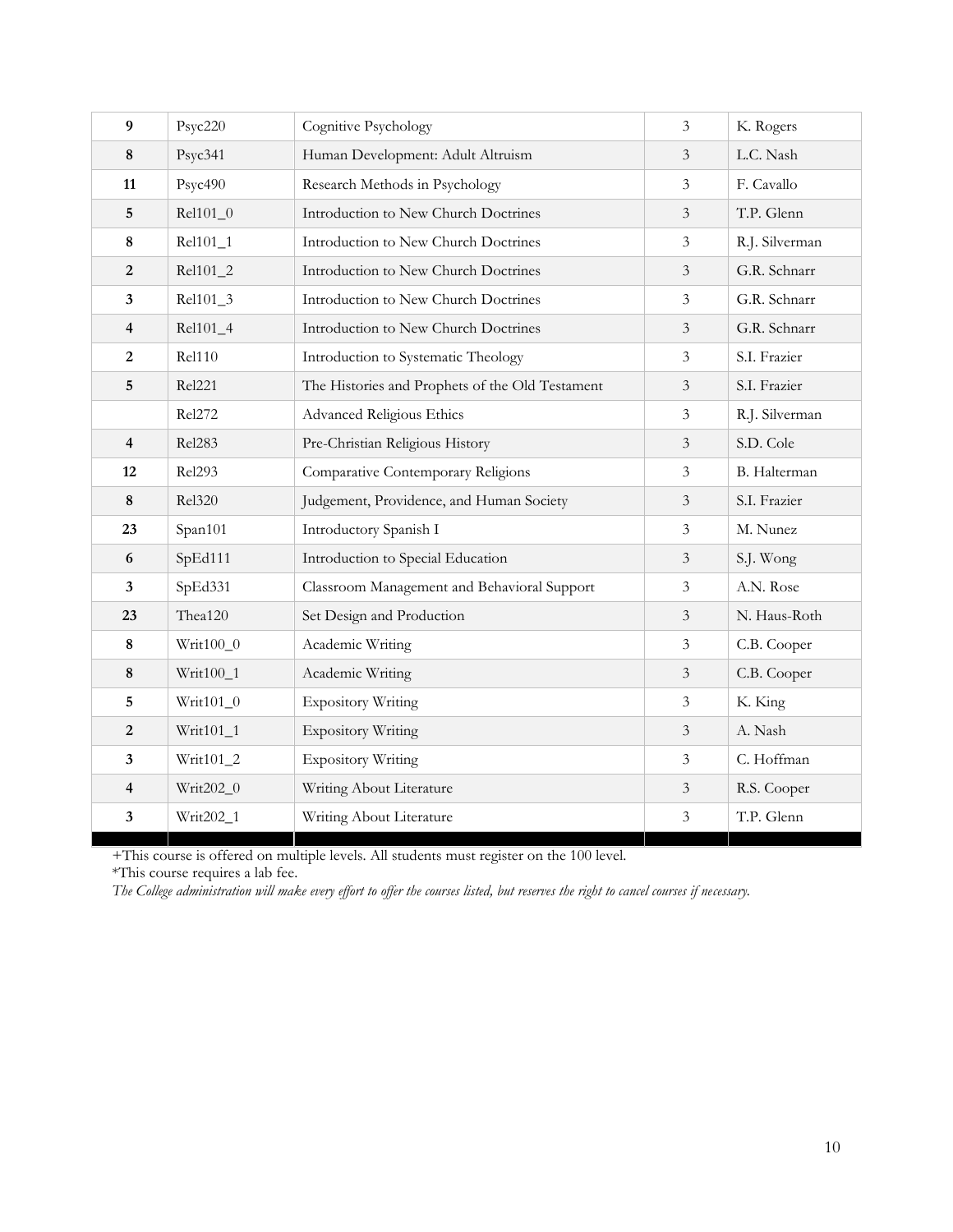# Fall Term 2016-17 Undergraduate Courses

### <span id="page-10-1"></span><span id="page-10-0"></span>**Biology**

### Biology 122. Introduction to Biology: Genetics and Evolution.

Introduction to principles of genetics and evolution; one of a two-course gateway series that is required for prospective biology majors. Includes Mendelian and non-Mendelian inheritance, quantitative genetics, evolution, natural selection, genetic drift, kin selection, speciation, molecular evolution, and phylogenetic analysis. Course concludes with a survey of the Kingdoms of life. This course requires a lab fee. 3 Credits.

Biology 122 Lab. Introduction to Biology: Genetics and Evolution Lab. This course requires a lab fee. 1 Credit.

### Biology 210. Human Anatomy and Physiology I.

First trimester of a two-trimester sequence dealing with the structure and function of the human body and mechanisms for maintaining homeostasis within it. Includes the study of cells, tissues, fluid and electrolyte balance, acid-base balance and integumentary, skeletal, muscular and nervous systems. Identification of anatomical structures using a "virtual" cadaver and preserved animal specimens will be required in the laboratory. Prerequisites: High School Chemistry and Biology 122 and 123, with a grade of "C" or better in each. This course requires a lab fee. 3 Credits.

### Biology 210 Lab. Human Anatomy and Physiology I Lab.

This course requires a lab fee. 1 Credit.

### Biology 230. Genetics.

Study of the process of heredity at a more advanced level than Biology 122. A problem-solving, seminaroriented course integrating principles of evolution, classical Mendelian genetics, non-Mendelian inheritance patterns, chromosome mapping and mutations, sex determination, extra nuclear inheritance, and the following subcategories of genetics: behavioral, population, evolutionary and conservation. Prerequisites: Biology 122 and 123. 3 Credits.

### Biology 490. Biology Seminar I.

<span id="page-10-2"></span>Broadened exposure to active areas of biology and reading current literature. Students encouraged to read and present reviews of current literature related to their senior projects. Required of seniors in the biology major and open to seniors in the ID major who are studying biology. 1 Credit.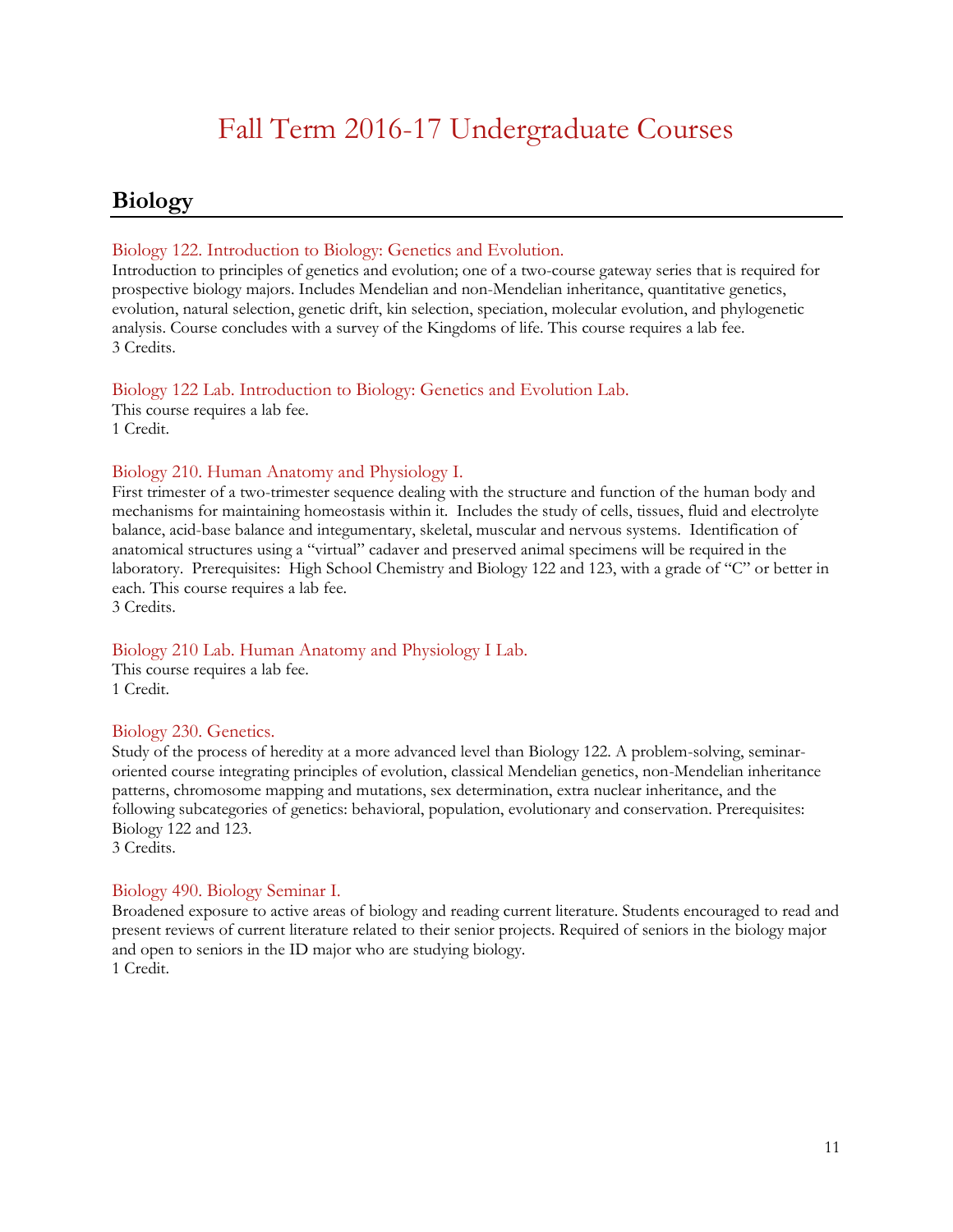### **Business**

### Business 141. Accounting 1.

Introduction to basic financial accounting principles, the accounting cycle, the preparation of financial statements, and the use of computer spreadsheets. 3 Credits.

### Business/Writing 220. Business Communications. (W)

Business Communications is a workplace-oriented course designed to help students develop and refine the written and oral skills necessary to communicate effectively in professional settings. Students will review the purpose and style of business writing and complete a variety of focused writing exercises based on work settings and scenarios. Students will plan, compose, and analyze letters, memoranda, and electronic messages. They will also prepare and deliver brief oral presentations, collaborate with others, and revise business communication. Prerequisite: Writing 101.

3 Credits.

### Business 254. Principles of Marketing.

Focus on customer behavior, promotion, channels of distribution, product, and pricing, with emphasis on formulating marketing plans and strategies in a global and culturally diverse environment. 3 Credits.

### Business 305. Business Seminar.

A seminar course featuring speakers from a variety of professional backgrounds. Students will be expected to interview and introduce these speakers, and lead follow-up discussions on the material they present. May be repeated for credit.

1.5 Credits.

### Business 493. Senior Literature Review.

General guidance in continuing research and review literature related to the chosen topic for the senior capstone project, Support for crafting a sound and interesting argument, resulting in an outline of main points for the project. Prerequisite: Business 390. 2 Credits.

### Business/ID 494. Senior Seminar I.

For seniors in the Business Major. Focus on developing a spiritual perspective on the student's capstone project using Swedenborgian and other principles. Prerequisite: Business 390. 1 Credit.

### <span id="page-11-0"></span>**Chemistry**

### Chemistry 210. Organic Chemistry I.

Second year chemistry course for science majors. Topics include molecular orbital and hybrid orbital theory and bonding, chemical energetics, alkanes, alkenes, halo alkanes, alcohols, alkynes, dienes, stereochemistry, and classes of reactions and reaction mechanisms. Laboratory includes basic techniques in organic chemistry and computer based molecular modeling. First half of sequence with Chemistry 211. Prerequisite: Chemistry 111. This course requires a lab fee.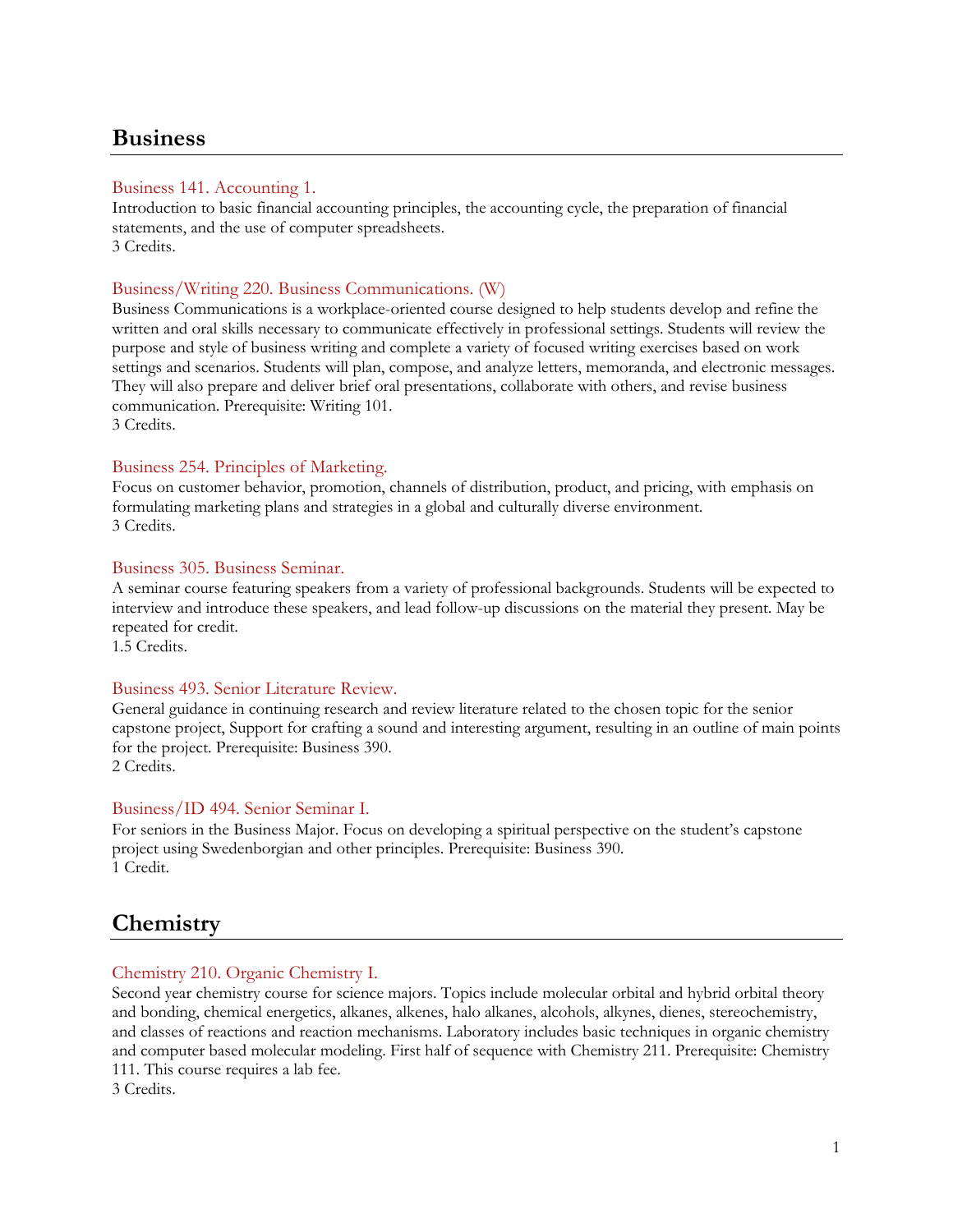Chemistry 210 Lab. Organic Chemistry I Lab. This course requires a lab fee. 1 Credit.

### <span id="page-12-0"></span>**Communication**

#### Communication 205. Intermediate Public Speaking. (PP)

Advances student's ability to organize and deliver public presentations of varied kinds, using basic skills covered in Communication 105, but with introduction of more demanding professional techniques, more challenging assignments, and more fine-tuned cultivation of all skills. Some attention will also be given in this class to job interview skills. Prerequisite: Communication 105 with a grade of C or higher, or permission of the instructor.

3 Credits.

### <span id="page-12-1"></span>**Computer Science**

#### Computer Science 105. Introduction to Computer Systems.

Discussion of how computers and networks work; introduction to web page construction with HTML; introduction to programming with Python; introduction to database design and queries. 3 Credits.

### <span id="page-12-2"></span>**Dance**

#### Dance 132/232. Jazz Dance. (EEC)

Beginner (Dance 132) and Intermediate (Dance 232) course in Jazz dance technique. Students learn jazz dance technique and develop creativity, flexibility, coordination, and rhythm. Dan 232 includes choreography projects, and both levels culminate in a public performance at the end-of-term concert. Course may be repeated once for credit. Prerequisite for Dance 232: Dance 132 or instructor's permission. Also serves as a PE course.

1.5 Credits.

#### Dance 160/260/360. Dance Ensemble. (EEC)

A dance repertory course for the performing artist. Rehearsing and performing pieces choreographed by faculty and guest artists. Styles may include contemporary, jazz, hip-hop, ballet, and/or tap. Each student will be involved in several different pieces of choreography. Course culminates in public performance. Dance 260 includes collaboration on a choreography project or a solo choreography project. Dance 360 involves choreographing and teaching a group piece of choreography to the class to be performed at the end of term concert. Course may be repeated for credit. 1.5 Credits.

#### Dance 241. History of Twentieth-Century American Dance.

Survey of concert dance forms (ballet, modern/contemporary, jazz/musical theatre, tap in America in the 20th century. Course includes readings, lectures, films, discussions, and analysis of individual styles and cultural trends. Course culminates in a research project on a specific dance form or choreographer, focusing on how the form or individual developed in relation to cultural trends. 3 Credits.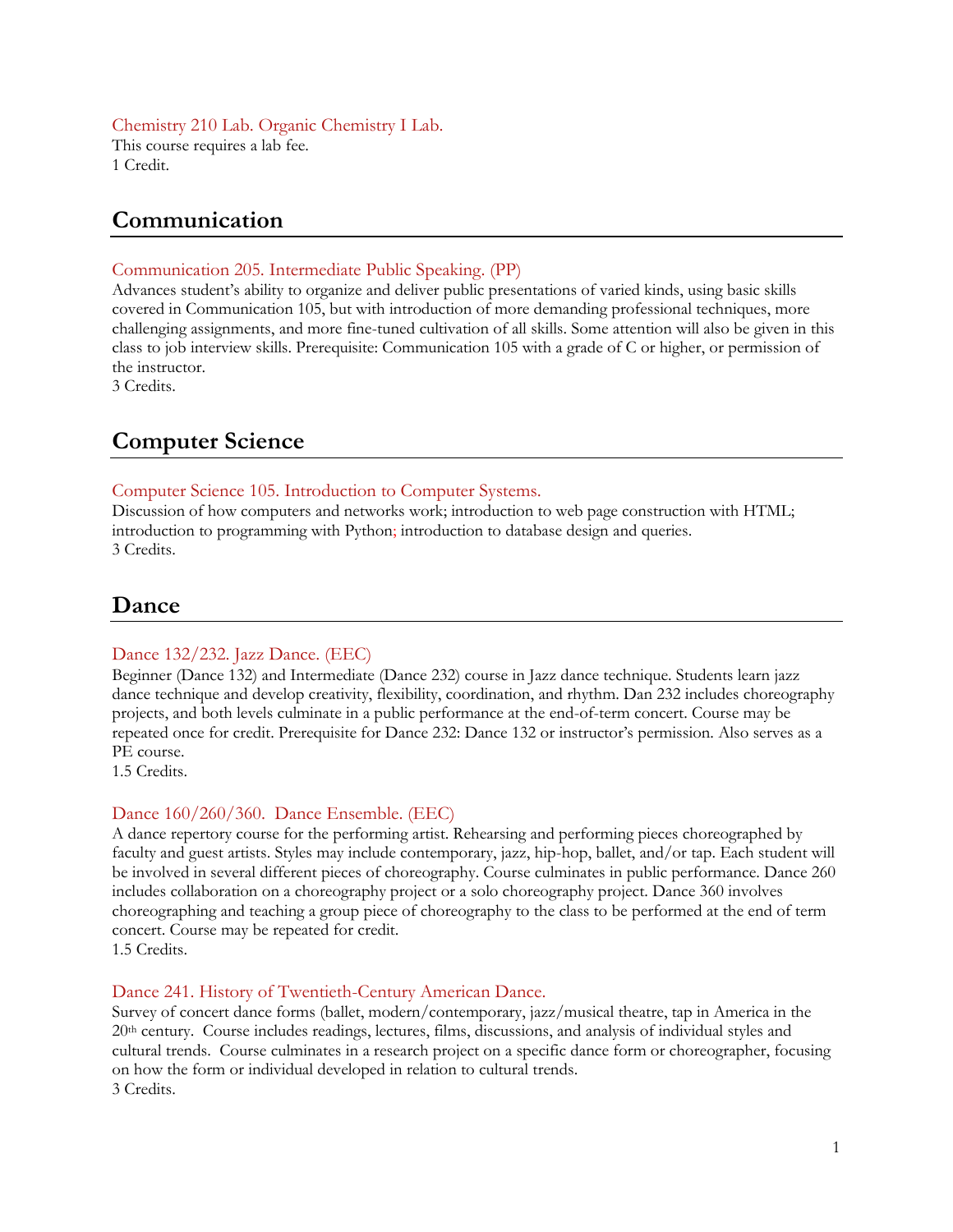### Dance 493. Senior Literature Review.

General guidance in continuing research and review literature related to the chosen topic for the senior essay. Support for crafting a sound and interesting argument, resulting in an outline of main points for the senior essay. Prerequisite: Interdisciplinary Studies 390. 2 Credits.

### <span id="page-13-0"></span>**Economics**

### Economics 131. Macroeconomics. (QR)

Study of the fundamentals of economic analysis with emphasis upon national output, employment, and price levels. Exploration of the monetary and financial system together with problems of economic stability. Special attention given to the role of government fiscal and monetary policy in managing the economy. Consideration of current issues such as economic growth, federal budget deficits, and the role of the Federal Reserve Bank. Course includes student-led seminars. 3 Credits.

### <span id="page-13-1"></span>**Education**

### Education 217. Language, Literacy, and Numeracy.

This course prepares students for their role in the early childhood classroom. Many opportunities for application of best practices. Includes theories of language development. Special attention given to emergent language and language-rich environments. Includes 1 credit hour of ELL instruction. 3 Credits.

### Education 322. Social Studies and the Young Child.

Emphasis on the skills and attitudes taught within social studies and developed in early childhood programs. Special attention to state standards as well as New Church competencies through the study of units, multicultural experiences, and the methods and materials for teaching social studies. Open only to 3rd year students. Prerequisites: Education 128 or271. 3 Credits.

#### \*Education 402. Student Teaching. (EE)

For students not pursuing Pennsylvania State Certification. Includes at least 12 weeks of combined observation and teaching in an elementary classroom setting, supervised by a teacher from Bryn Athyn College Early Childhood Education Department and by a classroom teacher in the cooperating school. Offered when required. Open only to seniors in the education major. 3-12 Credits.

#### Field Experience I: Observation.

Field experience (FE) where students are observers in specific classrooms. Students will be assigned to a classroom for guided observation experience that directly relates to course work during the third year. Open to non-majors with permission from department chair. 3 Credits.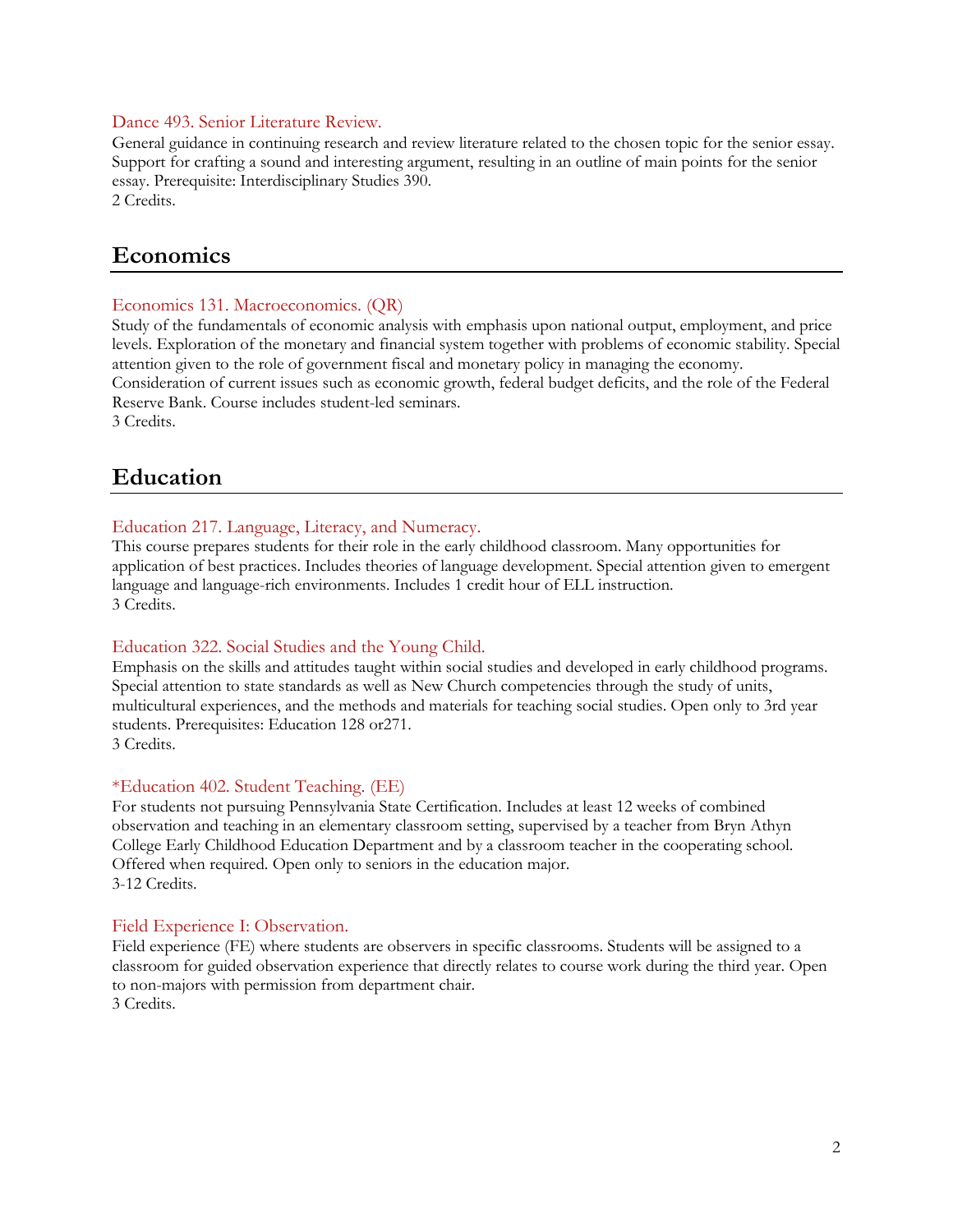### Special Education 111. Introduction to Special Education.

Every learner is unique, and some are unique in ways that make conventional classroom processes inaccessible. Introduction to the various types of learners who will need instruction and nurturing in the classroom. Exposure to methods and materials that may make an approach to these unique learners, a joyful discovery of the fascinating range of learning styles that are available to human beings. Prerequisite: Education 128 or permission of Department Chair. 3 Credits.

### Special Education 331. Classroom Management and Behavioral Support.

Addresses classroom management skills of how to foster a positive learning environment; plan and deliver assessment-driven instruction; implement Positive Behavior Intervention and Support (PBIS); and complete a Functional Behavioral Analysis (FBA). 3 Credits.

### <span id="page-14-0"></span>**English**

### English 218. American Literature I.

Chronological survey of 19th-Century American writers up to the rise of realism. Emphasis given to major figures in the American Renaissance: Hawthorne, Poe, Dickinson, Melville, Emerson, Thoreau, Whitman. Some lesser known writers included. Prerequisite: Writing 101. 3 Credits.

### English 367. The Modern Novel.

Study of selected early 20<sup>th</sup>-century novels. Emphasis on how these works reshape 19<sup>th</sup>-century forms and subjects to reflect changes (demographic, political, social) in the modern world. Includes such writers as James, Woolf, Faulkner, Hurston, and Hemingway. Prerequisites: Writing 202 and any 200-level English course.

3 Credits.

### <span id="page-14-1"></span>**Environmental Science**

### Environmental Science 105. Introduction to Sustainability.

Introductory cross-disciplinary study of the principles of sustainability in the modern world. Topics include: the limits to economic growth, demography and its constraints on economics, ecological implications of human population growth, limits of energy consumption and production, and ecological principles in the modern world. This course requires a lab fee.

3 Credits.

### Environmental Science 105 Lab. Introduction to Sustainability Lab.

<span id="page-14-2"></span>This course requires a lab fee. 1 Credit.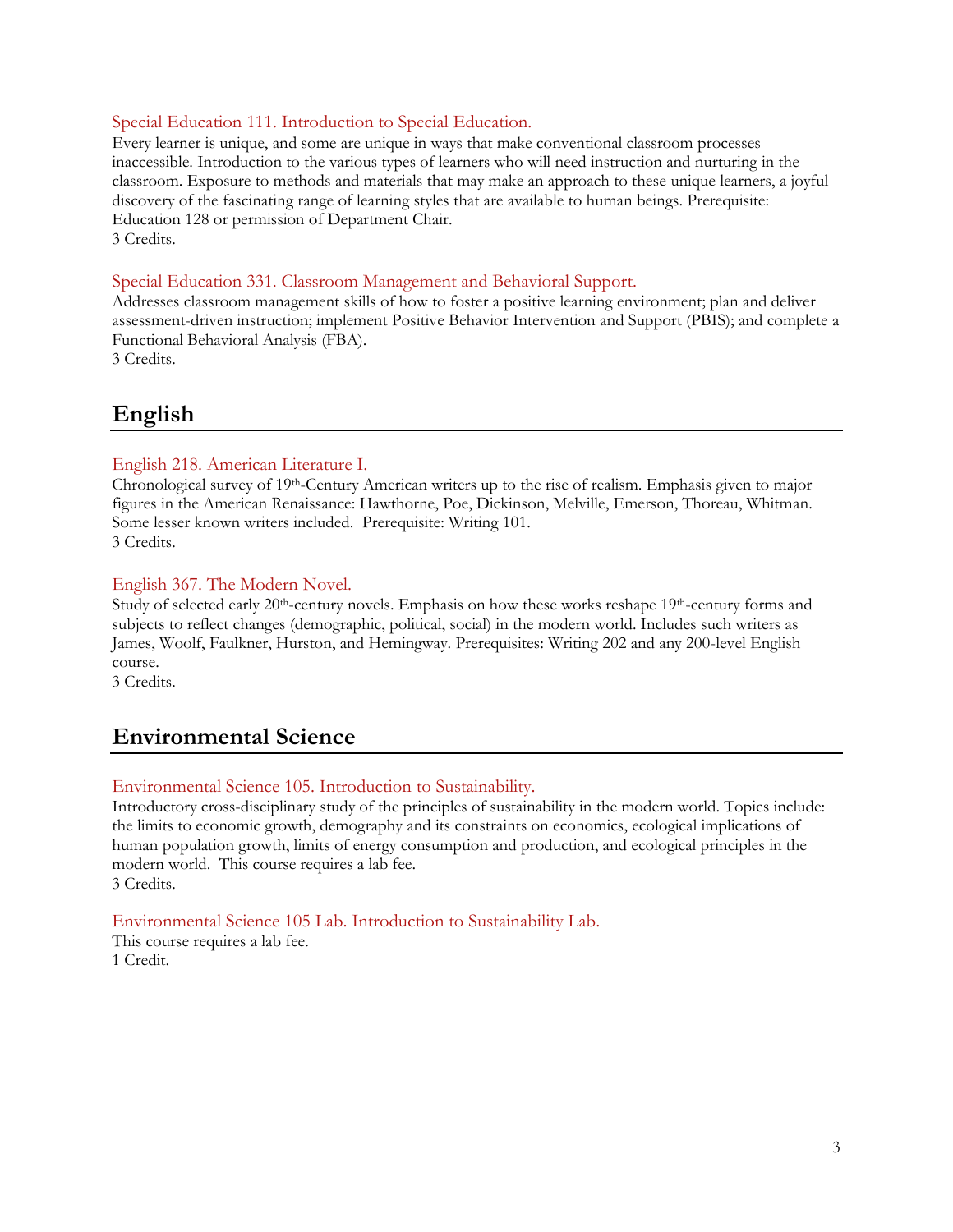### **Experiential Education**

### Experiential Education 198/298. Internship. (EE)

The internship course is open to students with a 2.7 GPA or above. It is a supervised, pre professional experience with clear links to a student's academic program. It is conducted primarily or totally outside a regular course classroom, and for which a student earns academic credit. It is organized primarily around an assignment in a work-place situation in which students working under the direction of a supervisor learn hands-on professional skills.

The internship course requires a learning plan, reflective component, and an analytical component (e.g., essay, paper, or presentation). Individual learning plans are retained in the office of Internship. This course satisfies the EE requirement.

Course may be repeated for academic credit by arrangement. Credit variable.

### First Year Seminar 101.

This seminar is an interactive class promoting engagement in the curricular and co-curricular life of the college. It serves to position students for success at Bryn Athyn College through advancing academic preparedness and social integration. Students who complete this course successfully will be able to make informed and appropriate academic plans and social choices. All fall term first year students are required to take this course.

1 Credit.

### Service Project 1xx.

Students who participate in a Bryn Athyn College approved service project may apply to receive an EE credit waiver.

1 Credit.

### <span id="page-15-0"></span>**Fine Arts**

### \*Fine Arts 120. Metal Work I.

Introduction to basic metalworking techniques in copper, brass, and silver including sawing, piercing, embossing, form folding, cold joining, soldering, and setting cabochon stones. Inspired by the magnificent examples in Glencairn. This course requires a lab fee. 3 Credits.

### \*Fine Arts 125. Photography.

Introduction to the use of various cameras, darkroom techniques, alternative processing, and basic design. This course requires a lab fee.

3 Credits.

### Fine Arts 213/313. Topics in Twentieth-Century Architecture: Bryn Athyn's National Historic Landmarks.

Study of the conception of Bryn Athyn Cathedral, Glencairn, Cairnwood, and Cairncrest within the context of architectural developments at the turn of the twentieth century. The course uses resources in the Cathedral, John Pitcairn Archives, Glencairn, and the Raymond and Mildred Pitcairn archives, from which the students do original research on a topic of their choice. 3 Credits.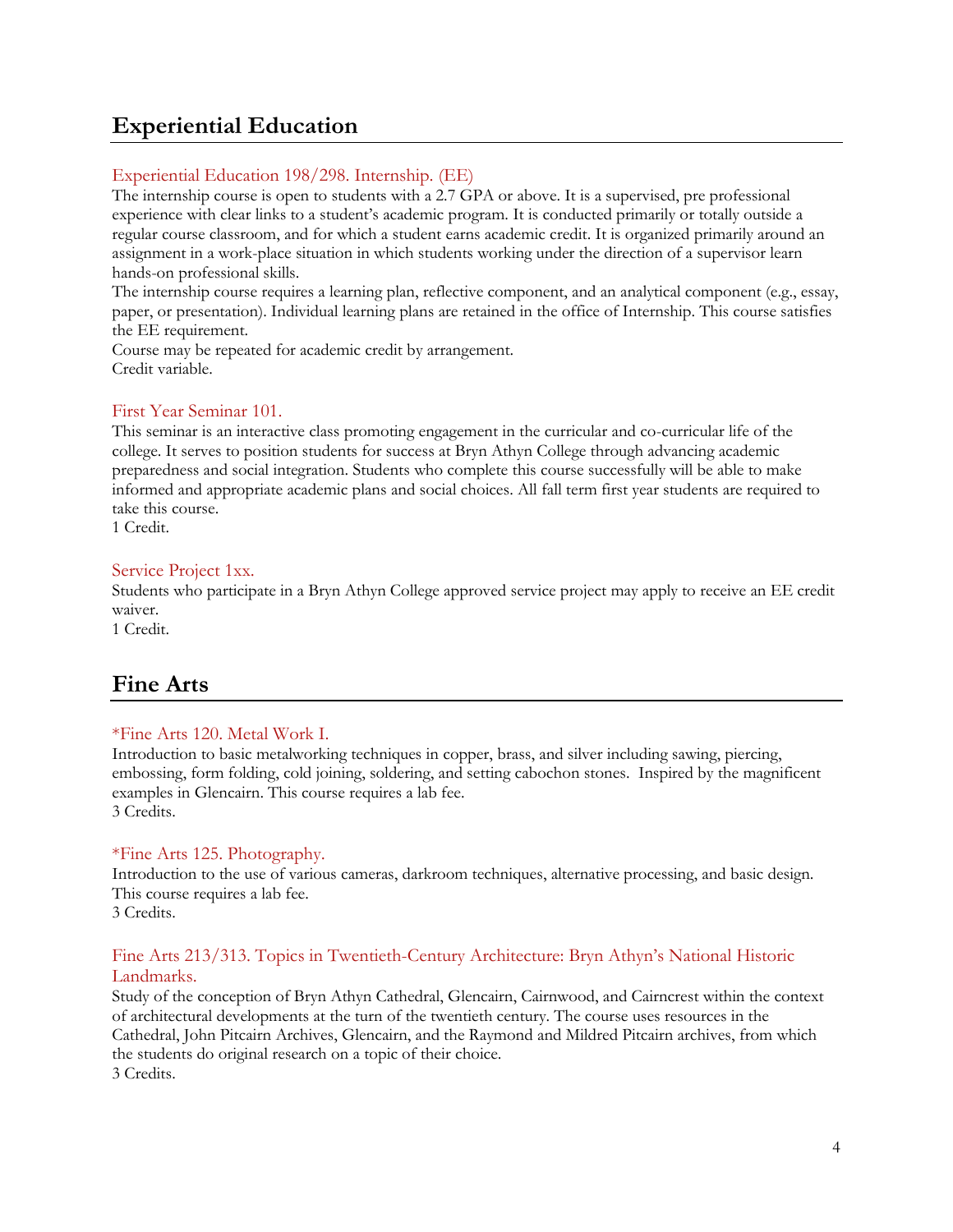#### Fine Arts 493. Senior Literature Review.

General guidance in continuing research and review literature related to the chosen topic for the senior essay. Support for crafting a sound and interesting argument, resulting in an outline of main points for the senior essay. Prerequisite: Interdisciplinary Studies 390. 2 Credits.

### <span id="page-16-0"></span>**Geography**

### Geography 110. World Regional Geography.

Study of world regions with emphasis on the geographic relationships—physical and cultural—that give them their character. Emphasizes the political and cultural formations of human societies. Who lives where? Which languages are spoken where? How did the nations of the world arrive at their present borders? Why do some parts of the world see constant conflict; why are some regions of disputed ownership? Why are some places more developed than others? Focus on familiarity with map locations. 3 Credits.

### <span id="page-16-1"></span>**German**

### German 101. Introductory German I.

Introduction to the German language for students without previous experience.

Emphasis is placed on communication and the foundations of German grammar. German is the language of instruction.

3 Credits.

### <span id="page-16-2"></span>**History**

### History 112. The Viking World.

Study of the Viking Age, c. 750-1050 CE. This course examines the impact of Viking expansion in Europe as raiders, traders, conquerors, and settlers. Using written as well as archaeological sources, attention is paid not only to the chronology of events but also to the consideration of Norse values and beliefs, cultural practices and societal structures. Students participate in Glencairn Museum's Medieval Festival. 3 Credits.

### History 257. Women in Classical Antiquity.

Examination of the social roles and experiences of women in ancient Greece and Rome using archaeological and textual evidence. Topics include stages of life, women's occupations, women's experiences in the household, religion, and public settings, women and the law, and women and medicine. Particular consideration of the challenges presented by the ancient evidence and of the distinction between ideological views and actual lived experiences.

3 Credits.

### History 305. Topics in History. Revolution.

Students take part in two historical role-playing games informed by classic texts: the American Revolution as it unfolded in New York City, 1775-1776 and the events in the Paris of 1791 during the French Revolution. Focus on developing skills—speaking, writing, critical thinking, problem solving, leadership, and teamwork in order to prevail in elaborate and complicated simulations. Open to second-year students and above. 3 Credits.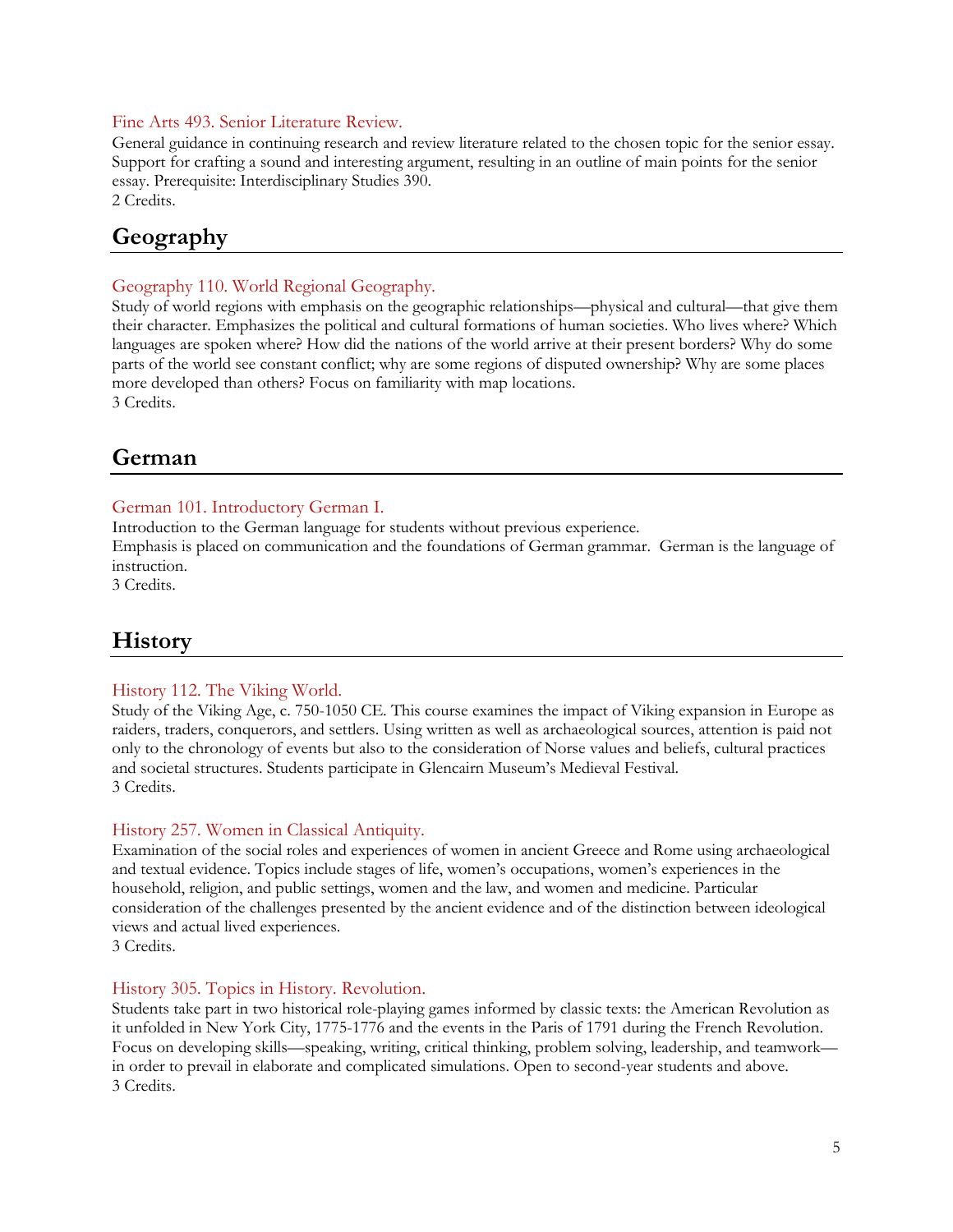### History 330. Twentieth-Century American History Seminar.

Selected topics affecting twentieth-century American society. Focus on economic, social, and political change in the post-World War II era.

3 Credits.

### <span id="page-17-0"></span>**Human Society**

### Human Society 401. Capstone Seminar.

Students in the Human Society major engage in focused research for their capstone projects. The seminar setting provides instruction in related skills and offers a forum for support and the exchange of ideas. As part of the seminar, each student examines in depth a specific New Church concept related to the student's capstone project. Each student also conducts a literature review related to the student's capstone project. Only open to Human Society majors.

3 Credits.

### <span id="page-17-1"></span>**Independent Studies**

In addition to the listed courses, all areas offer independent studies numbered 299 or 399 with variable credit. The purpose of an independent study is to allow well-qualified students to study beyond the regularly offered courses. Students who undertake independent studies must be able to work independently between meetings with the instructor and have completed a minimum of 33 credits with a GPA of at least 2.70. Planning ahead is necessary: independent study proposals, syllabi, and required registration paperwork must be completed well before the term in which the study is to occur. Full details can be found in the undergraduate student handbook.

### <span id="page-17-2"></span>**Mathematics**

### Mathematics 095. Preparation for Quantitative Reasoning.

This course provides additional support for students enrolled in Math101. Topics include translating expressions, building equations, order of operations, and recognizing context. Credit from this course may not be used to satisfy degree requirements. 1 Credit.

### Mathematics 101. Introduction to Quantitative Reasoning.

Introduction to mathematical concepts to improve basic skills in computation, algebra, graphing, and quantitative applications. This course prepares students for other mathematics courses and courses involving quantitative reasoning. Topics include linear modeling, units of measure and currency, and statistical reasoning, and financial topics.

3 Credits.

### Mathematics 150. Calculus I.

Limits, differentiation, maxima-minima, integration with applications, transcendental functions. Because of duplication of subject matter, students may not receive credit for both Mathematics 140 and Mathematics 150. Prerequisite: C– or better in Mathematics 120 or Mathematics 125 or appropriate score on placement test.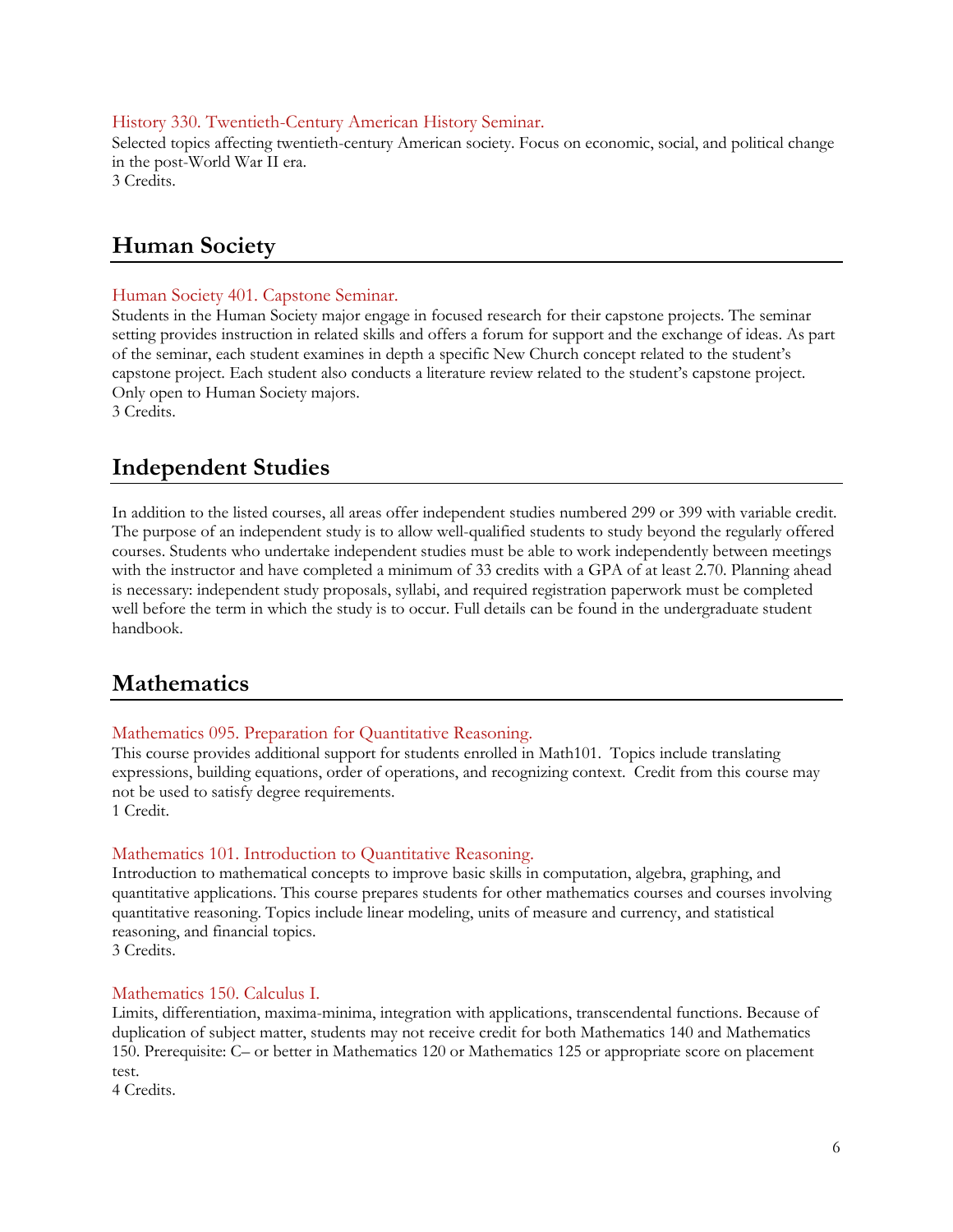### Mathematics 230. Linear Algebra.

Vector spaces, matrices, linear transformations, systems of linear equations, determinants, and eigenvalue problems. Introduction to mathematical proofs. Prerequisite: Mathematics 125, Mathematics 140, or Mathematics 150.

3 Credits.

#### Mathematics 493. Senior Literature Review.

General guidance in continuing research and review literature related to the chosen topic for the senior essay. Support for crafting a sound and interesting argument, resulting in an outline of main points for the senior essay. Prerequisite: Interdisciplinary Studies 390. 2 Credits.

<span id="page-18-0"></span>**Music**

### Music 100. College Chorale.

Development and performance of choral repertoire from Renaissance to Modern. Instruction in the development of vocal techniques. Course may be repeated for credit. 1 Credit.

### Music 110. Introduction to Western Music.

Survey of the composers, styles, and genres from western civilization with a focus on developing listening skills and understanding.

3 Credits.

### <span id="page-18-1"></span>**Philosophy**

#### Philosophy 102. Introduction to Philosophy. (Worldview)

Survey of some major philosophers and theories in metaphysics, epistemology, and the philosophy of religion.

3 Credits.

### Philosophy 111. Introduction to Moral Philosophy. (Moral)

Survey of some major philosophers, problems (Euthyphro, relativism, egoism), and theories (aretaic, deontic, utilitarian) in moral philosophy. Strongly recommended: Philosophy 101. Prerequisite: Philosophy 102. 3 Credits.

#### Philosophy/Political Science 220. Political Thought. (Civil)

<span id="page-18-2"></span>A consideration of political thinkers and theories, both ancient and modern, along with perennial issues in politics, such as justice, authority, liberty, order, equality, power, law, and forms of government. Strongly recommended: Philosophy 101. Prerequisite: Philosophy 102. 3 Credits.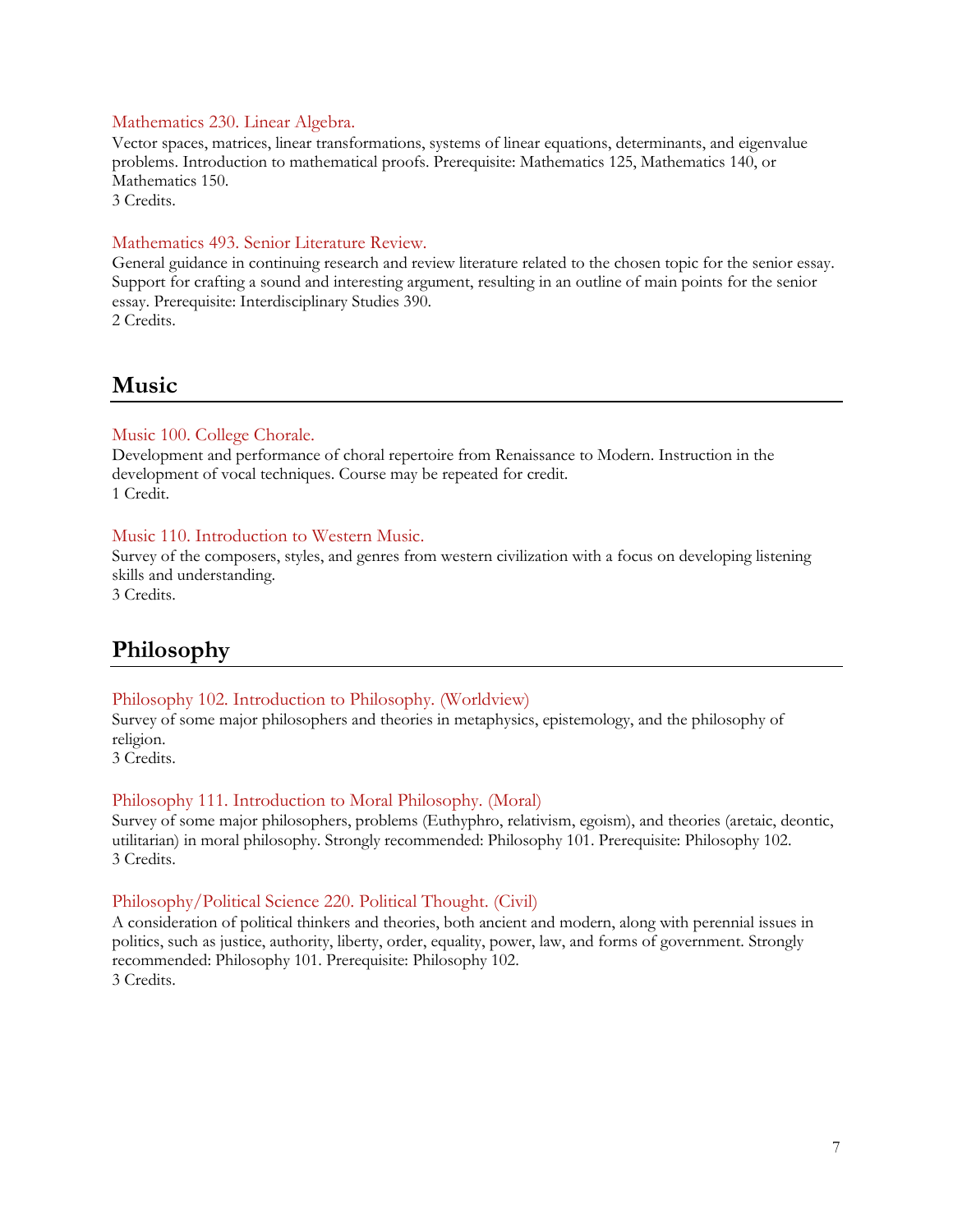### **Physical Education**

### Physical Education 103. Life and Health.

Introduction to personal and social health problems we all face today. This course provides information that helps the student understand and investigate these health problems further. Scientific knowledge is presented from a variety of disciplines, such as, medicine, psychology, physiology, and sociology. Non repeatable. 1 Credit.

### Physical Education 133. Yoga.

Introduction to yoga course. Variety of yoga (poses) including standing poses, twists and forward bends, arm-balancing, back bending and inversions. Open to all abilities. Course may be repeated once for credit. 1 Credit.

### <span id="page-19-0"></span>**Political Science**

### Political Science 212. International Relations.

Examination of historical and theoretical foundations for thinking about international relations through a consideration of the wide range of themes and events that mark the interaction of human societies. Topics include: war, trade, globalization, international law, intervention, nuclear proliferation, and terrorism. Prerequisite: Political Science 101, History 117, or instructor permission. 3 Credits.

### Philosophy/Political Science 220. Political Thought. (Civil)

A consideration of political thinkers and theories, both ancient and modern, along with perennial issues in politics, such as justice, authority, liberty, order, equality, power, law, and forms of government. Strongly recommended: Philosophy 101. Prerequisite: Philosophy 102. 3 Credits.

### <span id="page-19-1"></span>**Psychology**

### Psychology 101. Introductory Psychology.

Introduction to basic constructs of psychology including scientific methodology, the brain, consciousness, memory, identity, learning, motivation, intelligence, and the nature of mental illness. Relevant New Church doctrines analyzed and compared to secular theories of psychology. 3 Credits.

### Psychology 201. Abnormal Psychology.

Examination of mental disorders as classified by the medical model, including schizophrenia and other psychotic disorders, mood disorders, anxiety disorders, dissociative disorders, disorders of childhood, eating disorders, and personality disorders. Critical analysis of the principles and philosophy of the medical model, as well as the physiological underpinnings of certain disorders. Alternative views for the conceptualization of mental disorders explored. Prerequisite: Psychology 101. 3 Credits.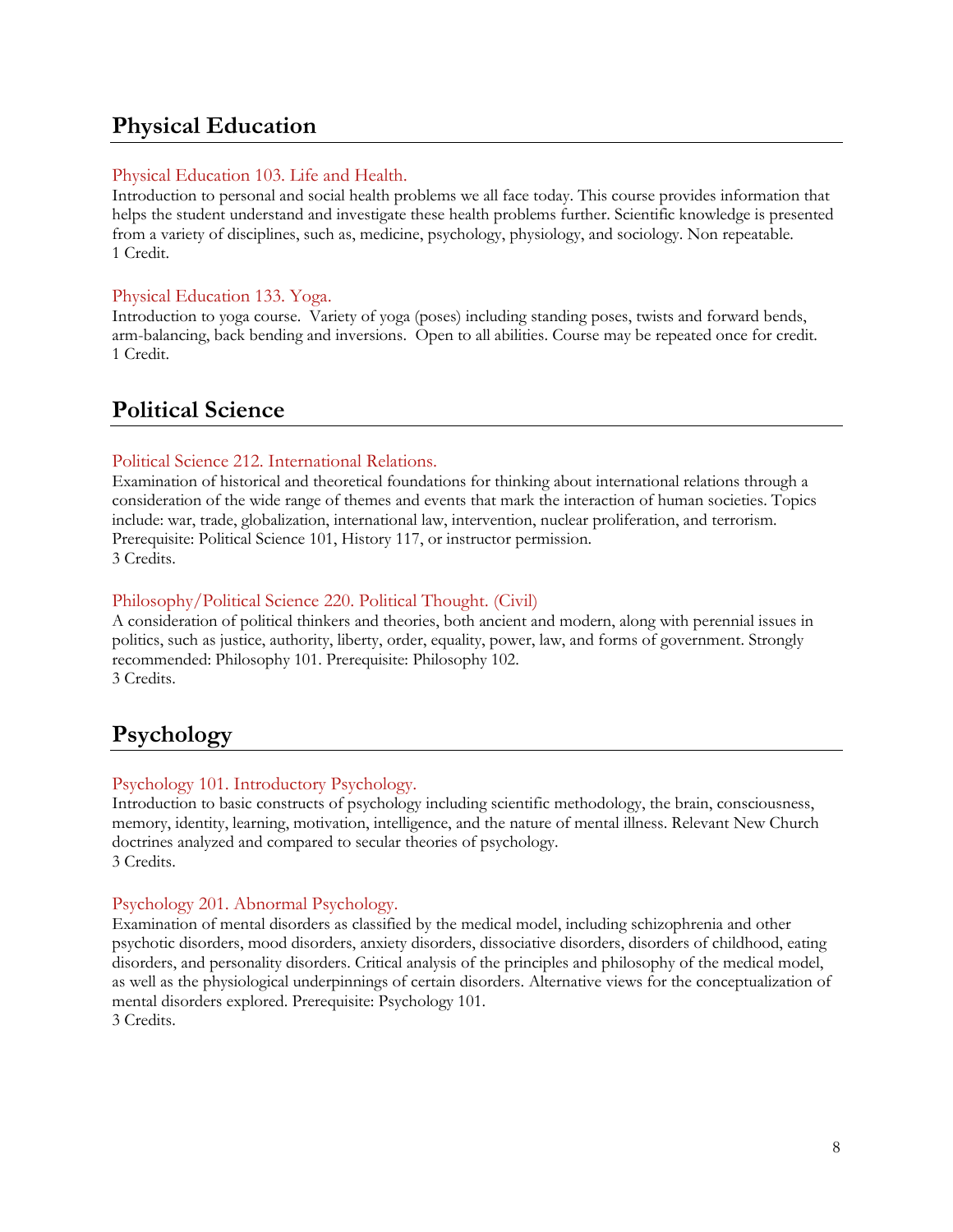### Psychology 220. Cognitive Psychology.

Survey of contemporary theories and research concerned with the structure and processes of the mind. The course will view cognitive psychology as the coordinated operation of mental processes within a multicomponent memory system. Topics include attention, memory, the role of emotion, problem solving, and concept formation. Prerequisite: Psychology 101 or instructor permission. 3 Credits.

#### Psychology 341. Human Development: Adult Altruism. (EE, Moral)

Exploration of psychological theories about moral development, character strengths, altruism, optimism, flourishing, flow, generosity and spiritual maturity. Major emphasis on the states of adults over 18 years of age. Examination of Swedenborgian doctrinal principles regarding adult human development: regeneration, opening of the rational mind, developing a new will, acquiring wisdom, and leading a life of useful service to the neighbor. Ethical reasoning skills emphasized. Prerequisite: Two psychology courses. Laboratory included.

3 Credits.

#### Psychology 490. Research Methods in Psychology.

First capstone course for the psychology major. The investigation of psychology as a science with a focus on the qualitative and quantitative approaches to research in the area of psychology. It examines strategies for establishing validity in descriptive, relational, and experimental design in the framework of ethical research. Emphasis will be placed on critical reading and analysis of previously published scientific research. Students receive practice in designing, conducting, analyzing, interpreting the results of research studies, and writing reports in APA style. Students prepare proposal for Senior Essay. Prerequisites: Psychology 101, Psychology 320, and Mathematics 130. Students must be accepted psychology majors. 3 Credits.

### <span id="page-20-0"></span>**Religion**

#### Religion 101. Introduction to New Church Doctrines. (Doctrinal)

Foundation course. Basic survey of the doctrines of the New Church. Presupposes little or no formal background in the study of the doctrines.

3 Credits.

### Religion 110. Introduction to Systematic Theology. (Doctrinal)

A comprehensive overview of New Church doctrine. Emphasis on core doctrines of the Lord, faith and charity, the Word, the afterlife, the mind, Divine providence, judgment, and marriage. Presupposes a moderate familiarity with New Church teachings. 3 Credits.

#### Religion 221. The Histories and Prophets of the Old Testament. (Scriptural)

Detailed study of Joshua to 2 Kings, Psalms, and Prophets viewed in their historical and cultural context. Discussion of the difference between prophesy and history, relevance to modern life, and the significance of the literal meaning.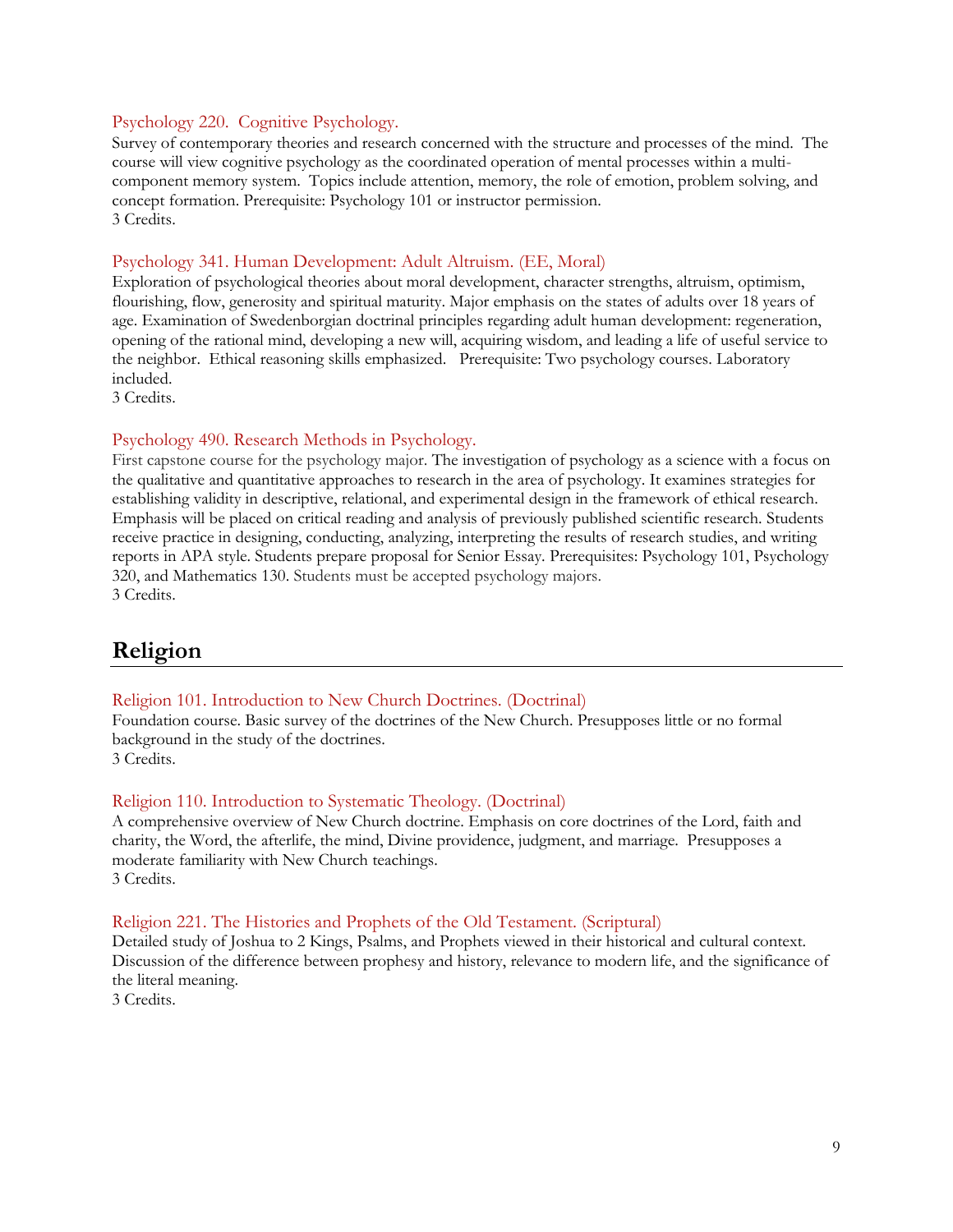### Religion 272. Advanced Religious Ethics. (Applied)

Advanced study of the Ten Commandments as they appear in the religious writings of Hinduism, Buddhism, Judaism, Christianity, Islam, and other world faiths. Study of the literal and spiritual level of each commandment using selected texts from sacred and secular sources. Students encouraged to draw connections between the various levels of the commandments and their own lives. 3 Credits.

### Religion 283. Pre-Christian Religious History. (Comparative)

Survey of the history of pre-Christian religions emphasizing the rise, development, and fall of religions from ancient times to Biblical Israel. Topics include the character of revelation and the response to it in each successive religion, the origin of mankind, the origin of evil, and the rise of monogamy and polygamy, of monotheism and polytheism, and of idolatry in the ancient world. 3 Credits.

### Religion 293. Comparative Contemporary Religions. (Comparative)

Survey of world religions as they are practiced today. Religions studied include Hinduism, Buddhism, Judaism, Christianity, Islam, and the New Church. This course includes three required week-end field trips to various religious centers.

3 Credits.

### Religion 320. Judgment, Providence, and Human Society. (PP, Doctrinal, Applied)

Study of the spiritual process of judgment, both personal and societal, and the roles human choice and Divine Providence play in judgment. Attention given to the role of judgment in human history, the judgments that have occurred, and the changes judgment brings. The books of the Heavenly Doctrines Last Judgment and Continuation of the Last Judgment will be read in full. 3 Credits.

### <span id="page-21-0"></span>**Spanish**

### Spanish 101: Introductory Spanish I

Introduction to the Spanish language for students without previous experience. Emphasis is placed on communication and the foundations of Spanish grammar. Spanish is the language of instruction. 3 Credits.

### <span id="page-21-1"></span>**Theater**

### Theater 120. Set Design and Production. (EE)

Hands-on introduction to scene design and production. Overview of the elements of scene design with emphasis on the process of designing a set. Research, sketching, drafting, model building, color application, and actual set construction within a budget. Students required to understand and use all of the equipment in the theater as it pertains to the design and will work with the play's director using the Mitchell Performing Arts Center as the classroom and will participate as a member of the run-crew for the winter Bryn Athyn College production. Final project involves the construction of the actual set. Course may be repeated once for credit.

Credit variable.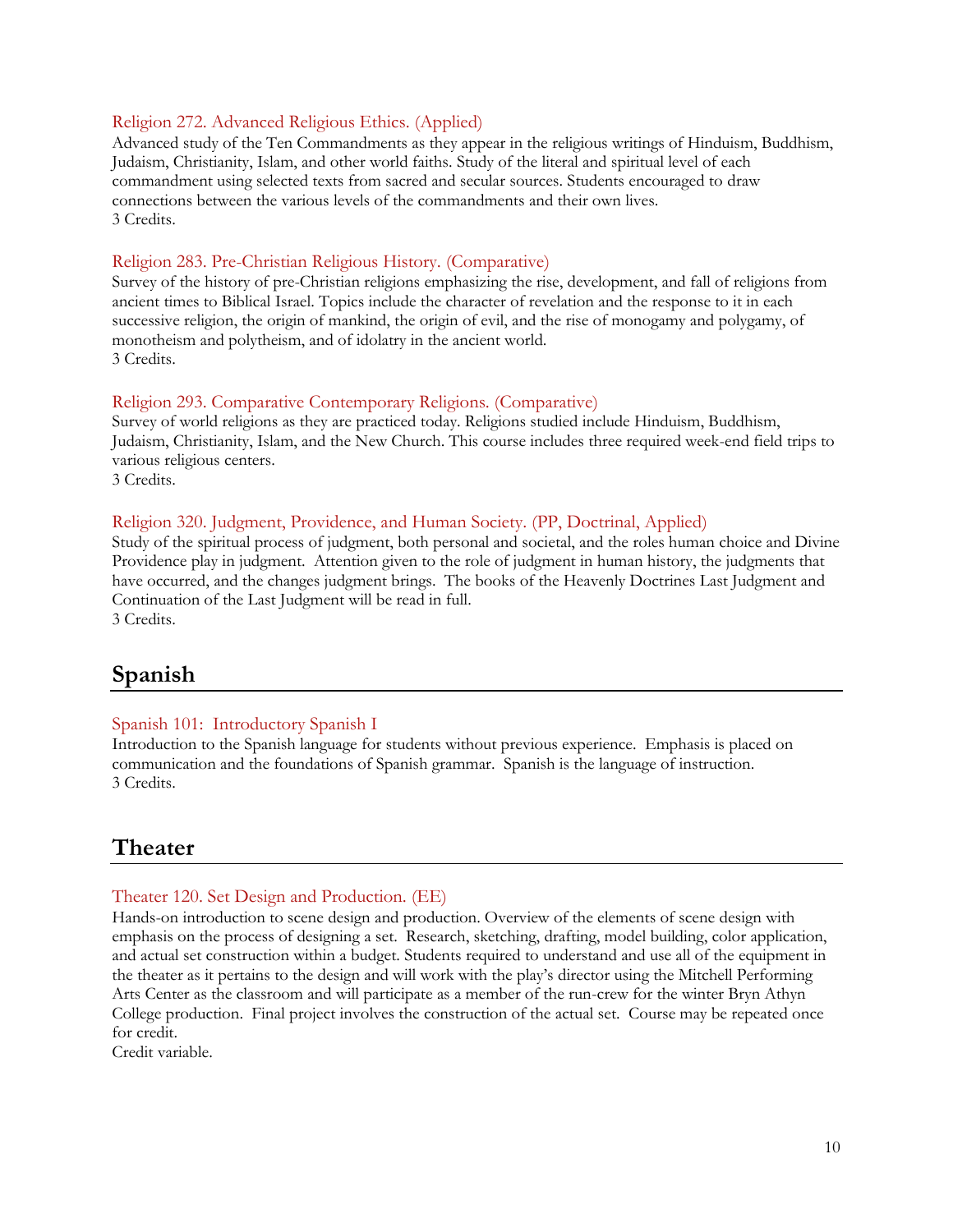### <span id="page-22-0"></span>**Writing**

### Writing 100. Academic Writing.

Development of academic writing skills in preparation for Writing 101. Intensive grammar, spelling, and punctuation instruction and practice, in conjunction with an introduction to the structure and process of academic writing. Required only for provisionally admitted freshmen before advancement to Writing 101. 3 Credits.

### Writing 101. Expository Writing. (W)

Development of informative, critical, and persuasive writing. Emphases on grammatical control, precision of language, consideration of audience, rhetorical strategies, revision, information literacy, and articulation, development, and support of thesis. Three to five formal essays total, including substantial revision. Individual conferences with instructor to discuss student's writing. Required of first year students. Non-native speakers of English may take Writing 101 sophomore year. 3 Credits.

### Writing 202. Writing About Literature. (W, IL)

Analytic study of literary genres—drama, short fiction, and poetry—with emphases on writing and research. Assumes basic skills in writing and information literacy covered in Writing 101. Three papers, including substantial revision. One longer paper and its research process require locating, evaluating, and incorporating multiple secondary sources. Individual conferences with instructor to discuss student's writing. Required of sophomores. Prerequisite: Writing 101.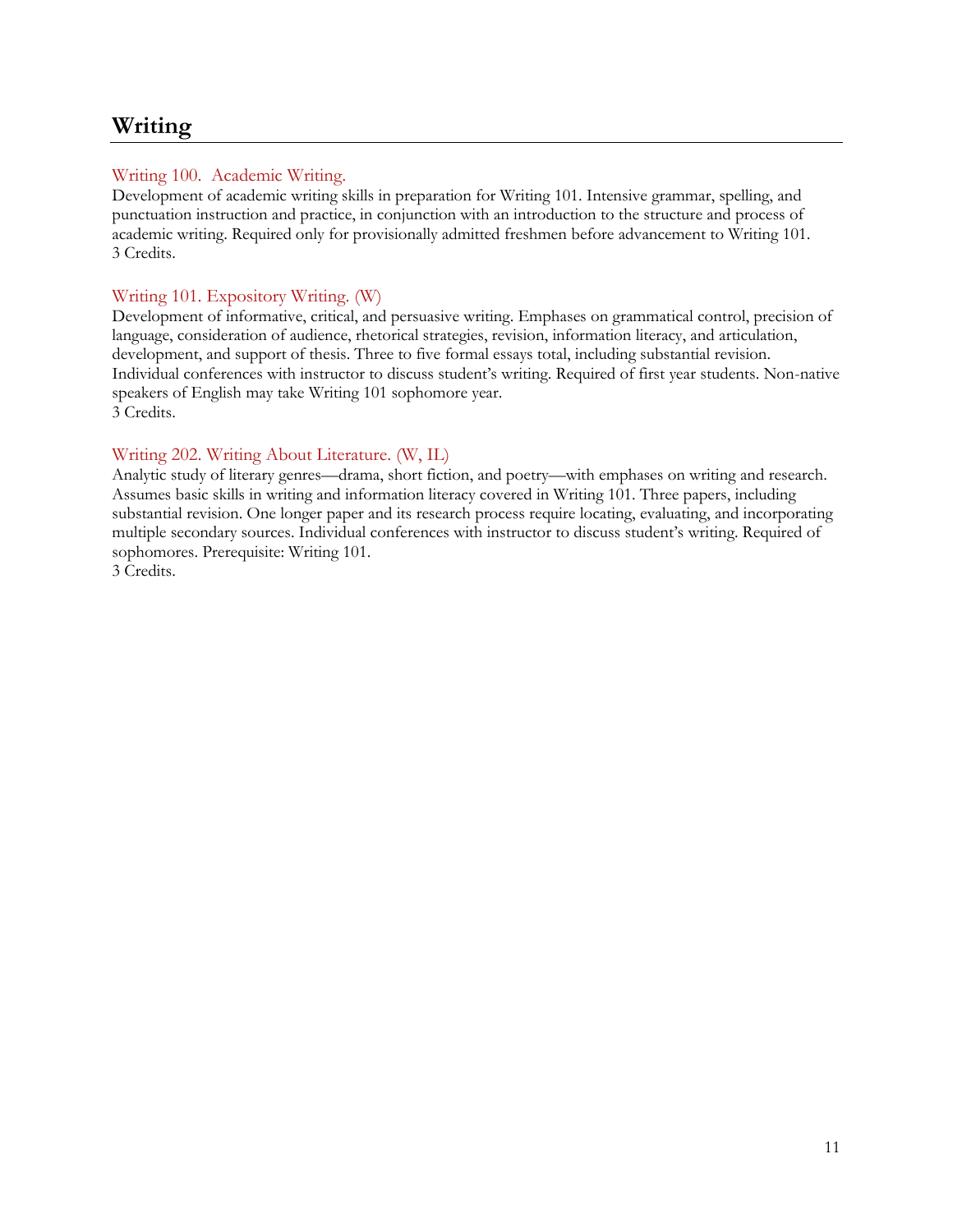# <span id="page-23-0"></span>Winter Term 2016-17 Undergraduate Course List

| <b>BLOCK</b>            | NAME OF COURSE            | <b>TITLE</b>                                        | <b>CREDITS</b> | <b>INSTRUCTOR</b> |
|-------------------------|---------------------------|-----------------------------------------------------|----------------|-------------------|
| $\overline{4}$          | Anth240                   | Anthropology of Religion                            | 3              | A. Yardumian      |
| 6                       | Anth <sub>260</sub>       | Human Evolution                                     | 3              | A. Yardumian      |
| $\mathbf{3}$            | Bio123*                   | Introduction to Biology: Molecular Biology          | $\mathfrak{Z}$ | A.F. Bryntesson   |
| 22                      | Bio123L_0*                | Introduction to Biology: Molecular Biology Lab      | $\mathbf{1}$   | G. McMackin       |
| 24                      | Bio123L_1*                | Introduction to Biology: Molecular Biology Lab      | $\mathbf{1}$   | G. McMackin       |
| $\mathbf{1}$            | <b>Bio124</b>             | Introductory Biology for Nursing Students           | $\mathfrak{Z}$ | A.F. Bryntesson   |
| $\mathbf 5$             | $Bio220*$                 | Human Anatomy and Physiology II                     | $\mathfrak{Z}$ | T. Osazuwa        |
| 24                      | Bio220L*                  | Human Anatomy and Physiology II Lab                 | $\mathbf{1}$   | E.J. Higgins      |
|                         | Bio373                    | Biological Laboratory Techniques: Molecular Biology | $\sqrt{2}$     | A.F. Bryntesson   |
| 6                       | <b>Bio495</b>             | Senior Project                                      | $\mathfrak{Z}$ | E.J. Higgins      |
| $\boldsymbol{6}$        | Bus256                    | Principles of Sales                                 | $\mathfrak{Z}$ | E.S. King         |
| 4                       | Bus301                    | <b>Business Ethics</b>                              | $\mathfrak{Z}$ | E.S. King         |
| $\boldsymbol{9}$        | <b>Bus381</b>             | Operations and Supply Chain Management              | $\mathfrak{Z}$ | W.B. Jungé        |
| 23                      | <b>Bus495</b>             | Senior Capstone Project                             | $\overline{c}$ | S.S. Werner       |
| $\overline{\mathbf{4}}$ | Chem $110$ <sup>-0*</sup> | General Chemistry I                                 | $\mathfrak{Z}$ | E.J. Higgins      |
| 5                       | Chem $110$ _1*            | General Chemistry I                                 | $\mathfrak{Z}$ | E.J. Higgins      |
| 21                      | $Chem10L_0*$              | General Chemistry I Lab                             | $\mathbf{1}$   | S.R. Evans        |
| 21                      | Chem110L_1*               | General Chemistry I Lab                             | $\mathbf{1}$   | S.R. Evans        |
| 23                      | $Chem10L_2*$              | General Chemistry I Lab                             | $\mathbf{1}$   | S.R. Evans        |
| 23                      | Chem110L_3*               | General Chemistry I Lab                             | $\mathbf{1}$   | S.R. Evans        |
| $\overline{2}$          | $Chem211*$                | Organic Chemistry II                                | $\mathfrak{Z}$ | E.J. Higgins      |
| 23                      | Chem211L*                 | Organic Chemistry II Lab                            | $\mathbf{1}$   | E.J. Higgins      |
| $\overline{\mathbf{4}}$ | $Comm105_0$               | Public Speaking                                     | $\mathfrak{Z}$ | S.V. Bernhardt    |
| 5                       | $Comm105_1$               | Public Speaking                                     | $\mathfrak{Z}$ | S.V. Bernhardt    |
| $\sqrt{7}$              | CSci180                   | Structured Programming                              | $\mathfrak{Z}$ | N. Simonetti      |
| 8                       | Dan130                    | Musical Theater Dance                               | 1.5            | J.R. Bostock      |
| Special                 | Dan495                    | Senior Essay                                        | $\overline{2}$ | J.R. Bostock      |
| $\bf 8$                 | Econ131                   | Macroeconomics                                      | 3              | W.B. Jungé        |
| 23                      | Ed201                     | Foundations of Education                            | $\mathfrak{Z}$ | N.G. Phillips     |
| 9                       | Ed202                     | Moral Education                                     | 3              | A.N. Rose         |
| $\mathbf{1}$            | Ed218                     | Literary Instruction for Young Learners             | $\mathfrak{Z}$ | N.G. Phillips     |
| $\overline{\mathbf{4}}$ | Ed323                     | Math and the Young Child                            | 3              | A.N. Rose         |
| $\boldsymbol{6}$        | Ed333                     | Seminar on Art and Creative Expression              | 1.5            | L. Odhner         |
| Special                 | Ed402                     | <b>Student Teaching</b>                             | 12             | N.G. Phillips     |

As of 11/28/16. (Independent Study and Internship courses not listed).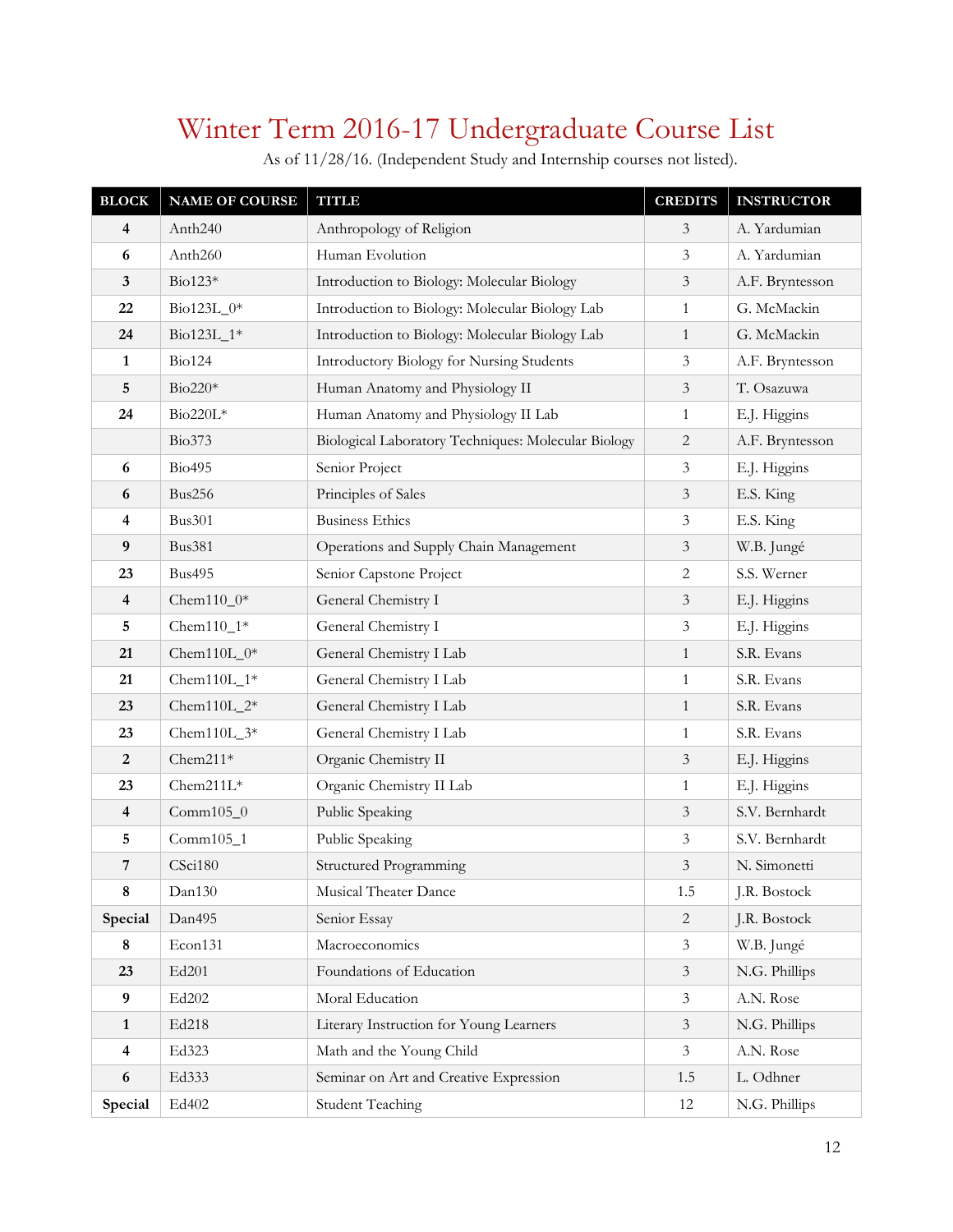| 3                       | Eng 105             | Madness in Literature                                   | $\mathfrak{Z}$              | R.S. Cooper      |
|-------------------------|---------------------|---------------------------------------------------------|-----------------------------|------------------|
| 8                       | Eng219              | American Literature II                                  | 3                           | K. King          |
| $\mathbf{1}$            | ESci110*            | Introduction to Physical Geology and Meteorology        | $\mathfrak{Z}$              | E.R. Potapov     |
| 22                      | ESci110L*           | Introduction to Physical Geology and Meteorology<br>Lab | 1                           | E.R. Potapov     |
| $\overline{\mathbf{4}}$ | FA101               | Aegean to Early Christian                               | $\mathfrak{Z}$              | M. Gyllenhaal    |
| 6                       | FA130*              | Ceramics                                                | 3                           | C.K. Orthwein    |
| 6                       | FA140*              | Drawing and Painting                                    | $\mathfrak{Z}$              | M. Gyllenhaal    |
| 9                       | FA141               | Building Arts Foundation                                | 3                           | J.K. Leap        |
| $\overline{\mathbf{4}}$ | FA201               | Aegean to Early Christian                               | $\mathfrak{Z}$              | M. Gyllenhaal    |
| $\overline{2}$          | FA210               | Nineteenth and Twentieth Centuries                      | $\mathfrak{Z}$              | M. Gyllenhaal    |
| 6                       | FA230**             | Intermediate Ceramics                                   | $\mathfrak{Z}$              | C.K. Orthwein    |
| 6                       | FA240**             | Intermediate Painting                                   | $\mathfrak{Z}$              | M. Gyllenhaal    |
| Special                 | FA495               | Senior Essay                                            | 2                           | M. Gyllenhaal    |
| 7                       | FE <sub>2</sub>     | Field Experience II: Exploration                        | $\mathfrak{Z}$              | N.G. Phillips    |
| $\boldsymbol{2}$        | Germ102             | Introductory German II                                  | $\mathfrak{Z}$              | S.B. Lawing      |
| $\boldsymbol{2}$        | Grk110              | Beginning New Testament Greek I                         | $\mathfrak{Z}$              | W.E. Closterman  |
| 5                       | Hist114             | The Classical World                                     | $\mathfrak{Z}$              | W.E. Closterman  |
| 9                       | HSoc402             | Capstone Seminar II                                     | $\mathfrak{Z}$              | S.B. Lawing      |
| 5                       | Lat250              | Swedenborg's Theological Latin I                        | $\mathfrak{Z}$              | S.I. Frazier     |
| 4                       | Math102             | Understanding Mathematics in Society                    | 3                           | C.B. Bongers     |
| 2                       | Math115_0           | College Algebra                                         | $\mathfrak{Z}$              | M.T. Genzlinger  |
| 3                       | Math115_1           | College Algebra                                         | $\mathfrak{Z}$              | M.T. Genzlinger  |
| $\boldsymbol{2}$        | Math120_0           | Pre-Calculus                                            | $\overline{4}$              | M.T. Genzlinger  |
| 3                       | Math120_1           | Pre-Calculus                                            | $\overline{4}$              | M.T. Genzlinger  |
| 3                       | Math130_0           | Introduction to Statistics                              | $\overline{4}$              | C.B. Bongers     |
| 3                       | Math130_1           | Introduction to Statistics                              | $\overline{4}$              | C.B. Bongers     |
| 5                       | Math151             | Calculus II                                             | $\overline{4}$              | N. Simonetti     |
| Special                 | Math495             | Senior Essay                                            | $\mathbf{2}$                | N. Simonetti     |
| Special                 | Mus100              | College Chorale                                         | $\mathbf{1}$                | G.T. Bier        |
| Special                 | Mus185              | Private Music Lessons, Orchestras, or Choirs            | 1                           | G.T. Bier        |
| $\boldsymbol{6}$        | <b>PE133</b>        | Yoga                                                    | $\mathbf{1}$                | A. Irwin         |
| $\mathbf{3}$            | Phil101             | Critical Thinking                                       | 3                           | D.A. Synnestvedt |
| 4                       | Phil102             | Introduction to Philosophy                              | $\mathfrak{Z}$              | D.A. Synnestvedt |
| 6                       | Phil210             | Ancient Philosophy                                      | $\mathfrak{Z}$              | M. E. Latta      |
| 4                       | Phil <sub>321</sub> | Swedenborg's Philosophy                                 | $\ensuremath{\mathfrak{Z}}$ | S.D. Cole        |
| Special                 | Phil495             | Senior Essay                                            | $\mathfrak{Z}$              | D.A. Synnestvedt |
| $\mathbf{3}$            | Phys210*            | Principles of Physics I                                 | $\mathfrak{Z}$              | M. Blair         |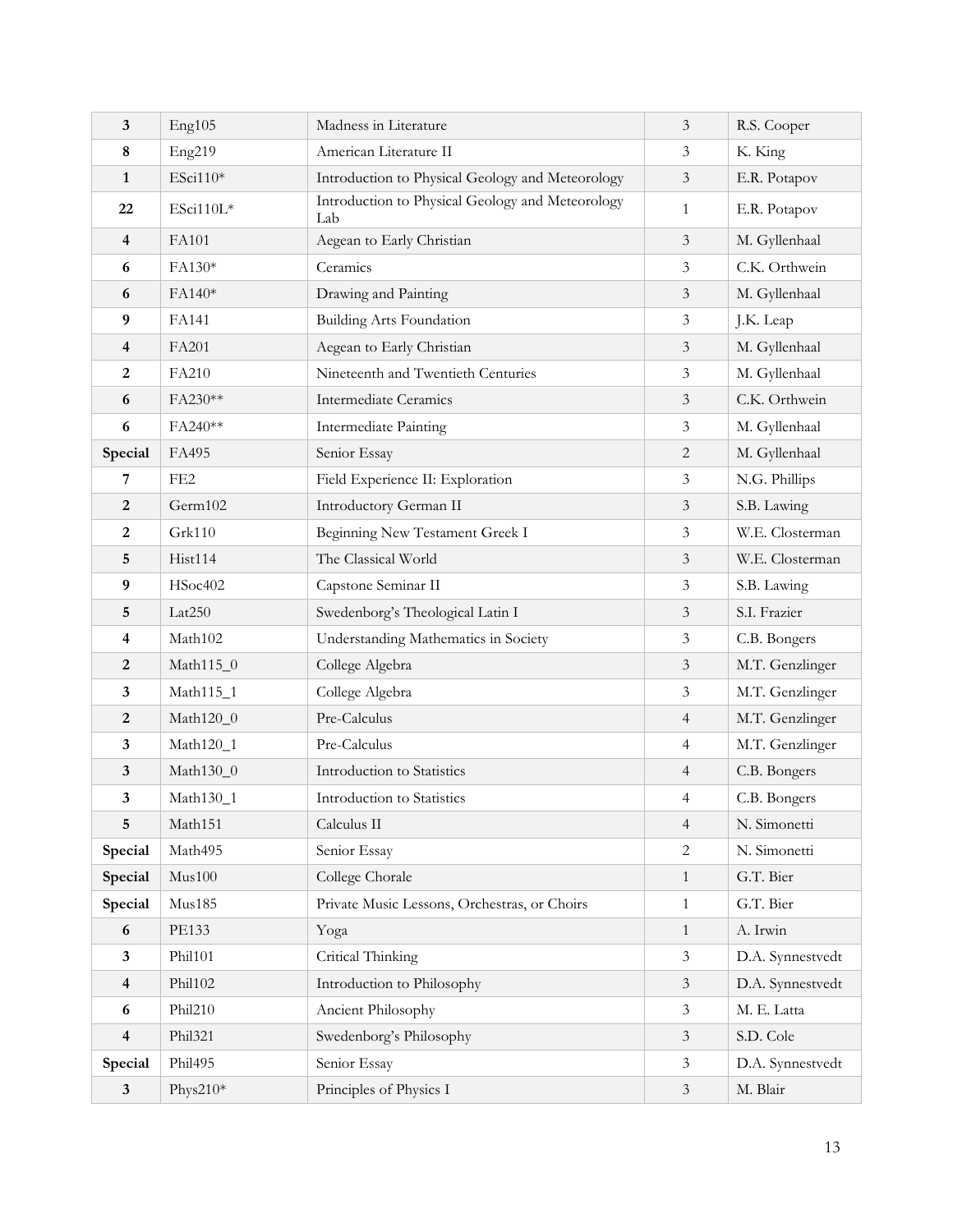|                         | Phys210L*     | Principles of Physics I Lab               | $\mathbf{1}$   | M. Blair           |
|-------------------------|---------------|-------------------------------------------|----------------|--------------------|
| 1                       | PSci101_0     | Introduction to Politics and Governance   | $\mathfrak{Z}$ | D.G. Rose          |
| $\boldsymbol{2}$        | PSci101_1     | Introduction to Politics and Governance   | $\mathfrak{Z}$ | D.G. Rose          |
| 5                       | PSci210       | American Government and Politics          | $\mathfrak{Z}$ | D.G. Rose          |
| 6                       | Psyc204       | Human Development: Lifespan               | $\mathfrak{Z}$ | K. Cronlund        |
| 8                       | Psyc230       | Psychology and Spirituality               | $\mathfrak{Z}$ | E. Goldblatt-Hyatt |
| 7                       | Psyc301       | Counseling and Clinical Psychology        | $\mathfrak{Z}$ | K.K. Rogers        |
| 12                      | Psyc307       | Psychological Measurement                 | $\mathfrak{Z}$ | F. Cavallo         |
| 24                      | Psyc491       | Senior Research Seminar                   | $\mathfrak{Z}$ | E. Goldblatt-Hyatt |
| $\mathbf{3}$            | Psyc492       | Senior Seminar                            | $\mathbf{1}$   | L.C. Nash          |
| 8                       | Rel101_0      | Introduction to New Church Doctrines      | $\mathfrak{Z}$ | R.J. Silverman     |
| $\boldsymbol{2}$        | Rel101_1      | Introduction to New Church Doctrines      | $\mathfrak{Z}$ | G. R. Schnarr      |
| 3                       | <b>Rel125</b> | The Holy Scripture                        | $\mathfrak{Z}$ | S.D. Cole          |
| $\mathbf{1}$            | Rel205        | God, Man, and Creation                    | $\mathfrak{Z}$ | S.I. Frazier       |
| 7                       | Rel215        | The Lord                                  | $\mathfrak{Z}$ | T.P. Glenn         |
| 5                       | Rel223        | The Apocalypse                            | $\mathfrak{Z}$ | A.M.T. Dibb        |
| 7                       | Rel273W       | Religion and Marriage                     | 3              | R.J. Silverman     |
| 23                      | <b>Rel284</b> | Christian Religious History               | $\mathfrak{Z}$ | A.M.T. Dibb        |
| 8                       | Rel310        | Studies in Arcana Coelestia               | $\mathfrak{Z}$ | T.P. Glenn         |
| Special                 | Rel490        | Religion Senior Project I                 | $\mathfrak{Z}$ | S.I. Frazier       |
| 23                      | Span102       | Introductory Spanish II                   | $\mathfrak{Z}$ | M. Nunez           |
| $\overline{7}$          | SpEd212       | Supporting Students with Disabilities     | $\mathfrak{Z}$ | S.J. Wong          |
| 6                       | SpEd312       | Collaboration, Assessment, and Management | $\mathfrak{Z}$ | L.B. Synnestvedt   |
| 23                      | Thea130       | Set Design and Production                 | $\mathfrak{Z}$ | N. Haus-Roth       |
| 12                      | Thea150       | Dramatic Performance                      | $\mathbf{1}$   | J.R. Bostock       |
| $\mathbf{1}$            | $Writ101_0$   | <b>Expository Writing</b>                 | $\mathfrak{Z}$ | A. Nash            |
| 3                       | Writ101_1     | <b>Expository Writing</b>                 | 3              | M.E. Latta         |
| $5\overline{)}$         | Writ101_2     | <b>Expository Writing</b>                 | $\mathfrak{Z}$ | M.E. Latta         |
| $\overline{\mathbf{4}}$ | Writ202_0     | Writing About Literature                  | $\mathfrak{Z}$ | R.S. Cooper        |
| $\boldsymbol{2}$        | Writ202_1     | Writing About Literature                  | $\mathfrak{Z}$ | K. King            |
| $\mathbf{2}$            | Writ202_2     | Writing About Literature                  | $\mathfrak{Z}$ | K. King            |

+This course is offered on multiple levels. All students must register on the 100 level.

\*This course requires a lab fee.

*The College administration will make every effort to offer the courses listed, but reserves the right to cancel courses if necessary.*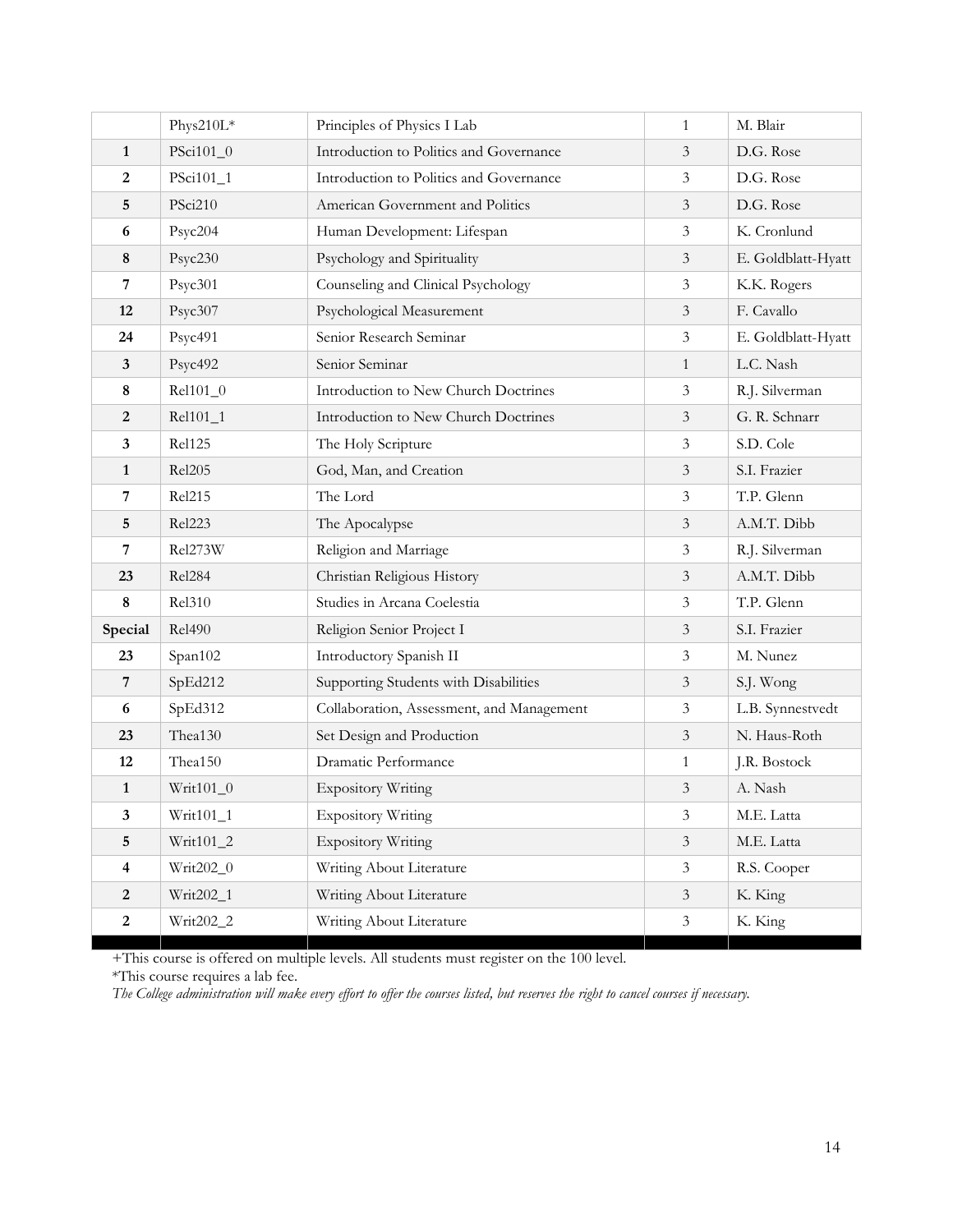## Winter Term 2016-17 Undergraduate Courses

### <span id="page-26-1"></span><span id="page-26-0"></span>**Anthropology**

### Anthropology 240. Anthropology of Religion.

This course presents a theoretical perspective on religion as a cultural phenomenon. It explores the functional relationships within a variety of belief systems. It compares them across cultures and time, and, in particular, considers their intersections with subsistence strategies and political systems. Topics include: the roles of symbols and practitioners, myth and ritual, magic and cultic practice, & secularism and fundamentalism in traditional and world religions.

3 Credits.

### Anthropology 260. Human Evolution.

Introduction to human evolution and physical anthropology. Areas include paleoanthropology, primatology, molecular anthropology (population genetics), and to some extent evolutionary biology. Specific issues covered include the primate roots of human behavior, brain and language evolution, new and classic fossil hominids, the origin of anatomically modern humans, and human biogenetic variations. Prerequisite: Biology 122 or instructor permission.

3 Credits.

### <span id="page-26-2"></span>**Biology**

### Biology 123. Introduction to Biology: Molecular Biology.

The second of a two-course gateway series that is required for prospective biology majors. Biological concepts are illustrated by means of molecular biology, from storage and maintenance of biological information necessary for life to its expression in the organism to diverse applications in health, medicine and food production. Topics include a general introduction to the cell and its components, cell division and the cell cycle, DNA structure and synthesis, chromosome structure and organization, mutations and their repair, genetic engineering, transcription and its regulation, the genetic code, and translation of genetic information to proteins. Prerequisite: Chemistry 101L or High School Chemistry. This course requires a lab fee. 3 Credits.

### Biology 123 Lab. Introduction to Biology: Molecular Biology Lab.

This course requires a lab fee. 1 Credit.

### Biology 124. Introductory Biology for Nursing Students.

Introductory biology course for students accepted into the nursing program. The course provides an introduction to cell biology focusing on the structure and function of the plasma membrane and cellular organelles, the fundamentals of Mendelian and non-Mendelian inheritance, and the structure and function of the genetic material DNA, with an emphasis on the genetic code and how it is expressed into RNA and protein.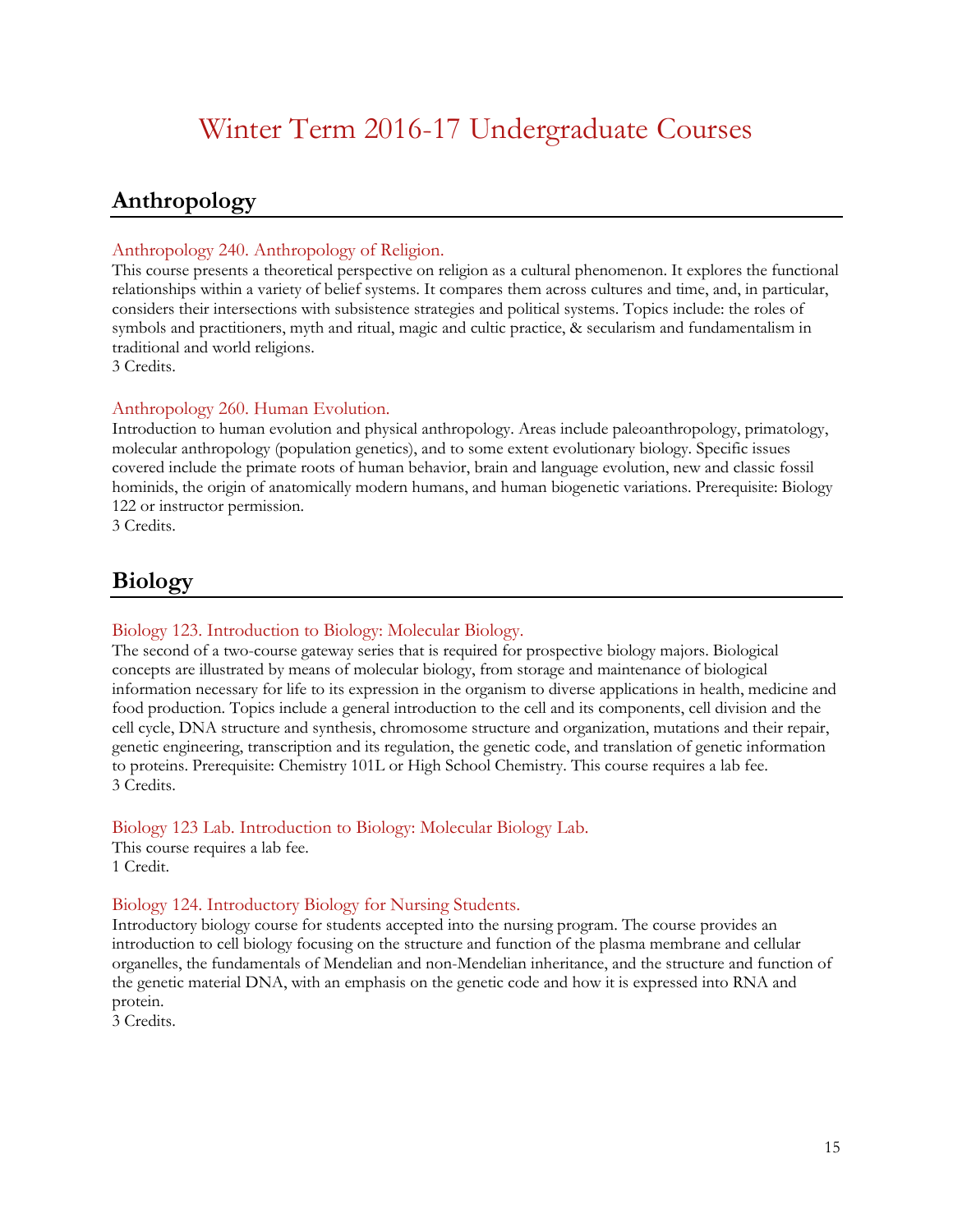### Biology 220. Human Anatomy and Physiology II.

Continuation of the study of the structure and function of the human body and the mechanisms for maintaining homeostasis within it. Includes the study of the endocrine, cardiovascular, lymphatic, respiratory, digestive, urinary and reproductive systems, as well as the concepts of development and metabolism. Identification of anatomical structures using a "virtual" cadaver and preserved animal specimens will be required in the laboratory. Some hands-on dissection. Prerequisite: Biology 210 with a grade of "C" or better. This course requires a lab fee.

3 Credits.

### Biology 220 Lab. Human Anatomy and Physiology II Lab.

This course requires a lab fee. 1 Credit.

### Biology 373. Biological Laboratory Techniques: Molecular Biology.

Junior level biology laboratory course supporting Biology 230, 232, 310, 315, and 355. A mixture of theoretical and practical experience in techniques used in molecular biology, including PCR and cell-based cloning, nucleic acid hybridization, genomic structure analysis, proteomics, bioinformatics, protein expression and analysis, and culturing and identifying microbiological organisms. Laboratory reports and scientific writing skills integral. Co-requisite or prerequisite: Biology 230 and Biology 232. 2 Credits.

### Biology 495. Senior Project.

Independent research project or scholarly study under the supervision of faculty members. Topic chosen by mutual agreement between student and supervisor. Limited to and required of biology majors. Senior project proposals are required in the spring of junior year. 3 Credits.

### <span id="page-27-0"></span>**Business**

#### Business 256. Principles of Sales.

In this course, the student will learn about assessing customer needs, developing account relationships and implementing effective sales strategies. During the course students will return to the theme of approaching sales with honesty and integrity, both from a practical and moral perspective. This course will cover the broader role sales communication plays in bringing people and the products and services they need together, not just the narrow skills required to convince the customer to make a purchase. Prerequisite: Communication 105. Recommended: Business 254. 3 Credits.

### Business 301. Business Ethics. (Moral, PP)

The analysis of moral principles and their application to decision making in business. Includes an overview of philosophical and theological ethical theories, including New Church ethics. Major focus on the analysis of ethical concerns in actual case studies from business, involving issues such as downsizing, whistle-blowing, competition vs. cooperation, and social responsibility. Communication 105 or any other public presentation course is recommended before taking this course.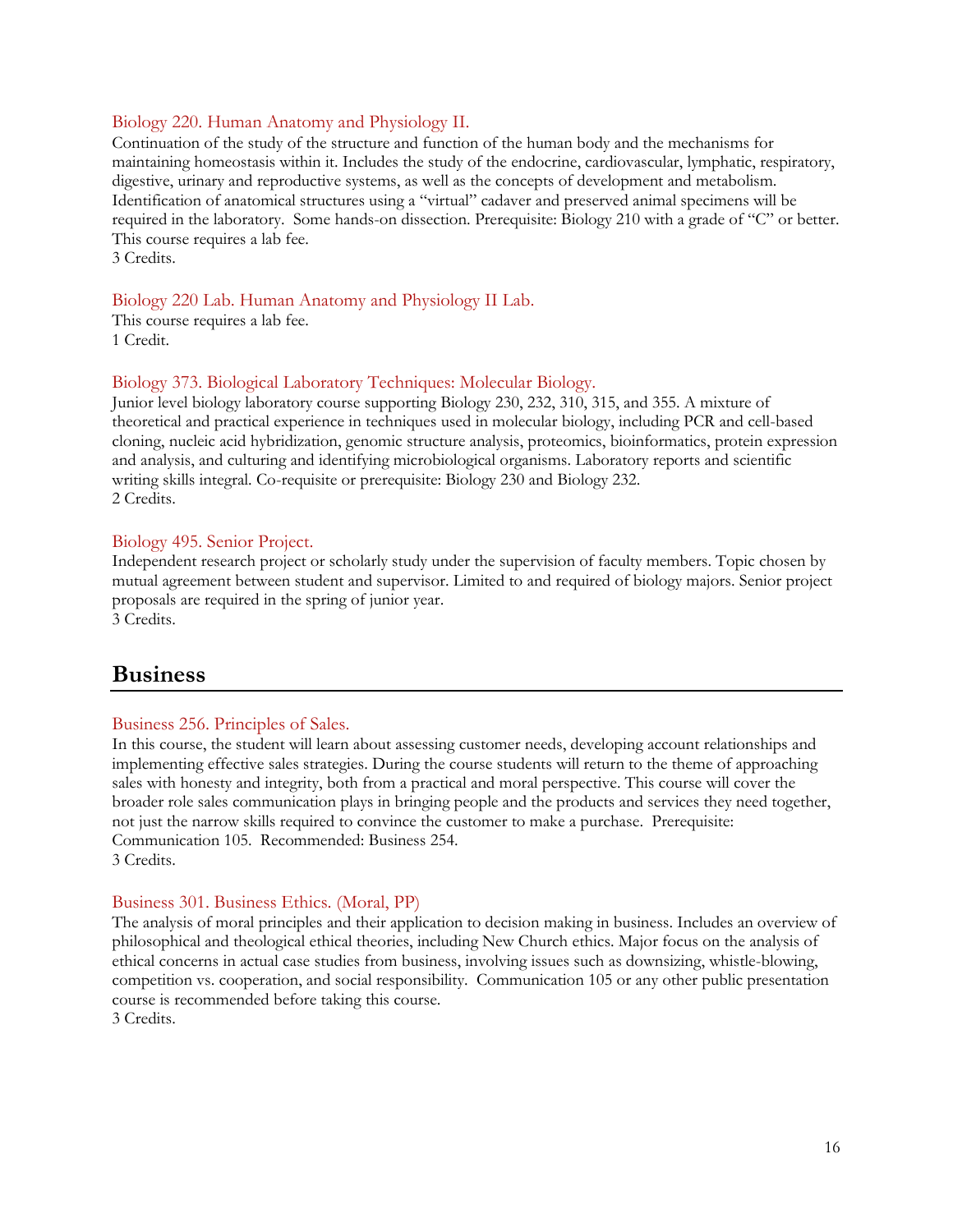#### Business 381. Operations and Supply Chain Management.

In this course, the student will learn the foundational concepts behind converting raw materials, labor, and capital into the goods and services customers demand. Students will explore a variety of managerial techniques and computer technologies common to operations and supply chain management. Topics include inventory, quality and logistics control, transportation, facility layout, process planning, product and service design, forecasting and scheduling. These subjects will be approached from the operational and supervisory perspective.

3 Credits.

#### Business 495. Senior Capstone Project.

Capstone experience for the Interdisciplinary Major. Writing of the senior project based on the research and outline produced in Business 493. Prerequisites: Business 493 and Business 494. 2 Credits.

### <span id="page-28-0"></span>**Chemistry**

#### Chemistry 110. General Chemistry I.

First year chemistry course for science majors. Topics include atomic structure, quantum mechanics, electron configuration, chemical bonding, molecular geometry, and the periodic table, classifications of matter, stoichiometry, and reactions in solution, gases, and thermochemistry. First half of sequence with Chemistry 111. Prerequisite: One year of high school chemistry with a grade of C or better or Chemistry 101 or Earth Science 110. This course requires a lab fee. 3 Credits.

#### Chemistry 110 Lab. General Chemistry I Lab.

This course requires a lab fee. 1 Credit.

#### Chemistry 211. Organic Chemistry II.

Continuation of Chemistry 210. Topics include spectrophotometric identification of organic compounds, arenes, esters, epoxides, aldehydes and ketones, carboxylic acids and acid derivatives, and condensation reactions. Emphasis on biological applications of organic chemistry. Laboratory includes synthetic techniques and computational chemistry. Prerequisite: Chemistry 210. This course requires a lab fee. 3 Credits.

#### Chemistry 211 Lab. Organic Chemistry II Lab.

This course requires a lab fee. 1 Credit.

### <span id="page-28-1"></span>**Communication**

#### Communication 105. Public Speaking. (PP)

Exposure to a variety of speaking situations designed to address inhibitions and develop self-confidence. Class work features impromptu and prepared speeches, as well as oral interpretation of literature and choral speaking. Work on voice and speech improvement as well as command of body language. 3 Credits.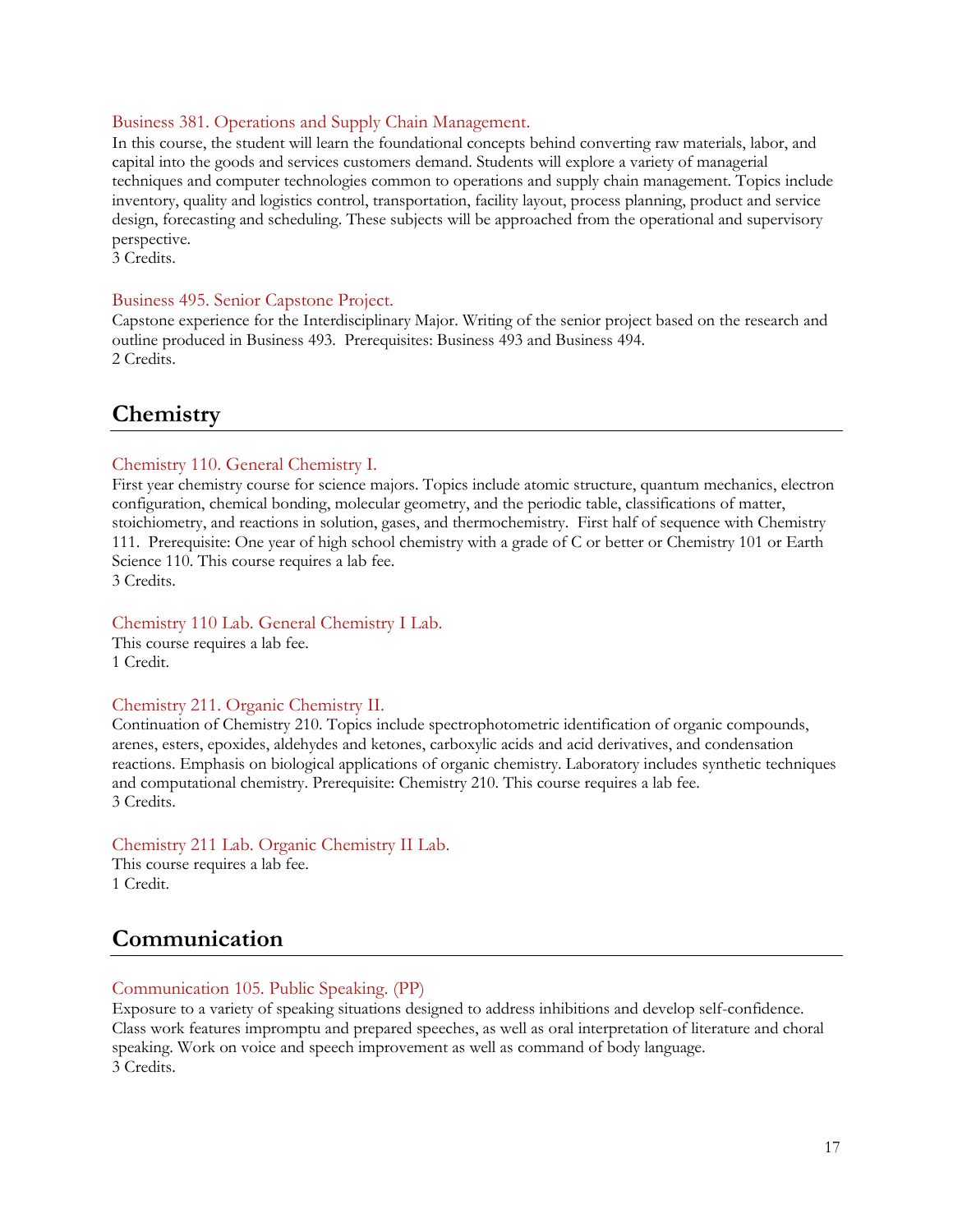### <span id="page-29-0"></span>**Computer Science**

### Computer Science 180. Structured Programming. (QR)

Language elements and applications. Algorithm development. Introduction to object oriented programming. Prerequisite: Computer Science 105 or other programming experience with permission of instructor. 3 Credits.

### <span id="page-29-1"></span>**Dance**

### Dance 130. Musical Theater Dance. (EEC)

Musical Theater Dance introduces students to a variety of dance styles used in American Musical Theatre. Students will learn tap and jazz dance technique as well as specific dances from Broadway musicals choreographed by Robbins, Fosse, Champion, and more. Includes an overview of the history of Broadway, specific to dance styles and choreographers. Course culminates in a final performance. Course may be repeated once for credit. Also serves as a PE course. 1.5 Credits.

### Dance 495. Senior Essay.

Capstone experience for the Interdisciplinary Major. Writing of the senior essay based on the research and outline produced in Dance 493. Prerequisites: Dance 493 and Interdisciplinary Studies 494. 2 Credits.

### <span id="page-29-2"></span>**Earth Science**

### Earth Science 110. Introduction to Physical Geology and Meteorology.

Introduction to mineralogy; igneous, sedimentary, and metamorphic petrology; rock cycle and structural geology. The evolution of continents Introduction to oceanography. The atmosphere and atmospheric motion, climate, and climatic zones. Earth as a part of the solar system. Prerequisite or co-requisite: Mathematics 101 (or placement out of Mathematics101). This course requires a lab fee. 3 Credits.

Earth Science 110 Lab. Introduction to Physical Geology and Meteorology Lab. This course requires a lab fee. 1 Credit.

### <span id="page-29-3"></span>**Economics**

### Economics 131. Macroeconomics. (QR)

Study of the fundamentals of economic analysis with emphasis upon national output, employment, and price levels. Exploration of the monetary and financial system together with problems of economic stability. Special attention given to the role of government fiscal and monetary policy in managing the economy. Consideration of current issues such as economic growth, federal budget deficits, and the role of the Federal Reserve Bank. Course includes student-led seminars. 3 Credits.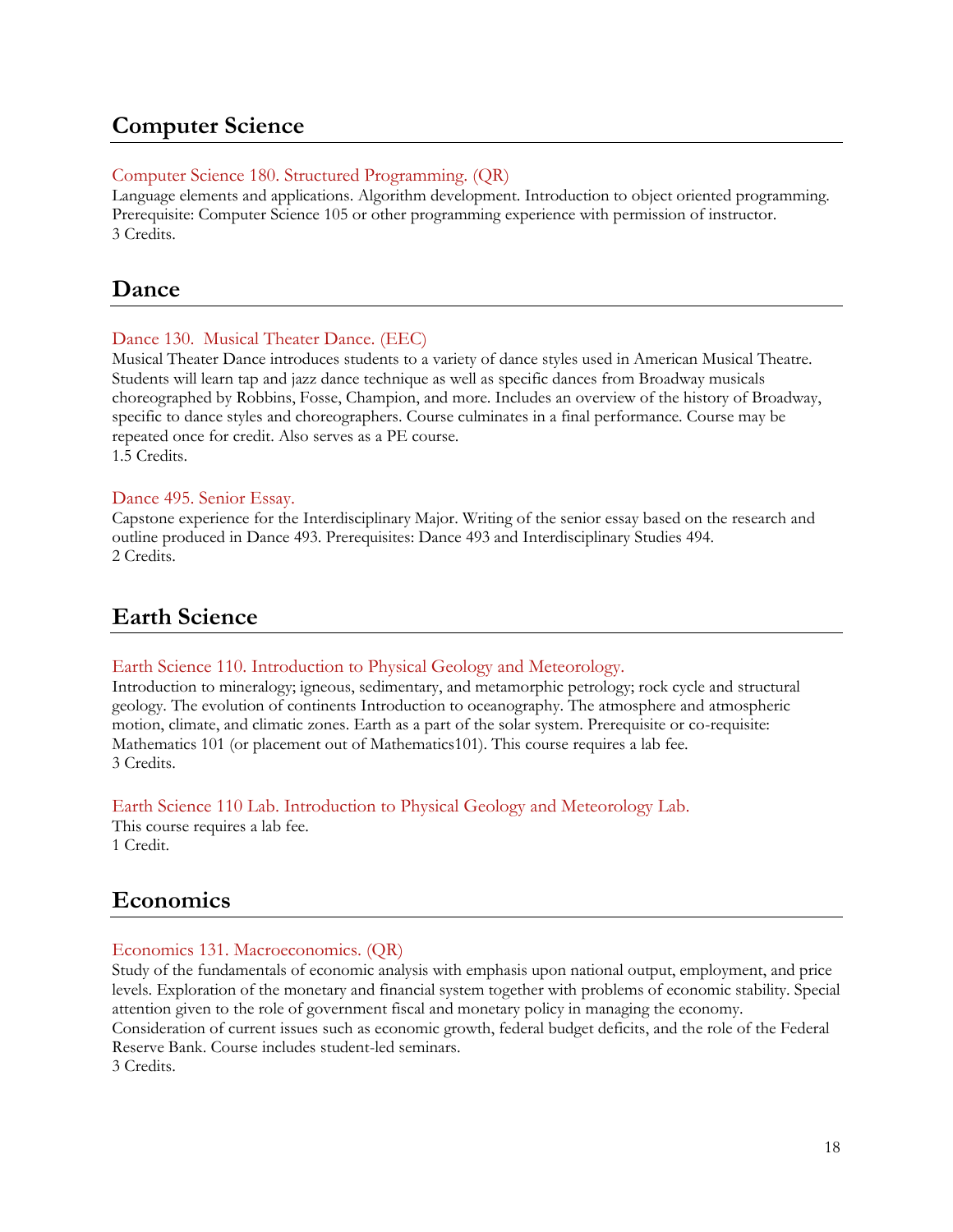### <span id="page-30-0"></span>**Education**

#### Education 201. Foundations of Education. (Worldviews)

Study of world views and associated theories that impact education. Examination of questions such as: What is the nature of reality? How do we know what we know? How do we determine what is worth knowing? What is of value? Focus on how a New Church philosophy of education affects teachers and students. 3 Credits.

### Education 202. Moral Education. (Moral)

Students will learn methods for teaching respect and responsibility and their derivative values. Special attention will be given to the role of storytelling in moral education. Topics include sex education, bullying, and conflict resolution.

3 Credits.

#### Education 218. Literacy Instruction for Young Learners I.

Exposes students to theory and practice in literacy instruction, pre-kindergarten through grade 4. Emphasis on emergent literacy, techniques and skills of teaching reading and language arts, evaluation and assessment. Includes 1 credit hour of ELL. Prerequisite: Education 128 or Education 217. 3 Credits.

### Education 323. Math and the Young Child.

Exploration of the content and methods of teaching mathematics Pre-K to 4th grade. Emphasis on a problem-solving approach to the teaching of math within the context of a developmentally appropriate curriculum. Students learn how to engage children in the subject through imaginative, musical, rhythmic, athletic, and artistic activities. This course is about how to teach math so it makes sense. 3 Credits.

#### Education 333. Seminar on Art and Creative Expression.

Concepts related to creativity in the arts and the many media areas used by children to express themselves are introduced. Topics include: concepts of creativity; facilitation of children's creative expression; appreciation of children's art processes and products. Particular attention to musical expression. Prerequisites: Education 128 or 271.

1.5 Credits.

#### Education 402. Student Teaching.

For students not pursuing Pennsylvania State Certification. Includes at least 12 weeks of combined observation and teaching in an elementary classroom setting, supervised by a teacher from Bryn Athyn College Early Childhood Education Department and by a classroom teacher in the cooperating school. Offered when required. Open only to seniors in the education major. 3-12 Credits.

#### Field Experience II: Exploration.

Students work under a classroom teacher's supervision tutoring children, facilitating small group conversations, supervising outdoor play, and monitoring classroom routines and procedures. FE II is taken in conjunction with all winter term courses of the third year and provides students with 120 hours of observation and practice teaching. FE II occurs every Tuesday and Thursday of the term. Not open to nonmajors; Third year students only. 3 Credits.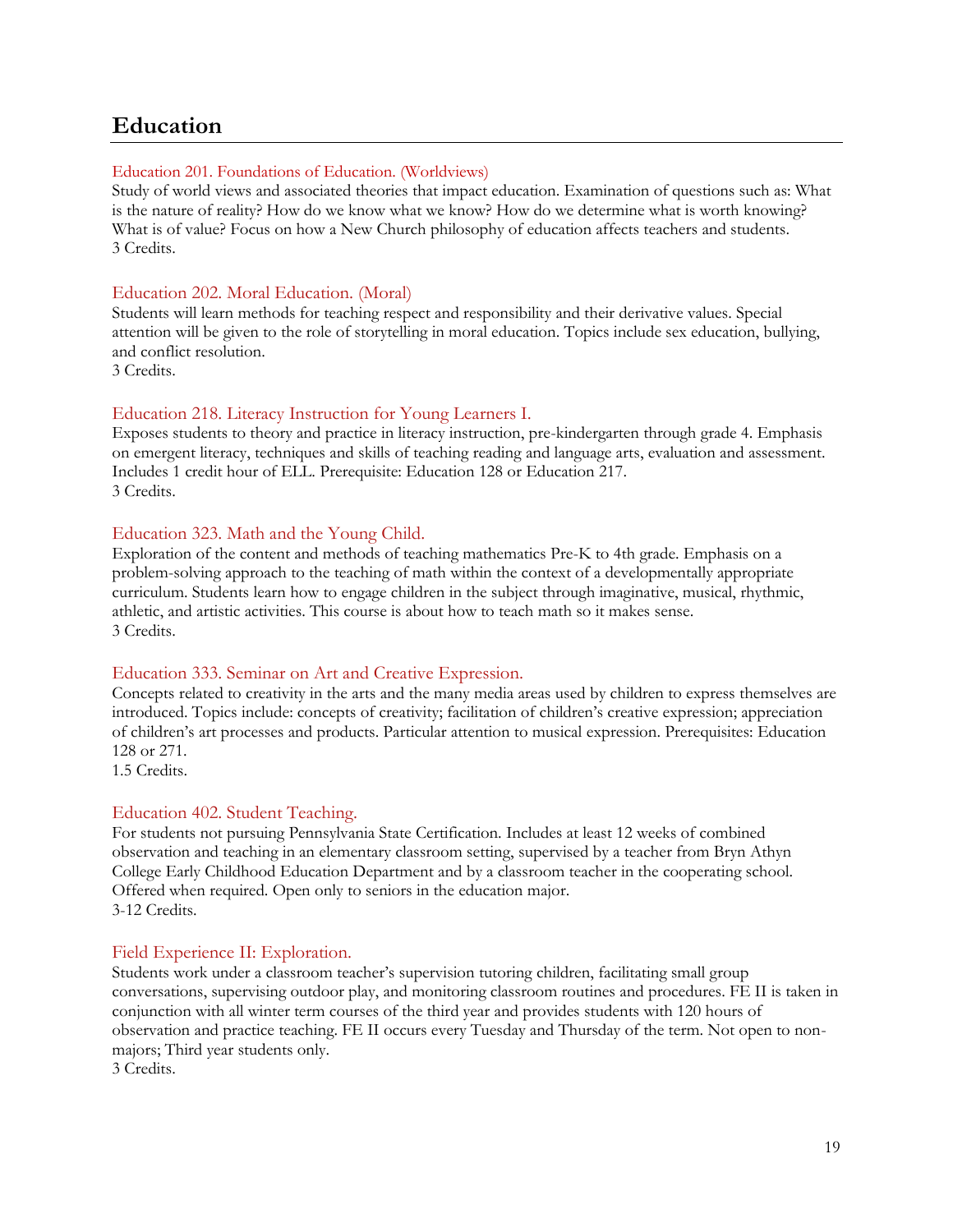### Special Education 212. Supporting Students with Disabilities.

This course examines the characteristics and needs that students, who are identified under the 13 federally defined categories of disabilities, as revealed in the classroom setting. Emphasis is on investigating the complexity of these needs, surveying research-based strategies and specially designed instruction that address these needs, as well as inclusionary practices that embrace these students into the life of the classroom. Prerequisite: Special Education 111. 3 Credits.

### Special Education 312. Collaboration, Assessment, and Management.

Practical and hands-on look at the competencies and skills needed to accommodate and adapt instruction for all students, including those with disabilities and various learning needs, in an inclusive setting. Discuss the imperative need for teachers to collaborate and be able to effectively use various assessment and evaluative tools in the classroom, in order to meet the learning needs and goals. Learn to identify, administer, interpret and plan instruction based on the assessment of student learning, as well as consider problem solving, and classroom management as part of this process. Prerequisite: SpEd 211 or permission of Ed Department Chair.

3 Credits.

### <span id="page-31-0"></span>**English**

### English 105. Madness in Literature (Introductory Literature Seminar).

Introductory study of how and why madness so often appears in literature: not only as physical and mental affliction, but as symbol, manipulator, spectacle, genius, moral decay, and so on. Authors include Euripides, Poe, Kafka, Plath, Christie, and Palahniuk, among others. Course can be repeated once for credit when topic changes.

3 credits.

### English 219. American Literature II.

Chronological survey of late 19th-Century and early 20th-Century American authors from Twain and the rise of Realism to Willa Cather, Edith Wharton, and Henry James. Prerequisite: Writing 101. 3 Credits.

### <span id="page-31-1"></span>**Experiential Education**

#### Experiential Education 198/298. Internship. (EE)

The internship course is open to students with a 2.7 GPA or above. It is a supervised, pre professional experience with clear links to a student's academic program. It is conducted primarily or totally outside a regular course classroom, and for which a student earns academic credit. It is organized primarily around an assignment in a work-place situation in which students working under the direction of a supervisor learn hands-on professional skills.

The internship course requires a learning plan, reflective component, and an analytical component (e.g., essay, paper, or presentation). Individual learning plans are retained in the office of Internship. This course satisfies the EE requirement.

Course may be repeated for academic credit by arrangement. Credit variable.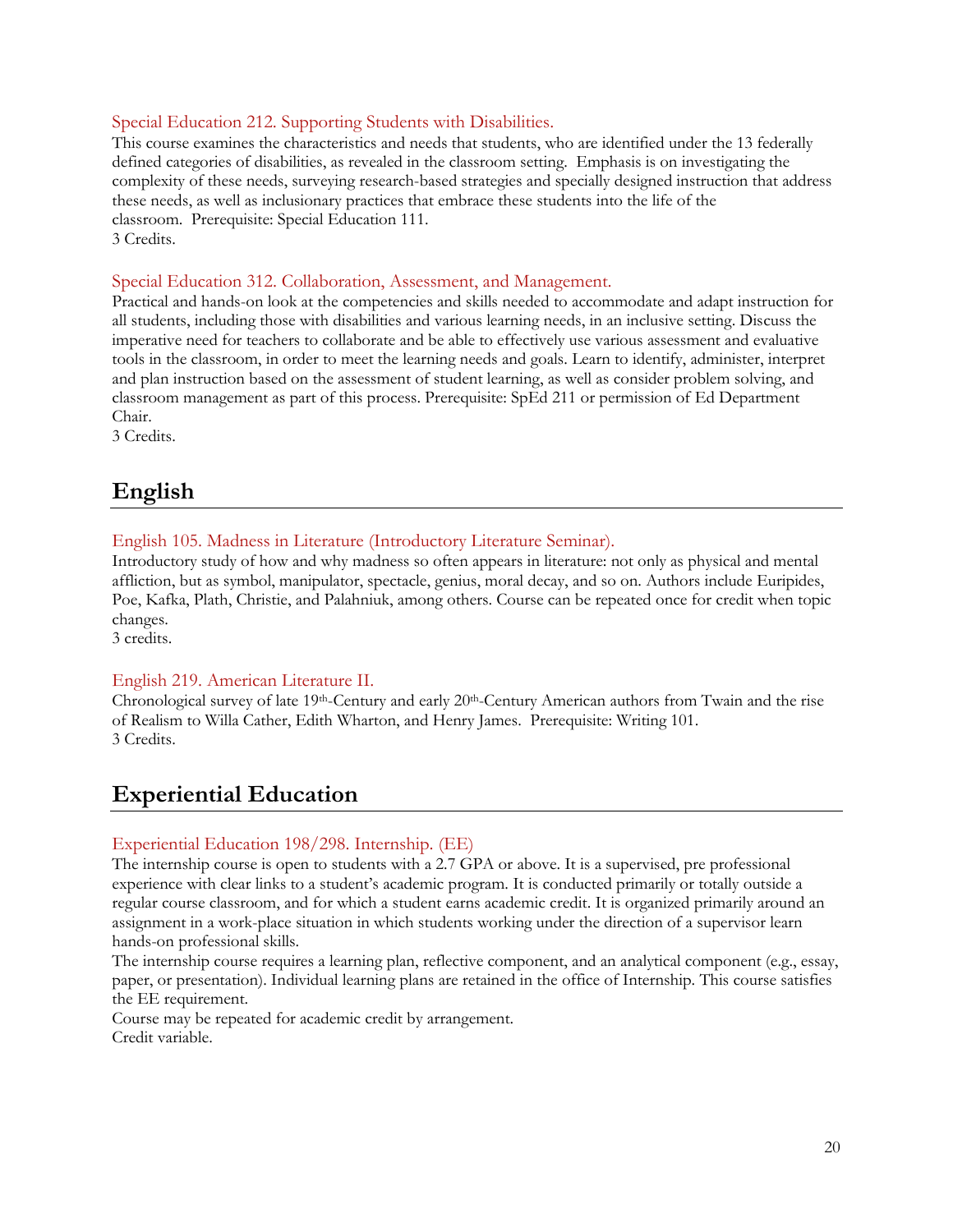### Service Project 1xx.

Students who participate in a Bryn Athyn College approved service project may apply to receive an EE credit waiver.

1 Credit.

### <span id="page-32-0"></span>**Fine Arts**

### Fine Arts 101/201. Aegean to Early Christian. (IL)

Introductory survey of art and architecture covering Aegean, Greek, Etruscan, Roman, Early Christian, and Byzantine art. Study of works from Glencairn's collection. Trip to the Metropolitan Museum of Art in New York.

3 Credits.

### \*Fine Arts 130. Ceramics.

Introduction to clay work including hand building, wheel throwing, slip casting, glazing, and firing processes. Also form function and representation. This course requires a lab fee. 3 Credits.

### \*Fine Arts 140. Drawing and Painting.

Introduction to basic techniques in drawing and painting. Oil painting project. Discussion of the development of the history of painting. This course requires a lab fee. 3 Credits.

### Fine Arts 141. Building Arts Foundation.

Introduction to the Building Arts curriculum by focusing on fundamental design and drawing principles essential to all craft disciplines. Students learn to communicate ideas, design and execute projects through sketches, hand drawings and computer-generated drawings. 3 Credits.

### Fine Arts 210. Nineteenth and Twentieth Centuries. (IL)

Examination of the architecture, sculpture, and painting of the late eighteenth, nineteenth, and twentieth centuries in Europe, England, and America. Special attention given to artists influences by Swedenborg, including Flaxman, Blake, Powers, Page, Gaugin, Inness, Pyle, and Burnham. 3 Credits.

#### \*Fine Arts 230. Intermediate Ceramics.

Further development of individual skills and sensitivities in the medium of clay. Prerequisite: Fine Arts 130. This course requires a lab fee.

3 Credits.

### \*Fine Arts 240. Intermediate Painting.

Introduction of more materials and techniques as well as more advanced use of concepts learned in Fine Arts 140. Prerequisite: Fine Arts 140. This course requires a lab fee. 3 Credits.

#### Fine Arts 495. Senior Essay.

<span id="page-32-1"></span>Capstone experience for the Interdisciplinary Major. Writing of the senior essay based on the research and outline produced in Fine Arts 493. Prerequisites: Fine Arts 493 and Interdisciplinary Studies 494. 2 Credits.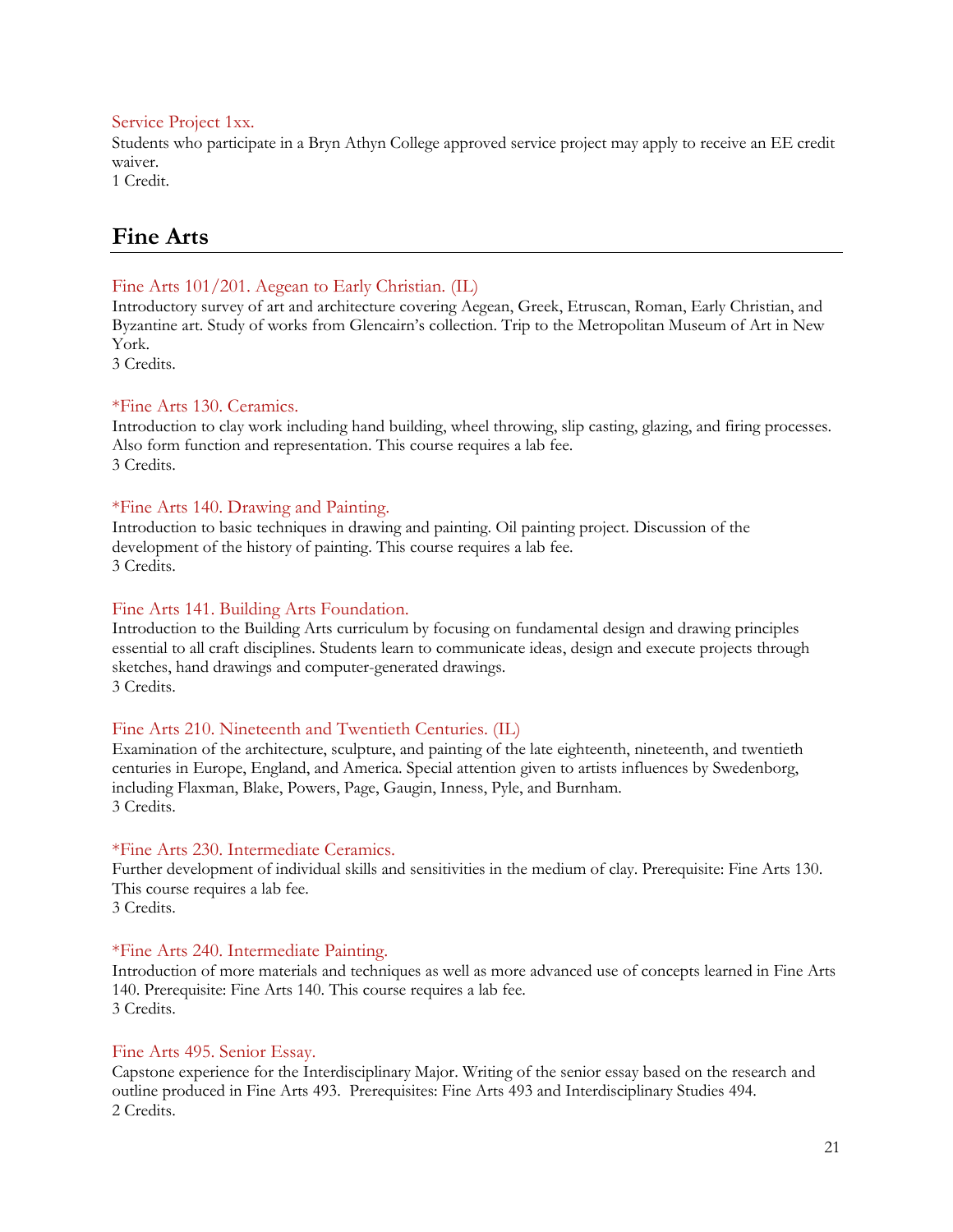### **German**

### German 102. Introductory German II.

Continuing introduction to the German language. Prerequisite: German 101 or equivalent as determined by placement test. German is the language of instruction. 3 Credits.

### <span id="page-33-0"></span>**Greek**

### Greek 110. Beginning New Testament Greek I.

Introduction to the language of the New Testament. A study of the basic forms and syntax of Greek grammar.

3 Credits.

### <span id="page-33-1"></span>**History**

### History 114. The Classical World. (IL)

Historical survey of ancient Greece and Rome from Mycenaean civilization to the fall of the Roman Empire in the west. Particular attention to political trends and the role of religion in Greek and Roman societies. Examination of textual and archaeological evidence. Guided development of a research paper. 3 Credits.

### <span id="page-33-2"></span>**Human Society**

### Human Society 402. Capstone Seminar II.

Students in the Human Society major write their capstone projects. The seminar setting provides instruction in related skills and offers a forum for support and the exchange of ideas. As part of the seminar, students present the results of their research publically and design posters. Only open to Human Society majors. Prerequisite: HSoc 401.

3 Credits.

### <span id="page-33-3"></span>**Independent Studies**

<span id="page-33-4"></span>In addition to the listed courses, all areas offer independent studies numbered 299 or 399 with variable credit. The purpose of an independent study is to allow well-qualified students to study beyond the regularly offered courses. Students who undertake independent studies must be able to work independently between meetings with the instructor and have completed a minimum of 33 credits with a GPA of at least 2.70. Planning ahead is necessary: independent study proposals, syllabi, and required registration paperwork must be completed well before the term in which the study is to occur. Full details can be found in the undergraduate student handbook.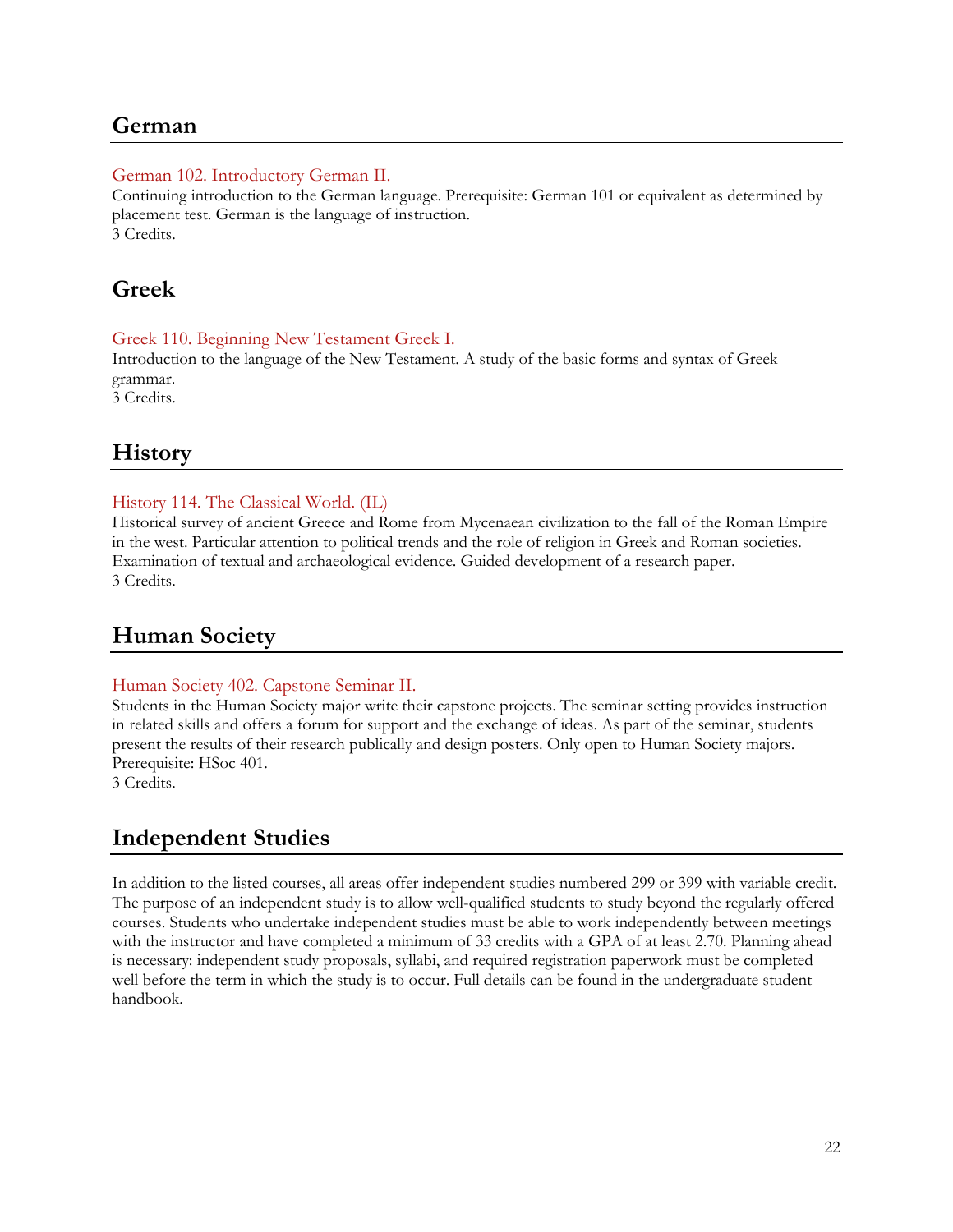### **Latin**

### Latin 250. Swedenborg's Theological Latin I.

Intensive review of Beginning Latin, followed by varied readings in the Writings. Various styles of writing distinguished (expository, philosophical, descriptive, narrative). Special attention to non-Classical constructions. Prerequisites: Latin 110 and 111 or approval of the instructor. 3 Credits.

### <span id="page-34-0"></span>**Mathematics**

### Mathematics 102. Understanding Mathematics in Society. (QR)

Review of mathematical topics with an emphasis on understanding why certain patterns appear. Topics include sets, number systems, geometry, and basic statistics and probability. Recommended for students in education and philosophy. Prerequisite: Math 101 or appropriate score on placement test. 3 Credits.

### Mathematics 115. College Algebra. (QR)

Algebraic topics designed to assist in the use of mathematics in science courses. Topics include exponents and radicals, rational expressions, inequalities, complex numbers, polynomial analysis and advanced factoring, rational functions and asymptotes, and quantitative reasoning applications. Because of duplication of subject matter, students may not receive credit for both Mathematics 115 and Mathematics 120. Prerequisite: Mathematics 101 or appropriate score on placement test. 3 Credits.

### Mathematics 120. Pre-calculus. (QR)

Course in college algebra designed to assist in the use of mathematics in science courses by reviewing the behavior of several families of simple and composite functions, and fitting these functions to data. Study of linear, exponential, power, logarithmic, polynomial, and rational functions. Includes quantitative reasoning applications. Because of duplication of subject matter, students may not receive credit for both Mathematics 115 and 120. Prerequisite: Mathematics 101 or appropriate score on placement test. 3 Credits.

### Mathematics 130. Introduction to Statistics. (QR)

Introduction to data analysis, random variables and their distributions, and statistical inference. Statistical software used for graphing and data analysis. Independent research project. Recommended for students of business or the social and natural sciences. Prerequisite: Mathematics 101 or appropriate score on placement test.

4 Credits.

### Mathematics 151. Calculus II.

Methods and applications of integration, improper integrals, infinite series, Taylor polynomials, and parametric equations. Prerequisite: Mathematics 150. 4 Credits.

#### Mathematics 495. Senior Essay.

Capstone experience for the Interdisciplinary Major. Writing of the senior essay based on the research and outline produced in Mathematics 493. Prerequisites: Mathematics 493 and Interdisciplinary Studies 494. 2 Credits.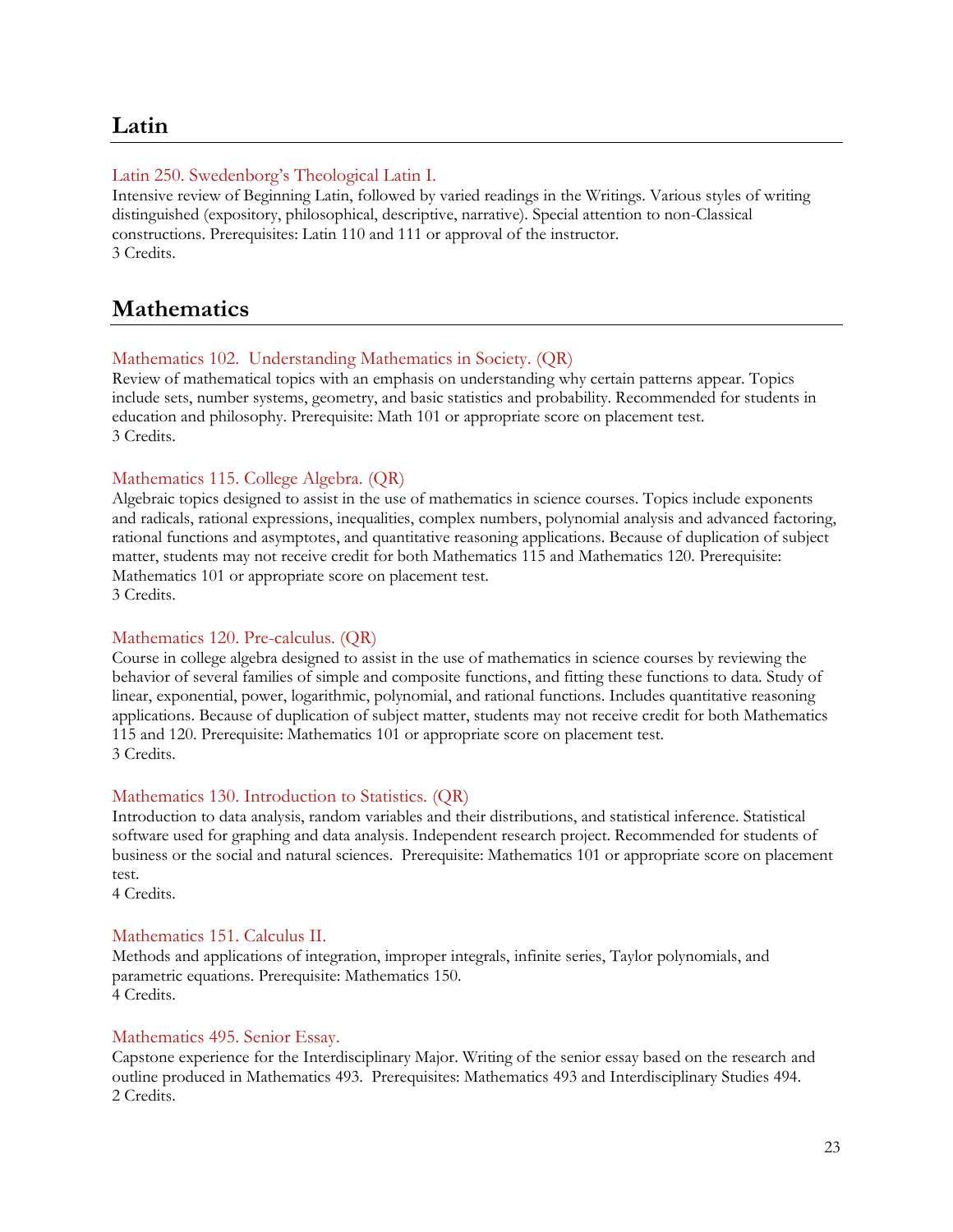### <span id="page-35-0"></span>**Music**

### Music 100. College Chorale.

Development and performance of choral repertoire from Renaissance to Modern. Instruction in the development of vocal techniques. Course may be repeated for credit. 1 Credit.

### Music 185. Private Music Lessons or Choirs.

Privately arranged music instruction. Instructor provides a written assessment of the student's progress at the end of the term. Private lessons are the financial responsibility of the student. Prerequisite: Consent of division. Course may be repeated for credit. 1 Credit.

### <span id="page-35-1"></span>**Philosophy**

### Philosophy 101. Critical Thinking.

Development of students' reasoning skills through analysis and evaluation of arguments. Diagraming arguments, identifying mistakes in reasoning, and writing arguments. Emphasis on issues encountered in everyday experience and in courses across the curriculum, primarily through classical deductive logic. 3 Credits.

### Philosophy 102. Introduction to Philosophy. (Worldview)

Survey of some major philosophers and theories in metaphysics, epistemology, and the philosophy of religion.

3 Credits.

### Philosophy 210. Ancient Philosophy.

Historical consideration of ancient Greek philosophy (with emphasis on Socrates, Plato, and Aristotle) or Roman philosophy (with emphasis on Cicero, Aurelius, and Seneca). Strongly recommended: Philosophy 101. Prerequisite: Philosophy 102.

3 Credits.

### Philosophy 321. Swedenborg's Philosophy.

Swedenborg's thought upward from the human body in his "search for the soul." Main text taken from the sections on Series and Degrees and The Human Soul in *The Economy of the Animal Kingdom*, terminating in applications in *The Rational Psychology*.

3 Credits.

### Philosophy 495. Senior Essay.

<span id="page-35-2"></span>Capstone experience for the Interdisciplinary Major. Writing of the senior essay based on the research and outline produced in Philosophy 493. Prerequisites: Philosophy 493 and Interdisciplinary Studies 494. 3 Credits.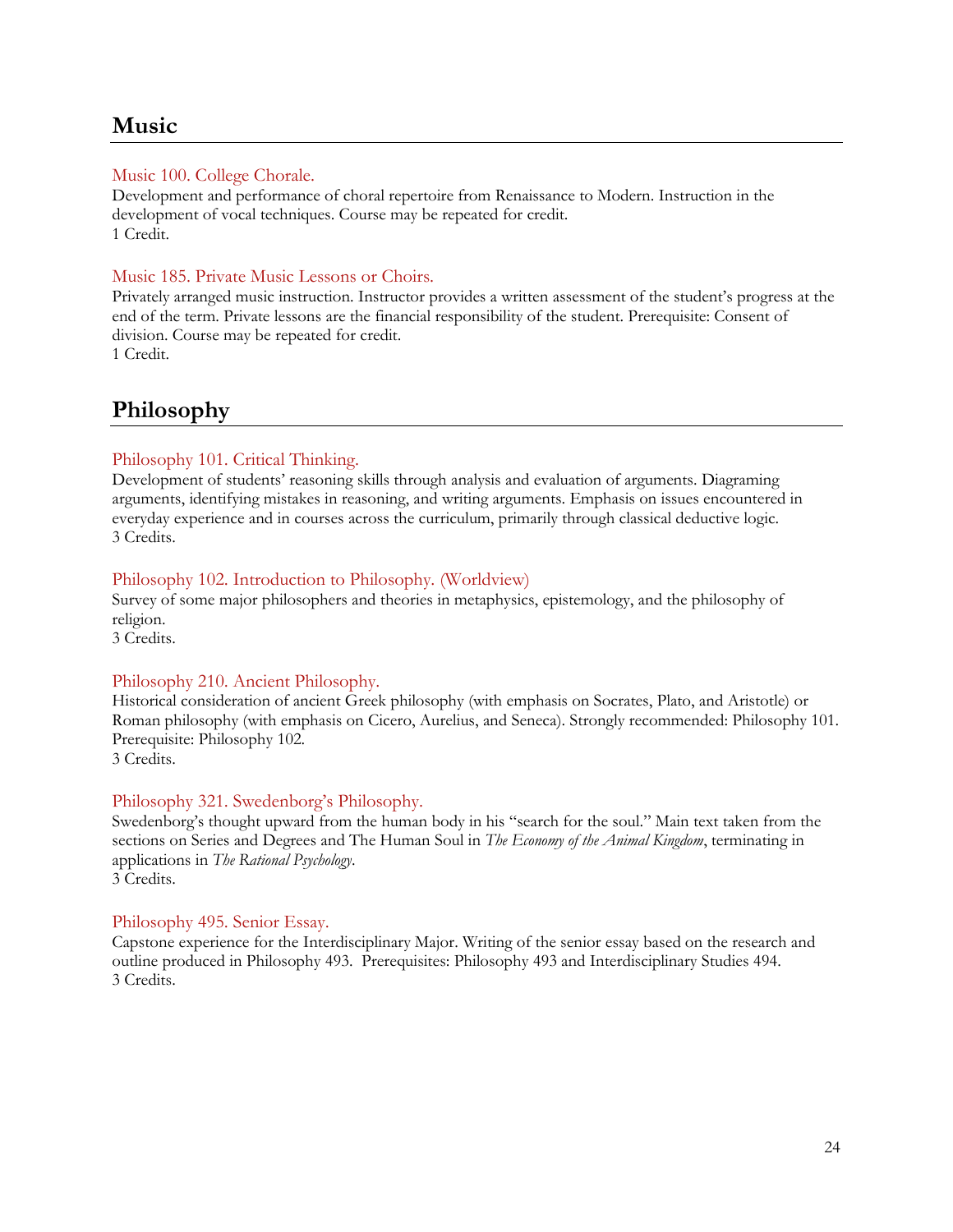### **Physical Education**

### Physical Education 133. Yoga.

Introduction to yoga course. Variety of yoga (poses) including standing poses, twists and forward bends, arm-balancing, back bending and inversions. Open to all abilities. Course may be repeated once for credit. 1 Credit.

### <span id="page-36-0"></span>**Physics**

### Physics 210. Principles of Physics I. (QR)

Calculus-based course providing an introduction to rigid body mechanics, gravity, waves, and heat. Problem and laboratory assignments complement the lectures. Co-requisite or Prerequisite: Mathematics 150. This course requires a lab fee.

3 Credits.

### Physics 210 Lab. Principles of Physics I Lab.

This course requires a lab fee. 1 Credit.

### <span id="page-36-1"></span>**Political Science**

### Political Science 101. Introduction to Politics and Governance. (Civil)

Examines the discipline of political science and the concepts involved in the study of politics and governance. Surveys regime types and the role and function of political institutions and organizations. Focus on the potential for thinking about civic and political issues from a religiously-informed perspective. 3 Credits.

### Political Science 210. American Government and Politics. (PP)

Examination of the American political system focusing on founding principles, national governmental institutions, and contemporary issues. Readings from original documents and historical and contemporary authors. Prerequisite: Political Science 101, History 230, or instructor permission. 3 Credits.

### <span id="page-36-2"></span>**Psychology**

### Psychology 204. Human Development: Lifespan.

Study of human development, focusing on the most significant changes that occur across the lifespan. Topics include theories of physical-motor, cognitive, language, creative, social, emotional, moral, and spiritual development. Prerequisite: Psychology 101 or instructor permission. 3 Credits.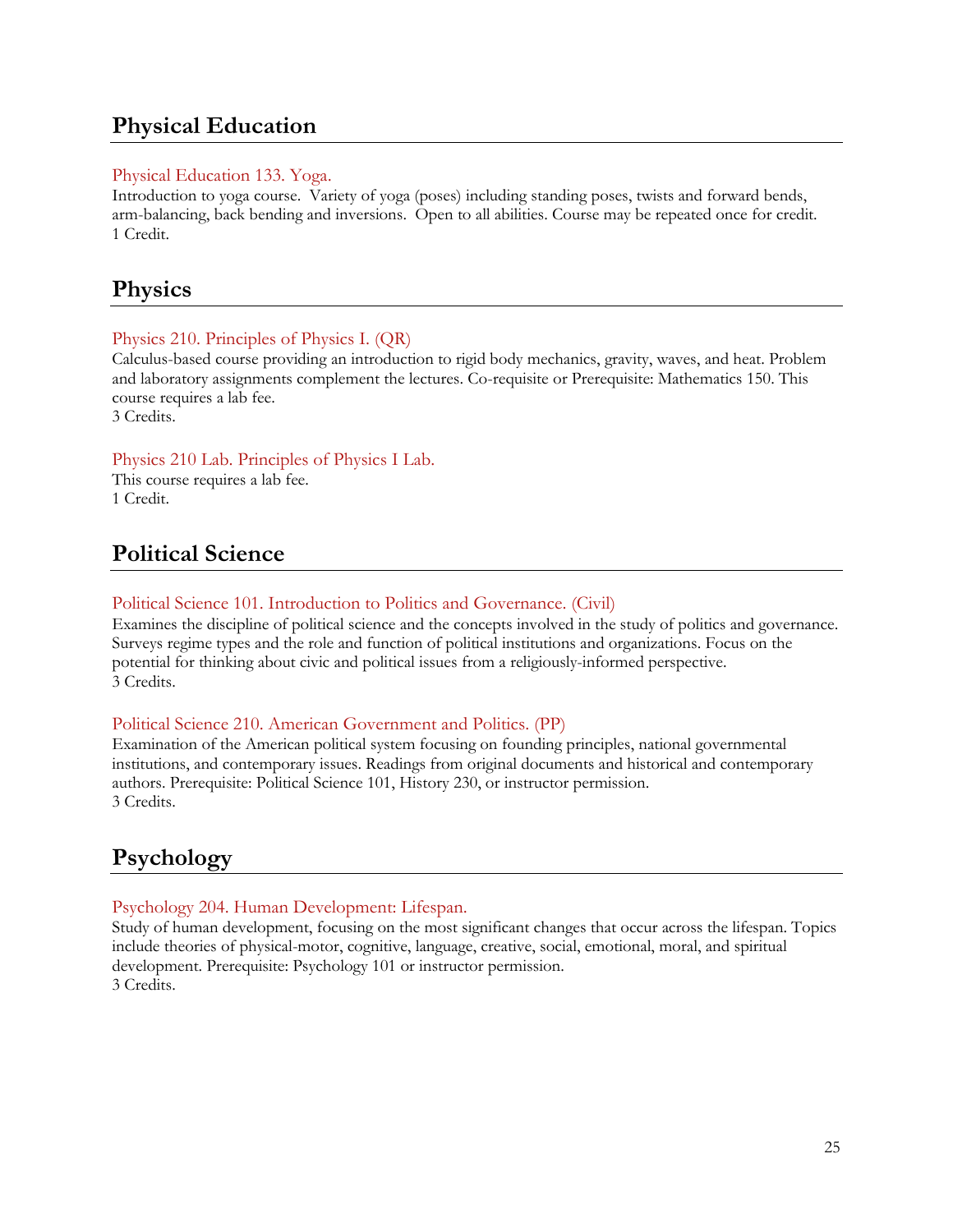### Psychology 230. Psychology and Spirituality.

Examinations of psychological research and theories about people's attitudes, motivations, behaviors, thoughts and feelings in a variety of spiritual settings. Investigations of how therapists address spiritual matters in counseling sessions. Consideration of the psychological experience of the Swedenborgian belief in the afterlife, regeneration, charity, conscience, and the relationship between God and humans. Prerequisite: Psychology 101.

3 Credits.

### Psychology 301. Counseling and Clinical Psychology.

Examination of psychological theories that inform the skills of counselors and clinical psychologists in various professional settings. Topics include psychological theories, the roles of the counselor, listening skills, case conceptualization, treatment methods and intervention strategies. Consideration of what it means to incorporate individual values and spirituality into treatment. Prerequisite: Two psychology courses or instructor permission.

3 Credits.

### Psychology 307. Psychological Measurement.

Introduction to the principles that underlie the development, use, and interpretation of psychological assessment tools. Topics include: Test construction, survey development, scoring, assessment interpretation issues, and psychological assessment applications in industrial, educational, clinical, and research setting. Students will examine the potential and limitations of tests of intelligence, aptitude, achievement, interest, and personality. Additionally, psychological assessment will be discussed in terms of social, legal, and ethical concerns. Prerequisite: Psychology 101 and two other psychology courses. 3 Credits.

#### Psychology 491. Senior Research Seminar.

Capstone for seniors in the psychology major. Independent work on Senior Essay guided by an advisor. Information Literacy and Writing Skills emphasized. 3 Credits.

#### Psychology 492. Senior Seminar.

Capstone for seniors in the psychology major. Public presentation. Critical analysis of ethics in psychology. Career planning and portfolio development. Pass/Fail. 1 Credit.

### <span id="page-37-0"></span>**Religion**

### Religion 101. Introduction to New Church Doctrines. (Doctrinal)

Foundation course. Basic survey of the doctrines of the New Church. Presupposes little or no formal background in the study of the doctrines.

3 Credits.

### Religion 125. The Holy Scripture. (Doctrinal)

The symbolic nature of the Word and the spiritual meaning within. The importance of the literal meaning and its interpretation. The Word in heaven and the church. Dual expressions in the Word. Heresies. The Lord and the Word. The Word in very ancient times. The universal church. The necessity of revelation. Illustrations drawn throughout from the Old and New Testaments. Text: *The Doctrine of the Sacred Scripture*. 3 Credits.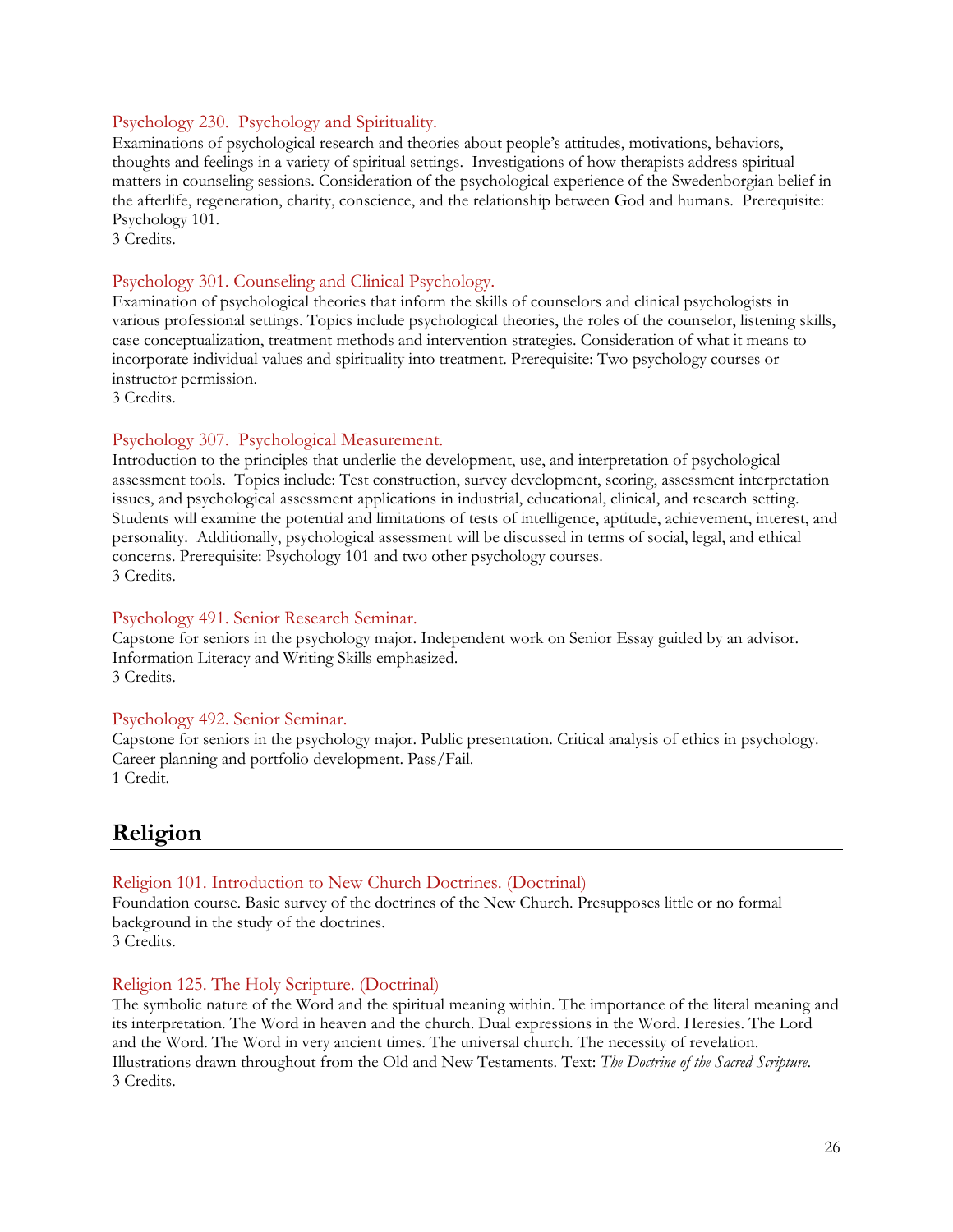### Religion 205. God, Man, and Creation. (Doctrinal)

Study of how the Lord created the spiritual and natural worlds, with emphasis on humans as the purpose of creation. Vital relationships between the Creator and His creation, with the special role played by humans. Focus on teaching about form, order, degrees, influx, and conjunction. Text: *Divine Love and Wisdom*. 3 Credits.

### Religion 215. The Lord. (Doctrinal)

Introduction to New Church teachings about the Lord. Who is the God of the Biblical testaments? What was Jesus Christ's life on earth about? Special focus on seeing the Lord in the Scriptures, in scholarship, and in the teachings for a New Church.

3 Credits.

#### Religion 223. The Apocalypse. (Scriptural)

The Last Judgment on the human race, with analogy to spiritual crisis in the individual. The spiritual functions and impact of imagery in the book of Revelation and in the memorable relations in the Apocalypse Revealed. Text: *The Apocalypse Revealed*. 3 Credits.

#### Religion 273. Religion and Marriage. (W, Doctrinal)

New Church doctrine concerning marriage. Includes the Divine origin of marriage; the nature of masculinity and femininity; the state of married partners after death; betrothals and weddings; separation and divorce; the role of the Ten Commandments in marriage; states of discord and coldness; adultery and other sexual disorders. Text: *Conjugial Love*.

3 Credits.

#### Religion 284. Christian Religious History. (Comparative)

Thorough grounding in Christian history. Survey of the personalities, theological and doctrinal issues, and events of Christianity. Christian divisions and present world-impact. Comparison with New Church perspective.

3 Credits.

#### Religion 310. Studies in Arcana Coelestia. (W, Doctrinal)

Study of Emanuel Swedenborg's first publication of theology for a New Church. The course provides an overview of the work's spiritual exegesis of Genesis and Exodus--from the first mythopoeic stories of creation to the Israelites' escape from slavery in Egypt. Special focus on the Abram story and how the narrative of Jehovah's call to humankind contains an ancient picture of our relationship with a Human God. 3 Credits.

#### Religion 490. Religion Senior Project I.

<span id="page-38-0"></span>For religion majors. One term is required. May be repeated for a second term with the consent of the division head.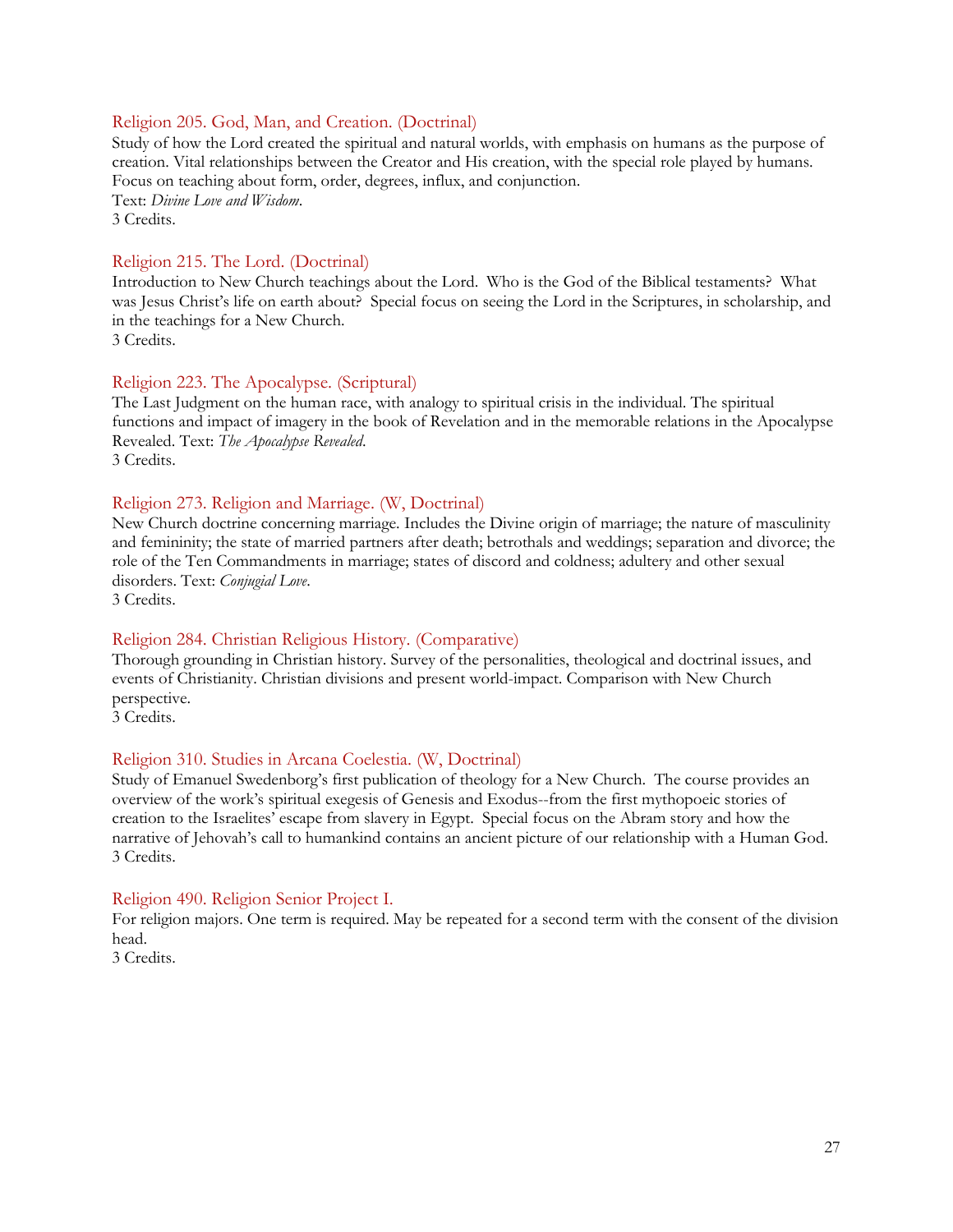### **Spanish**

### Spanish 102: Introductory Spanish II.

Continuing introduction to the Spanish language. Prerequisite: Spanish 101 or equivalent as determined by placement test. Spanish is the language of instruction. 3 Credits.

### <span id="page-39-0"></span>**Theater**

### Theater 130. Set Design and Production. (EE)

Continuation of Theater 120: building and dressing the set from the designer drawings and elevations created in the fall. Finalizing of the design, including color elevations and prop design. Students required to understand and use all of the equipment in the theater as it pertains to the design and will work with the play's director using the Mitchell Performing Arts Center as the classroom and will participate as a member of the run-crew for the winter Bryn Athyn College production. Final project involves the construction of the actual set. Course may be repeated once for credit.

Credit variable.

### Theater 150. Dramatic Performance. (EEC)

Students involved in the casts or technical aspects of certain dramatic productions may sign up for this course. Exposure to a variety of acting techniques, including the specialized work needed for productions that might range from Shakespeare's plays, to foreign plays in translation, to musicals. Script analysis, oral interpretation of character, performance movement, dance, and vocal techniques. Variable credit based on the student's involvement. 5-12 hours weekly in rehearsals/classes leading to a finished production. Course may be repeated once for credit.

1-3 Credits.

### <span id="page-39-1"></span>**Writing**

### Writing 101. Expository Writing. (W)

Development of informative, critical, and persuasive writing. Emphases on grammatical control, precision of language, consideration of audience, rhetorical strategies, revision, information literacy, and articulation, development, and support of thesis. Three to five formal essays total, including substantial revision. Individual conferences with instructor to discuss student's writing. Required of first year students. Non-native speakers of English may take Writing 101 sophomore year. 3 Credits.

#### Writing 202. Writing About Literature. (W, IL)

Analytic study of literary genres—drama, short fiction, and poetry—with emphases on writing and research. Assumes basic skills in writing and information literacy covered in Writing 101. Three papers, including substantial revision. One longer paper and its research process require locating, evaluating, and incorporating multiple secondary sources. Individual conferences with instructor to discuss student's writing. Required of sophomores. Prerequisite: Writing 101.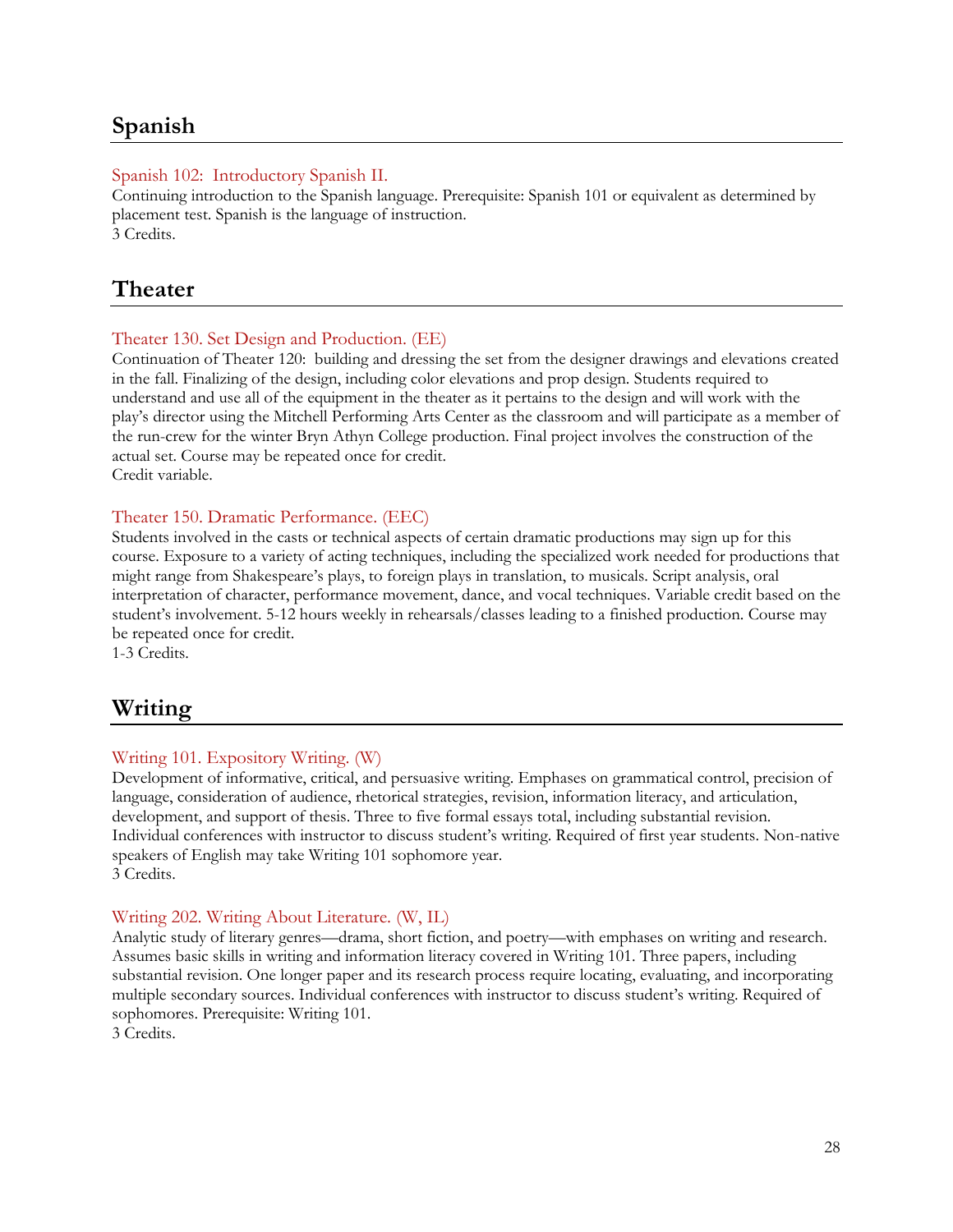# <span id="page-40-0"></span>Spring Term 2016-17 Undergraduate Course List

| <b>BLOCK</b>            | NAME OF COURSE  | <b>TITLE</b>                                           | <b>CREDITS</b> | <b>INSTRUCTOR</b> |
|-------------------------|-----------------|--------------------------------------------------------|----------------|-------------------|
| 9                       | Anth110_0       | An Introduction to Cultural Anthropology               | 3              | A. Yardumian      |
| 12                      | Anth110_1       | An Introduction to Cultural Anthropology               | 3              | A. Yardumian      |
| $\mathbf{1}$            | <b>Bio232</b>   | Cell Structure and Function                            | 3              | Staff             |
| 3                       | Bio235*         | Ecology                                                | 3              | E.R. Potapov      |
| 22                      | Bio235L*        | Ecology Lab                                            | $\mathbf{1}$   | E.R. Potapov      |
| $\sqrt{5}$              | $Bio250*$       | Microbiology                                           | $\mathfrak{Z}$ | E.J. Higgins      |
|                         | Bio250L*        | Microbiology Lab                                       | $\mathbf{1}$   | E.J. Higgins      |
| $\mathbf{2}$            | <b>Bio355</b>   | <b>Cancer Biology</b>                                  | 3              | Staff             |
| $\boldsymbol{9}$        | Bio373*         | Biological Laboratory Techniques: Molecular<br>Biology | $\overline{2}$ | S.R. Evans        |
| $\overline{\mathbf{4}}$ | <b>Bio380</b>   | Research Seminar                                       | $\mathbf{1}$   | E.J. Higgins      |
| $\overline{5}$          | <b>Bio492</b>   | Biology Seminar III                                    | $\mathbf{1}$   | E.R. Potapov      |
| 11                      | <b>Bus142</b>   | Accounting II                                          | 3              | C. Waltrich       |
| 6                       | Bus/CSc215      | Management Information Systems                         | $\mathfrak{Z}$ | N. Simonetti      |
| $\overline{\mathbf{4}}$ | Bus/Wrt220      | <b>Business Communications</b>                         | $\mathfrak{Z}$ | K. King           |
| 23                      | Bus257          | Principles of Management                               | $\mathfrak{Z}$ | W.B. Jungé        |
| $\overline{5}$          | <b>Bus290</b>   | Internship Preparation Seminar                         | $\mathbf{1}$   | L.C. Nash         |
| 9                       | <b>Bus302</b>   | Corporate Social Responsibility                        | $\mathfrak{Z}$ | W.B. Jungé        |
| 12                      | <b>Bus320</b>   | Financial Management                                   | $\mathfrak{Z}$ | C. Waltrich       |
| $\bf 8$                 | <b>Bus351</b>   | Introduction to Business Law                           | $\mathfrak{Z}$ | <b>B.</b> Buick   |
| $\bf 8$                 | Bus/Mth380      | Linear Models and Method for Optimization              | $\mathfrak{Z}$ | N. Simonetti      |
| Special                 | <b>Bus390</b>   | Research Seminar                                       | $\overline{2}$ | E.S. King         |
| Special                 | Bus/ID496       | Senior Seminar II                                      | $\mathbf{1}$   | L.C. Nash         |
| $\overline{2}$          | Chem111*        | General Chemistry II                                   | $\mathfrak{Z}$ | Staff             |
| 21                      | Chem111L_0*     | General Chemistry II Lab                               | $\mathbf{1}$   | S.R. Evans        |
| 21                      | Chem $111L_1$ * | General Chemistry II Lab                               | $\mathbf{1}$   | S.R. Evans        |
| 23                      | $Chem111L_2*$   | General Chemistry II Lab                               | $\mathbf{1}$   | S.R. Evans        |
| $\mathbf{3}$            | $Comm105_0$     | Public Speaking                                        | $\mathfrak{Z}$ | S.V. Bernhardt    |
| $\overline{\mathbf{4}}$ | $Comm105_1$     | Public Speaking                                        | $\mathfrak{Z}$ | S.V. Bernhardt    |
| $\bf 8$                 | Dan131/231      | Modern Contemporary Dance                              | 1.5            | J.R. Bostock      |
| 12                      | Dan160/260/360  | Dance Ensemble                                         | 1.5            | J.R. Bostock      |
| $\overline{\mathbf{4}}$ | Econ132_0       | Microeconomics                                         | $\mathfrak{Z}$ | E.S. King         |

As of 11/28/16. (Independent Study and Internship courses not listed).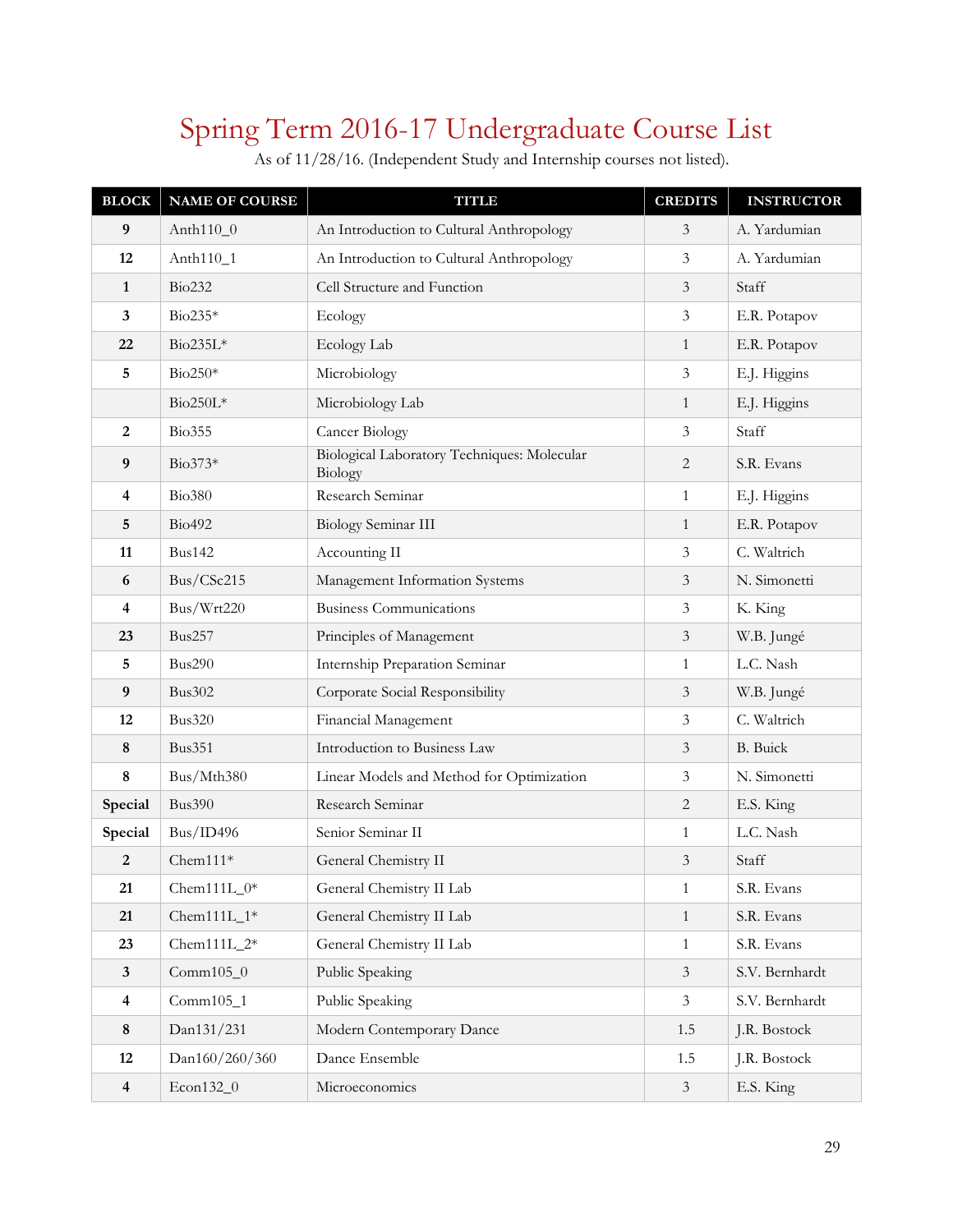| 5                       | Econ132_1           | Microeconomics                                          | $\mathfrak{Z}$ | E.S. King         |
|-------------------------|---------------------|---------------------------------------------------------|----------------|-------------------|
| $\overline{\mathbf{4}}$ | Ed128               | Introduction to the Theory and Practice of<br>Education | $\mathfrak{Z}$ | A.N. Rose         |
| $\mathbf{1}$            | Ed219               | Literacy for Young Learners II                          | $\mathfrak{Z}$ | A.N. Rose         |
| $\mathbf{3}$            | Eng255              | Post-Apocalyptic Fiction                                | $\mathfrak{Z}$ | C.K. Hoffman      |
| $\bf 8$                 | Eng365              | Topics in Literature: Literature as Social Lens         | $\mathfrak{Z}$ | K. King           |
| $\boldsymbol{9}$        | <b>FA122</b>        | Metal Forging                                           | $\mathfrak{Z}$ | W. Holzman        |
| $\boldsymbol{9}$        | FA128_0*            | <b>Stained Glass Painting</b>                           | $\mathfrak{Z}$ | J.K. Leap         |
| 12                      | FA128_1*            | <b>Stained Glass Painting</b>                           | $\mathfrak{Z}$ | J. K. Leap        |
| $\boldsymbol{9}$        | FA228_0*            | Intermediate Glass Painting                             | $\mathfrak{Z}$ | J.K. Leap         |
| 7                       | FE3                 | Field Experience III: Pre-Student Teaching              | $\mathfrak{Z}$ | N.G. Phillips     |
| 3                       | Grk111              | Beginning New Testament Greek II                        | 3              | W.E. Closterman   |
| $\overline{2}$          | Hist213             | Conversion and Christianity in the Medieval North       | $\mathfrak{Z}$ | S.B. Lawing       |
| $\mathbf{1}$            | Hist225             | Religion and Society in Colonial America 1607-1763      | $\mathfrak{Z}$ | B.D. Henderson    |
| 7                       | Hist371             | Heritage Interpretation                                 | $\mathfrak{Z}$ | <b>B.</b> Bostock |
| $\overline{\mathbf{4}}$ | HSoc305             | European Folk and Fairy Tales                           | $\mathfrak{Z}$ | S.B. Lawing       |
| 22                      | <b>ID390</b>        | Research Seminar                                        | $\overline{2}$ | S.C. Gardam       |
| $\overline{\mathbf{4}}$ | Lat251              | Swedenborg's Theological Latin II                       | $\mathfrak{Z}$ | S.I. Frazier      |
| $\bf 8$                 | Lead130             | Introduction to Leadership                              | $\mathfrak{Z}$ | L.C. Nash         |
| 12                      | Math095             | Preparation for Quantitative Reasoning                  | $\mathbf{1}$   | A.N. Rose         |
| $\mathbf{3}$            | Math101             | Introduction to Quantitative Reasoning                  | $\mathfrak{Z}$ | M.T. Genzlinger   |
| $\mathbf{1}$            | Math130_0           | Introduction to Statistics                              | $\overline{4}$ | C.B. Bongers      |
| $\mathbf{1}$            | Math130_1           | Introduction to Statistics                              | $\overline{4}$ | C.B. Bongers      |
| $\mathbf{3}$            | Math140             | Elements of Calculus                                    | $\mathfrak{Z}$ | C.B. Bongers      |
| Special                 | Mus100              | College Chorale                                         | $\mathbf{1}$   | G.T. Bier         |
| $\overline{\mathbf{3}}$ | Nutr110             | Principles of Nutrition                                 | $\mathfrak{Z}$ | S. Nelson         |
| $\overline{7}$          | <b>PE129</b>        | Badminton                                               | $\mathbf{1}$   | H.D. Bryntesson   |
| 7                       | <b>PE180</b>        | Foundations of Physical Education                       | $\mathbf{1}$   | S. Jones          |
| $\boldsymbol{2}$        | Phil101             | Critical Thinking                                       | $\mathfrak{Z}$ | M.E. Latta        |
| 5                       | Phil102             | Introduction to Philosophy                              | $\mathfrak{Z}$ | D.A. Synnestvedt  |
| $\sqrt{5}$              | Phil111             | Introduction Moral Philosophy                           | $\mathfrak{Z}$ | M.E. Latta        |
| $\bf 8$                 | Phil <sub>311</sub> | Topics in Contemporary Philosophy II                    | $\mathfrak{Z}$ | D.A. Synnestvedt  |
| 6                       | Phil <sub>340</sub> | Bioethics                                               | $\mathfrak{Z}$ | M.E. Latta        |
| $\overline{\mathbf{4}}$ | Phys211             | Principles of Physics II                                | $\mathfrak{Z}$ | M. Blair          |
|                         | Phys2llL            | Principles of Physics II Lab                            | $\mathbf{1}$   | M. Blair          |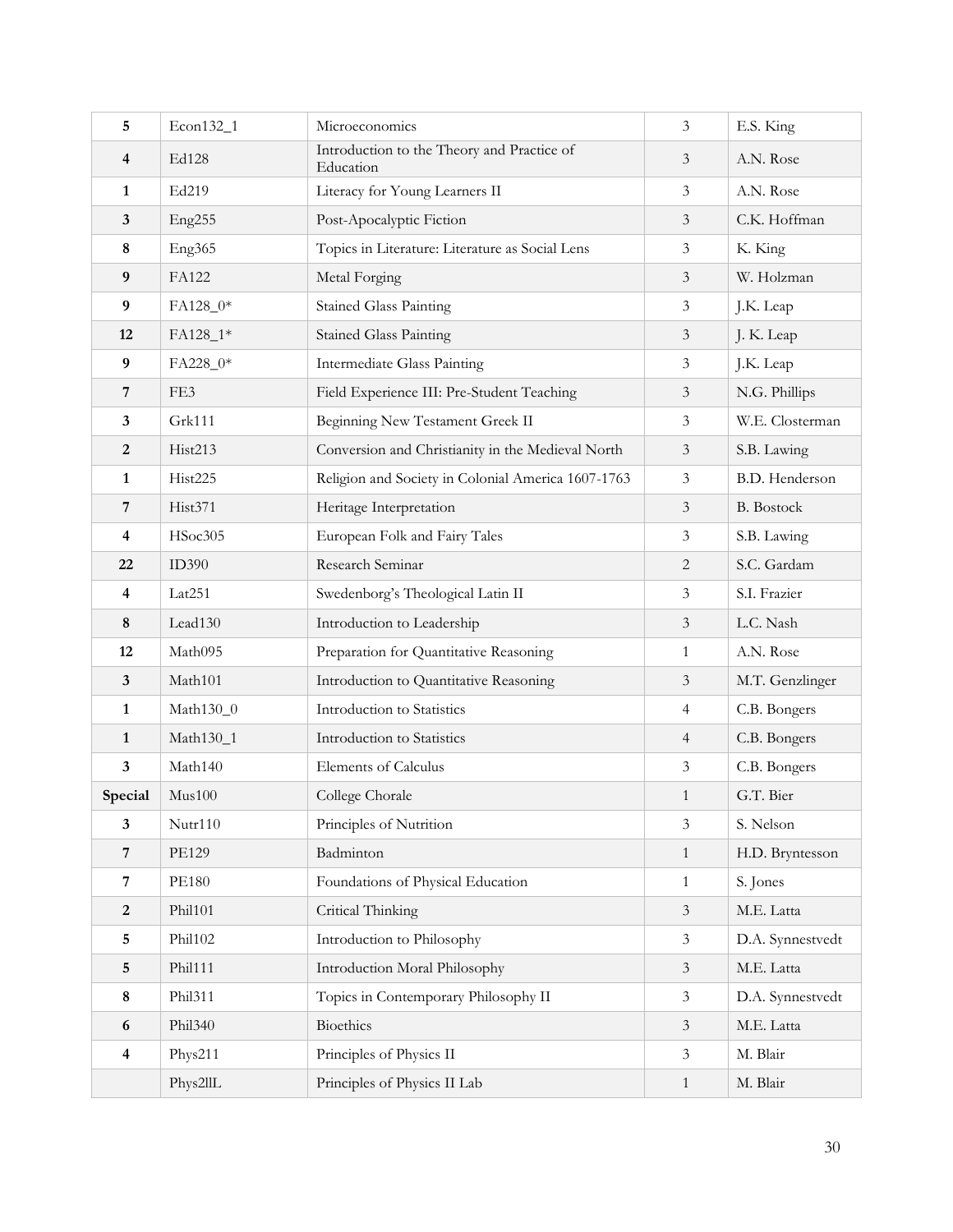| 9                       | PSci318       | Politics and Religion in America                           | $\mathfrak{Z}$ | D.G. Rose          |
|-------------------------|---------------|------------------------------------------------------------|----------------|--------------------|
| 9                       | Psyc101       | <b>Introductory Psychology</b>                             | $\mathfrak{Z}$ | Staff              |
| 8                       | Psyc201       | Abnormal Psychology                                        | 3              | E. Goldblatt-Hyatt |
| $\overline{7}$          | Psyc220       | Cognitive Psychology                                       | $\mathfrak{Z}$ | Staff              |
| 11                      | Psyc320       | Introduction to Experiments in Psychology                  | $\mathbf{1}$   | F. Cavallo         |
| $\bf 8$                 | Psyc382       | Seminar in Death and Dying                                 | $\mathfrak{Z}$ | S. Raphael         |
| 9                       | Rel110        | Introduction to Systematic Theology                        | $\mathfrak{Z}$ | <b>B.D.</b> Buick  |
| 2                       | Rel115_0      | Introduction to New Church Doctrine on Life After<br>Death | $\mathfrak{Z}$ | G.R. Schnarr       |
| $\overline{\mathbf{4}}$ | Rel115_1      | Introduction to New Church Doctrine on Life After<br>Death | $\mathfrak{Z}$ | G.R. Schnarr       |
| $\mathbf{1}$            | Rel115_2      | Introduction to New Church Doctrine on Life After<br>Death | $\mathfrak{Z}$ | S.I. Frazier       |
| 8                       | Rel210        | Divine Providence and Human Prudence                       | $\mathfrak{Z}$ | T.P. Glenn         |
| $\overline{2}$          | <b>Rel222</b> | The Gospels                                                | $\mathfrak{Z}$ | S.I. Frazier       |
| $\bf 8$                 | Rel273W       | Religion and Marriage I                                    | 3              | R.J. Silverman     |
| 23                      | <b>Rel278</b> | <b>Exploring Romantic Relationships</b>                    | $\mathfrak{Z}$ | R.J. Silverman     |
| 5                       | <b>Rel285</b> | The Modern Christian Church                                | $\mathfrak{Z}$ | A.M.T. Dibb        |
| $\overline{2}$          | Rel295        | Islam                                                      | $\mathfrak{Z}$ | D.G. Rose          |
| $\boldsymbol{9}$        | Rel311        | Continuation of Studies in Arcana Coelestia                | $\mathfrak{Z}$ | T.P. Glenn         |
| $\overline{2}$          | Rel335W       | The Human Mind                                             | $\mathfrak{Z}$ | J.F. Simons        |
| $\mathbf{1}$            | Soc110        | <b>Introductory Sociology</b>                              | $\mathfrak{Z}$ | K.K. Rogers        |
| 4                       | SpEd213       | Family and Community Partnership                           | $\mathfrak{Z}$ | S.J. Wong          |
| 3                       | SpEd313       | Collaboration and Best Practice                            | $\mathfrak{Z}$ | Staff              |
| 3                       | Writ101       | <b>Expository Writing</b>                                  | $\mathfrak{Z}$ | R.S. Cooper        |
| $\overline{\mathbf{4}}$ | Writ202_0     | Writing About Literature                                   | $\mathfrak{Z}$ | C. Hoffman         |
| $\sqrt{2}$              | Writ202_1     | Writing About Literature                                   | $\mathfrak{Z}$ | D. Harrison        |
| $\overline{7}$          | Writ211       | Creative Writing                                           | $\mathfrak{Z}$ | A. Nash            |

+This course is offered on multiple levels. All students must register on the 100 level.

\*This course requires a lab fee.

*The College administration will make every effort to offer the courses listed, but reserves the right to cancel courses if necessary.*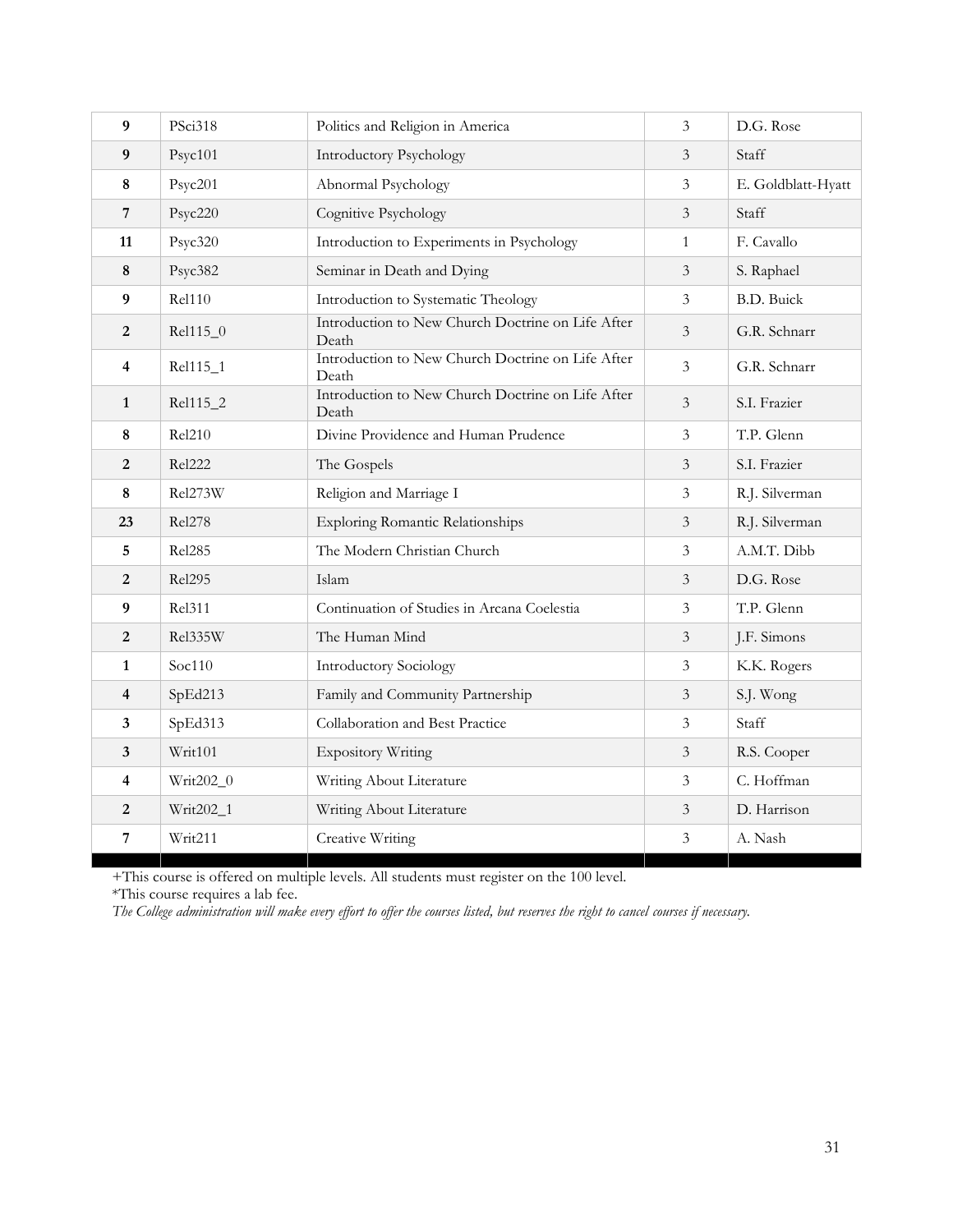# Spring Term 2016-17 Undergraduate Courses

### <span id="page-43-1"></span><span id="page-43-0"></span>**Anthropology**

### Anthropology 110. An Introduction to Cultural Anthropology.

Introduction to the theories and methods of cultural anthropology, and to the concept of culture. Though not a world cultures course, focuses on the basic institutions of culture such as ritual, technology, and progress as predicates for modern human society. 3 Credits.

### <span id="page-43-2"></span>**Biology**

### Biology 232. Cell Structure and Function. (PP)

Study of the structure-function relationship in cells. Illustration of molecular principles upon which cellular structure and function depend. Foundation course for all other molecular biology courses. Prerequisites: Biology 122 and 123 and Chemistry 110. 3 Credits.

### Biology 235. Ecology.

Study of the physical, chemical, and biological processes that determine the distribution and abundance of plants, animals, and microbial life. Energy flow, food webs, adaptation of species, population dynamics, species interactions, nutrient cycling, and ecological succession. Prerequisites: Biology 122 and 123. This course requires a lab fee.

3 Credits.

### Biology 235 Lab. Ecology Lab. This course requires a lab fee.

1 Credit.

### Biology 250. Microbiology.

Introduction to the morphology, physiology, genetics, and ecology of bacteria and fungi, as well as the structure and replication of viruses. Overview of microorganisms, with emphasis on those organisms involved in the natural history of human disease. Prerequisites: Biology 122 and 123. This course requires a lab fee.

3 Credits.

### Biology 250 Lab. Microbiology Lab.

This course requires a lab fee. 1 Credit.

### Biology 355. Cancer Biology.

Focus on how cells and organs interact via biochemical signaling mechanisms. Special attention to the mechanisms that govern the cell cycle and how a disrupted cell causes cancer. Cancer and various treatments discussed. Prerequisites: Biology 230 and Biology 232. 3 Credits.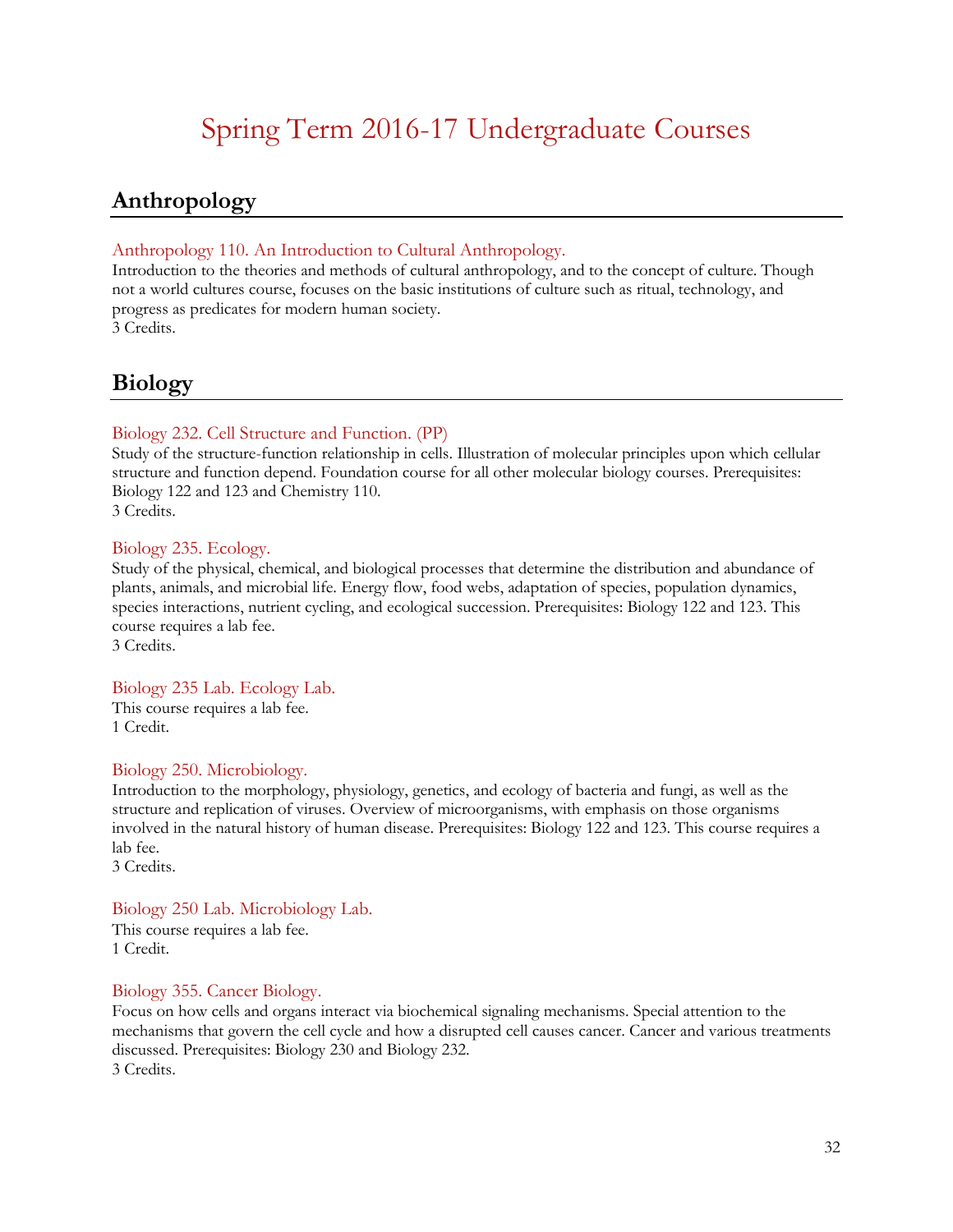### Biology 373. Biological Laboratory Techniques: Molecular Biology.

Junior level biology laboratory course supporting Biology 230, 232, 310, 315, and 355. A mixture of theoretical and practical experience in techniques used in molecular biology, including PCR and cell-based cloning, nucleic acid hybridization, genomic structure analysis, proteomics, bioinformatics, protein expression and analysis, and culturing and identifying microbiological organisms. Laboratory reports and scientific writing skills integral. Co-requisite or prerequisite: Biology 230 and Biology 232. This course requires a lab fee.

2 Credits.

### Biology 380. Research Seminar.

Exploration of the breadth of biology career paths and research options. Guest speakers from various biological and medical fields present their work and educational background. Students choose topics for senior project proposals and research methods for discipline specific literature searches. Senior project proposals with references are due by end of term. Discipline-specific resumes and C.V. developed. Course is pass/fail for biology majors.

1 Credit.

### Biology 492. Biology Seminar III.

Public presentation of undergraduate biological research. Required of seniors in the biology major and open to seniors in the ID major who are studying biology. 1 Credit.

### <span id="page-44-0"></span>**Business**

### Business 142. Accounting II.

Interpretation of financial statements and the use of accounting information as a tool for making business management decisions. Use of computer spreadsheets emphasized. Prerequisite: Business 141. 3 Credits.

### Business/Computer Science 215. Management Information Systems.

This course examines how digital information can be stored and organized to benefit organizations. Topics include strategic use of information, ethical issues in handling information, software options, and concept maps for design. Tools used include spreadsheets, databases, and report writing software. Prerequisites: Computer Science 105 or permission of instructor. 3 Credits.

### Business/Writing 220. Business Communications. (W)

Business Communications is a workplace-oriented course designed to help students develop and refine the written and oral skills necessary to communicate effectively in professional settings. Students will review the purpose and style of business writing and complete a variety of focused writing exercises based on work settings and scenarios. Students will plan, compose, and analyze letters, memoranda, and electronic messages. They will also prepare and deliver brief oral presentations, collaborate with others, and revise business communication. Prerequisite: Writing 101. 3 Credits.

33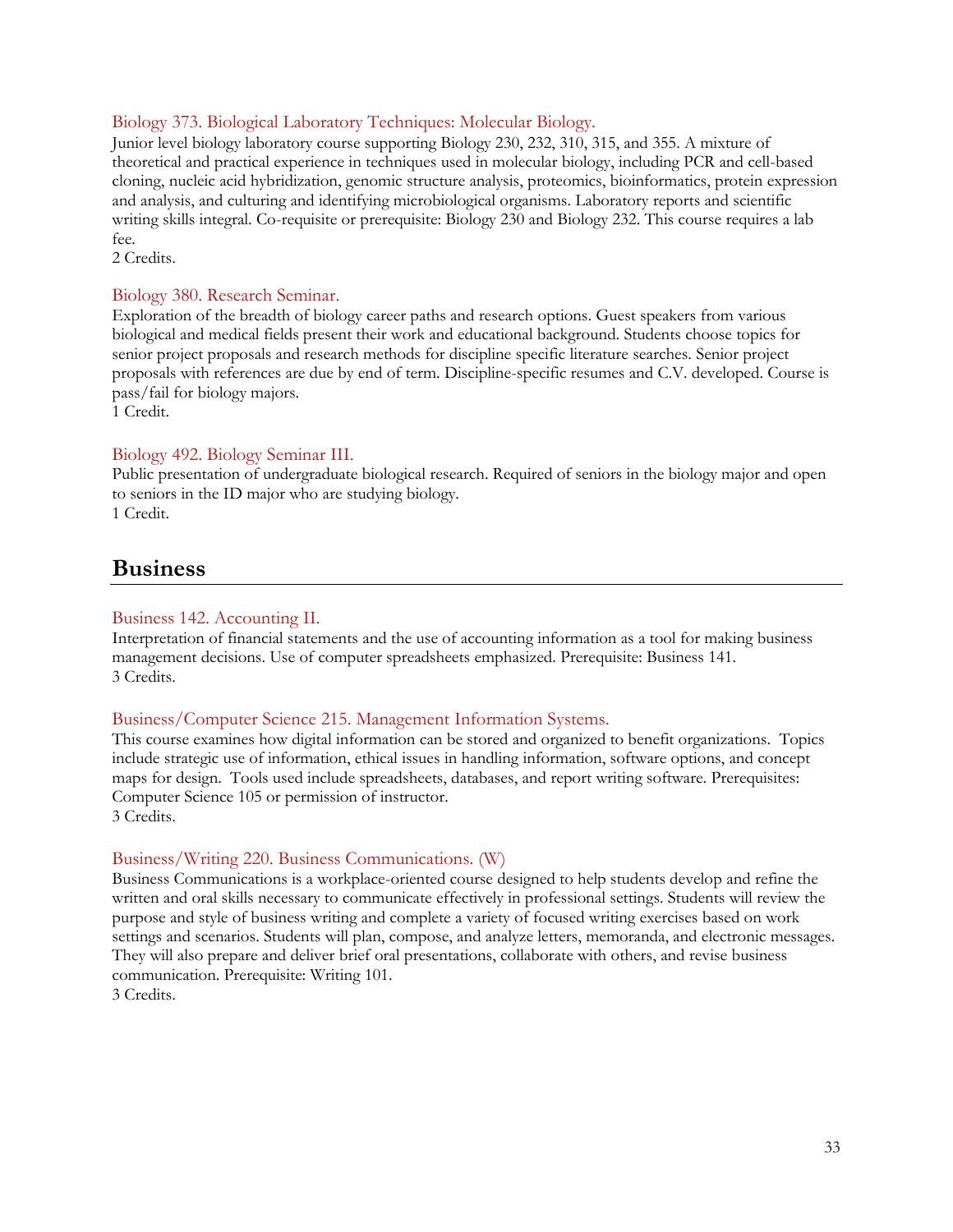### Business 257. Principles of Management.

Fundamentals of management including the contributions of F.W. Taylor, Peter F. Drucker, and W. Edwards Deming. Special attention to business ethics, leadership, the Quality Movement, and ISO Teamwork 9000 certification. Group projects, business seminars. 3 Credits.

### Business 290. Internship Preparation Seminar.

This course will introduce the requirements for internships, including the learning plan, journal entries, final projects, and relation to academic study. Students will learn employment related skills including: networking, interviewing, resume creation, attendance requirements, professional appearance, professional conduct, confidentiality, and maintaining ongoing relationships. 1 Credit.

### Business 302. Corporate Social Responsibility.

This course includes application of New Church/Swedenborgian ethical responsibility in business strategic planning and management. Particular focus on corporate leaders who are using an ethical worldview when partnering with government regulators, donating to non-profits through foundations, or managing sustainable supply chains. Students will strengthen their teamwork skills in various class projects. Ethical reasoning theories are drawn from psychology and theology to explain the socially responsible actions of corporate leaders.

3 Credits.

#### Business 320. Financial Management. (QR)

Introduction to business finance, the role of the chief financial officer, and financial tools used by management. Emphasis on management of revenue and expenses, application of basic financial concepts to the solution of organizational problems, analysis of the short and long-term financial needs of an organization, and selection of most feasible course of action to secure best possible financial outcome and allocation of resources. Topics of present value, stock and bond valuation, capital budgeting, financial forecasting, and capital structures also examined. Prerequisite: Business 141. 3 Credits.

### Business 351. Introduction to Business Law.

Legal enforcement of obligations and the function of law in modern business. The establishment and enforcement of contractual obligations. The establishment of an agency relationship and its effect on third parties.

3 Credits.

#### Business/Mathematics 380. Linear Models and Methods for Optimization. (QR)

Introduction to basic methods of operations research. Review of linear systems; linear programming, including the simplex algorithm, duality, and sensitivity analysis; formulation of integer programs; transportation and scheduling problems. Prerequisite: Mathematics 240 and competence in programming. 3 Credits.

#### Business 390. Research Seminar. (IL)

For juniors in the Business Major. Focus on preparing to do the senior capstone project. Explore topics and research questions. Research scholarly sources related to a chosen topic. Formulate draft thesis statement based on interest and research.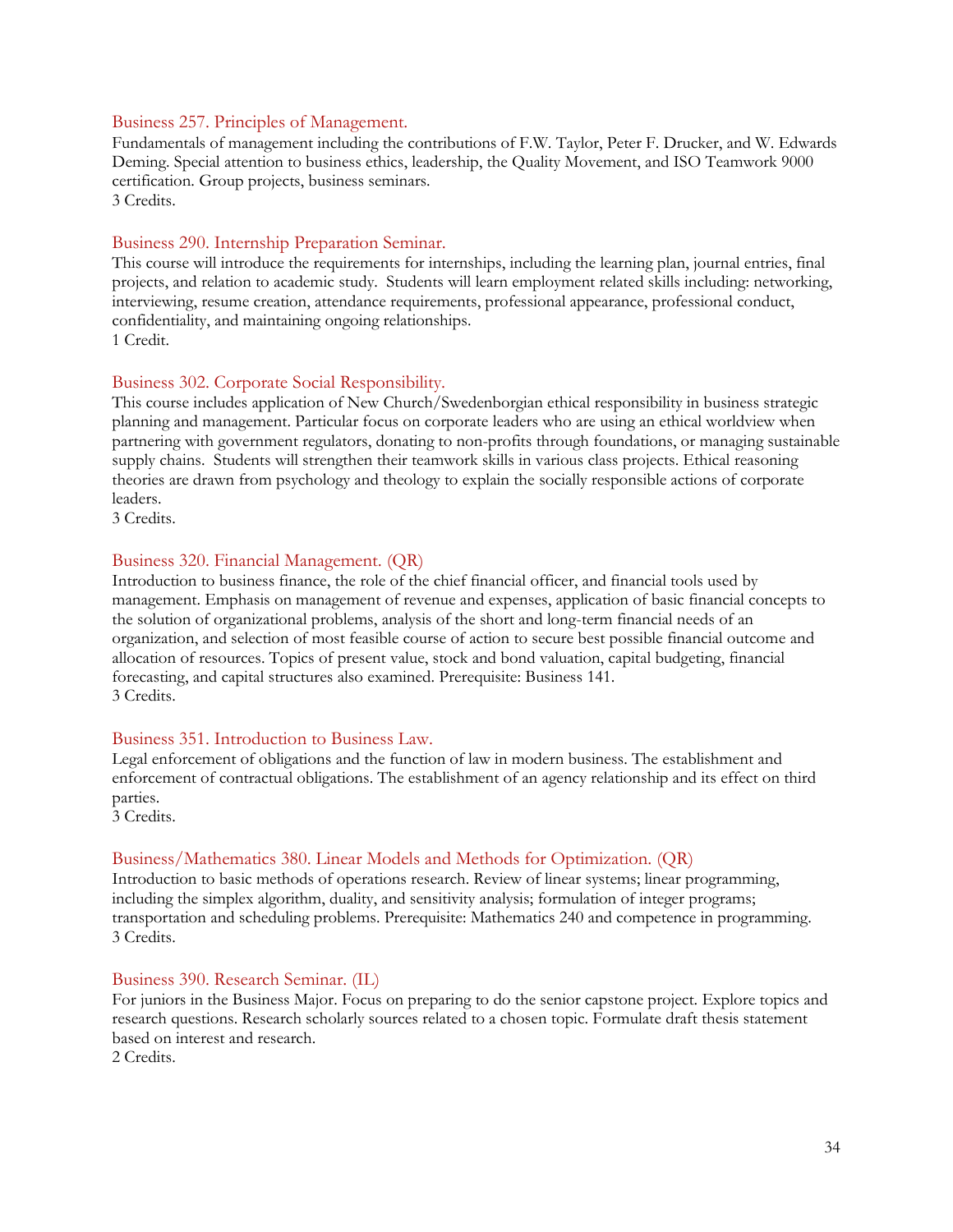#### Business/ID 496. Senior Seminar II. (PP)

For seniors in the Business Major. Public presentation of senior project. Career planning and portfolio development. Pass/Fail. Prerequisite: C– or better in Business 495. 1 Credit.

### <span id="page-46-0"></span>**Chemistry**

#### Chemistry 111. General Chemistry II. (QR)

Continuation of Chemistry 110. Topics include intermolecular forces, physical properties of solutions, chemical kinetics, chemical equilibrium, acids and bases, solubility, thermodynamics, and electrochemistry. Prerequisite: Chemistry 110. This course requires a lab fee. 3 Credits.

#### Chemistry 111 Lab. General Chemistry II Lab.

This course requires a lab fee. 1 Credit.

### <span id="page-46-1"></span>**Communication**

#### Communication 105. Public Speaking. (PP)

Exposure to a variety of speaking situations designed to address inhibitions and develop self-confidence. Class work features impromptu and prepared speeches, as well as oral interpretation of literature and choral speaking. Work on voice and speech improvement as well as command of body language. 3 Credits.

### <span id="page-46-2"></span>**Computer Science**

#### Business/Computer Science 215. Management Information Systems.

This course examines how digital information can be stored and organized to benefit organizations. Topics include strategic use of information, ethical issues in handling information, software options, and concept maps for design. Tools used include spreadsheets, databases, and report writing software. Prerequisites: Computer Science 105 or permission of instructor. 3 Credits.

### <span id="page-46-3"></span>**Dance**

#### Dance 131/231. Modern Contemporary Dance. (EEC)

Beginner (Dance 131) and Intermediate (Dance 231) course in contemporary modern dance. Students develop technique and body awareness, and deeper understanding of modern dance and its place in the art world. Explore the diversity and commonality of human experience and values through the medium of dance. Includes choreography projects and culminates in a public performance at the Fall Dance Concert. Course may be repeated once for credit. Prerequisite for Dance 231: Dance 131 or instructor's permission. Also serves as a PE course.

1.5 Credits.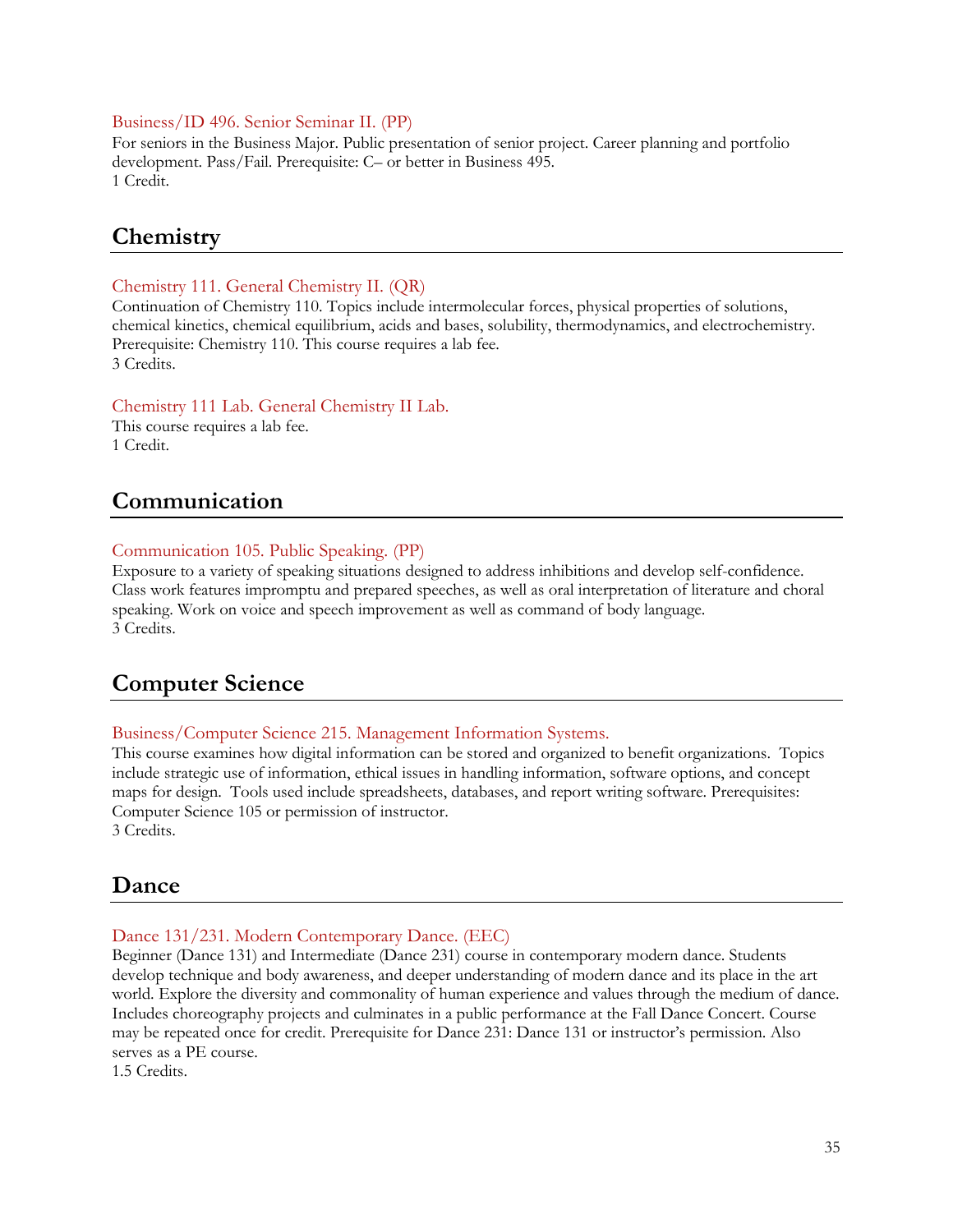### Dance 160/260/360. Dance Ensemble. (EEC)

A dance repertory course for the performing artist. Rehearsing and performing pieces choreographed by faculty and guest artists. Styles may include contemporary, jazz, hip-hop, ballet, and/or tap. Each student will be involved in several different pieces of choreography. Course culminates in public performance. Dance 260 includes collaboration on a choreography project or a solo choreography project. Dance 360 involves choreographing and teaching a group piece of choreography to the class to be performed at the end of term concert. Course may be repeated for credit. 1.5 Credits.

<span id="page-47-0"></span>**Economics**

### Economics 132. Microeconomics. (QR)

Study of the fundamentals of economic analysis with particular emphasis upon consumer demand behavior and the output and pricing decisions of business firms under various market structures. Special attention given to the role of ethics in the behavior of business executives and consumers. Consideration of current issues such as health care, energy policy, and government intervention in the market. Course includes studentled seminars and group projects.

3 Credits.

### <span id="page-47-1"></span>**Education**

### Education 128. Introduction to the Theory and Practice of Education. (PP)

Aspects of a career in teaching are explored. Topics include: teaching as a profession, educational philosophies, and best practices in classroom instruction. Students are required to observe in either a preschool, elementary, or secondary school New Church classroom and participate in at least three field trips to other schools. Opportunities to develop presentation and storytelling skills. 3 Credits.

#### Education 219. Literacy for Young Learners II.

This course prepares pre-service teachers for teaching language arts in early childhood (pre-K to 4th grade). How to assess the work of young writers and design instruction to advance their skills. Best practices for teaching handwriting, spelling, vocabulary, comprehension, and fluency. Prerequisite: Education 218. 3 Credits.

#### Field Experience III: Pre-student Teaching.

A continuation of FE II, FE III gives students more independent practice in working with whole class instruction, integrating special needs and ELL students in their assigned classroom. Provides 120 hours of practice teaching hours. Not open to non-majors; 3rd year students only. 3 Credits.

#### Special Education 213. Family and Community Partnerships.

This course examines the importance of collaboration when serving the needs of students with disabilities presented in the classroom. Emphasis is on clarifying the role of the teacher and the roles of multidisciplinary team members, and exploring various team-teaching models and techniques to work effectively with and support students and their families. Moreover, strategies for collaborating with community agencies, therapists and other stakeholders will be explored. Class activities are devoted to students developing skills for effective team-building, understanding leadership styles, improving communication, problem-solving, advocating and decision-making based on professional and ethical practices. Prerequisite: Special Ed 111.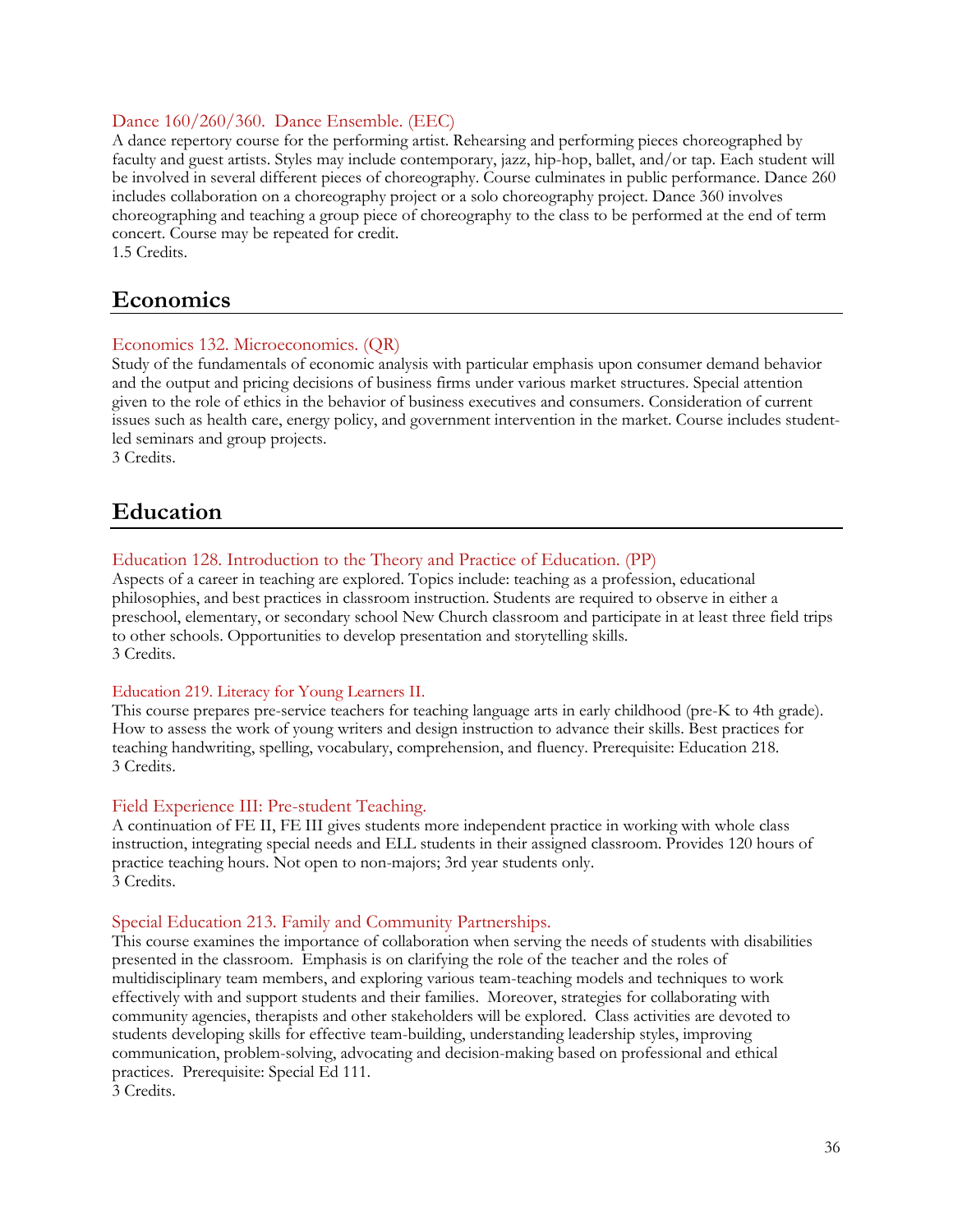### Special Education 313. Collaboration and Best Practice.

Builds on the foundation of creating a Universally Designed Learning environment, enriched with collaborative models and classroom management techniques to effectively instruct students with varying abilities and needs. Special attention to understanding to current best practices and research-based methodologies in providing a literacy-rich environment, making curricular adaptations, and using technologybased accommodations and modifications. Taken in conjunction with FE III. 3 Credits. Prerequisite: Special Education 211 or permission of Department Chair. 3 Credits.

<span id="page-48-0"></span>**English**

### English 255: Post-Apocalyptic Fiction. (W)

Detailed study of modern depictions in literature of the end-of-days and the trending post-apocalyptic genre. Students evaluate texts under the literary constructs of plot and subplot, device, character, setting and author intent; enhance their understanding of the works through lenses of current events and social, political, and historical context; examine and discuss other mediums of the theme (television and film), including relevant analysis of other works in the genre, such as its Young Adult counterparts (*Hunger Games, Maze Runner, Divergent, Pure Trilogy, etc)*; and experiment with their own perceptions of the apocalypse via a creative project. Prerequisite: Writing 101.

3 Credits.

### English 365: Topics in Literature: Literature as Social Lens.

Selected works of well-known writers from the 19<sup>th</sup> and 20<sup>th</sup> centuries (Dickens, James, Wharton, Twain, Thoreau). Analysis of the ways literature both reflects and critiques the social values and customs of its time. The concept of 'lens' implies that we are *limited* by particular perspectives but also that literature can focus and strengthen our vision. Emphasis on reading, discussion, research, and writing. Prerequisite: Any 200-level English course.

3 credits.

### <span id="page-48-1"></span>**Experiential Education**

### Experiential Education 198/298. Internship. (EE)

The internship course is open to students with a 2.7 GPA or above. It is a supervised, pre professional experience with clear links to a student's academic program. It is conducted primarily or totally outside a regular course classroom, and for which a student earns academic credit. It is organized primarily around an assignment in a work-place situation in which students working under the direction of a supervisor learn hands-on professional skills.

The internship course requires a learning plan, reflective component, and an analytical component (e.g., essay, paper, or presentation). Individual learning plans are retained in the office of Internship. This course satisfies the EE requirement.

Course may be repeated for academic credit by arrangement. Credit variable.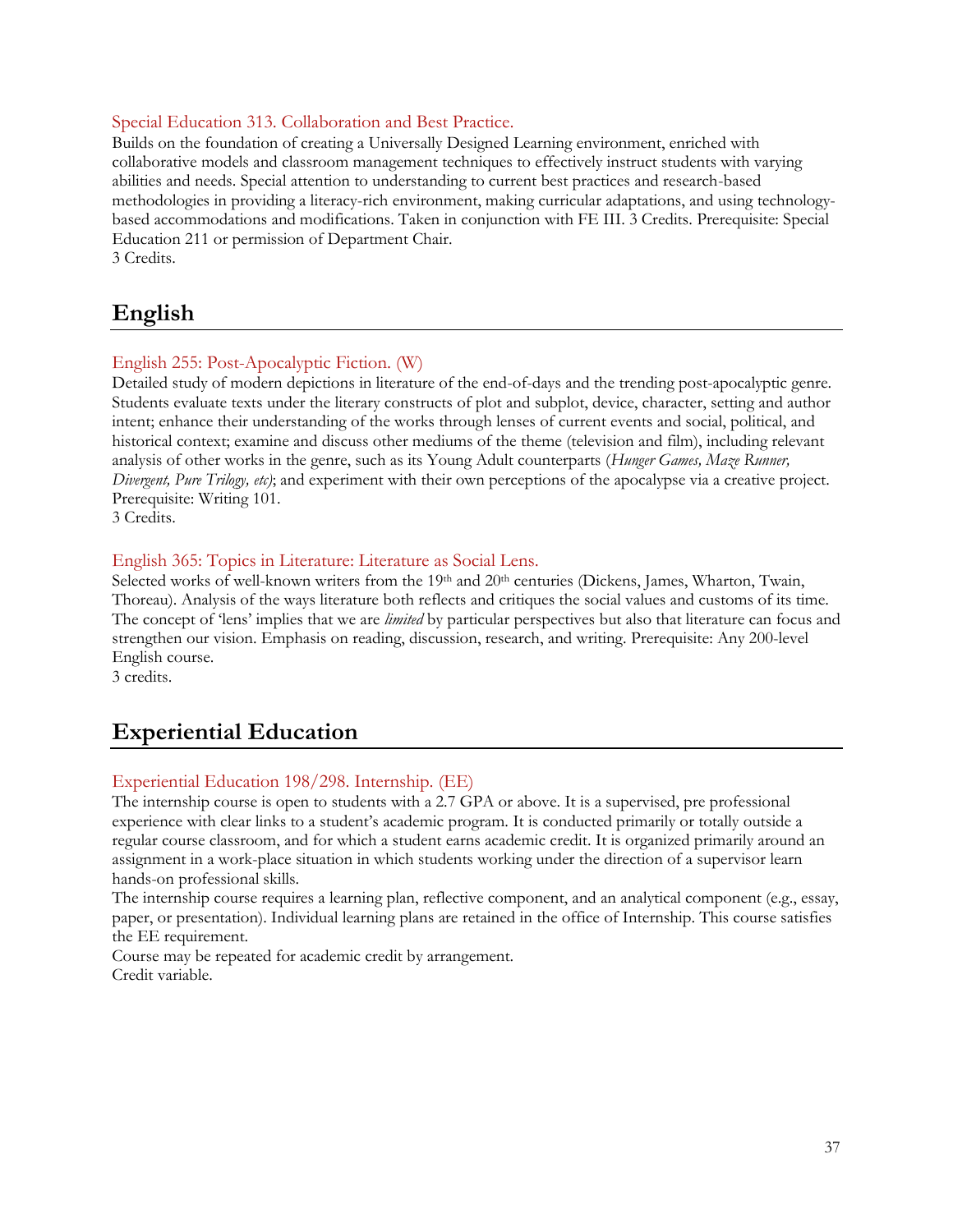### Leadership 130. Introduction to Leadership. (EE)

This course engages students in the basic tools necessary to become a successful leader. Students design a leadership project and review leadership theories. Students analyze leadership characteristics and target an area for their own strengthening. Students set measurable goals that stretch their capabilities through leadership challenges and homework assignments. 3 Credits.

### Service Project 1xx.

Students who participate in a Bryn Athyn College approved service project may apply to receive an EE credit waiver.

<span id="page-49-0"></span>1 Credit.

### **Fine Arts**

### Fine Arts 122. Metal Forging.

Introduction to artistic ironwork concentrating on hand-forged, wrought iron using traditional techniques. Inspired by the magnificent examples in Glencairn and Bryn Athyn Cathedral. 3 Credits.

### Fine Arts 128. Stained Glass Painting.

Introduction to traditional and innovative techniques in glass painting. Inspired by the magnificent examples in Glencairn and Bryn Athyn Cathedral. This course requires a lab fee. 3 Credits.

### Fine Arts 228: Intermediate Stained Glass Painting.

Focusing on architectural stained glass design and construction, this course refines the skills learned in FA 128. Includes opportunities for self-expression and creative thinking, repair and restoration of historic glass. Inspired by the magnificent examples in Glencairn and Bryn Athyn Cathedral. Prerequisite: FA 128. This course requires a lab fee.

3 Credits.

### <span id="page-49-1"></span>**Greek**

### Greek 111. Beginning New Testament Greek II. Continuation of Greek 110. Prerequisite: Greek 110. 3 Credits.

### <span id="page-49-2"></span>**History**

History 213. Conversion and Christianity in the Medieval North.

Examination of the conversion of medieval Northern Europe from Norse paganism to Christianity (c. 800 – 1300 CE) as understood in three periods: Pre-Christian, Conversion, and Christian. Consideration of multiple aspects pertaining to shifts in worldviews, values, and religious beliefs. Students analyze and interpret assigned primary sources.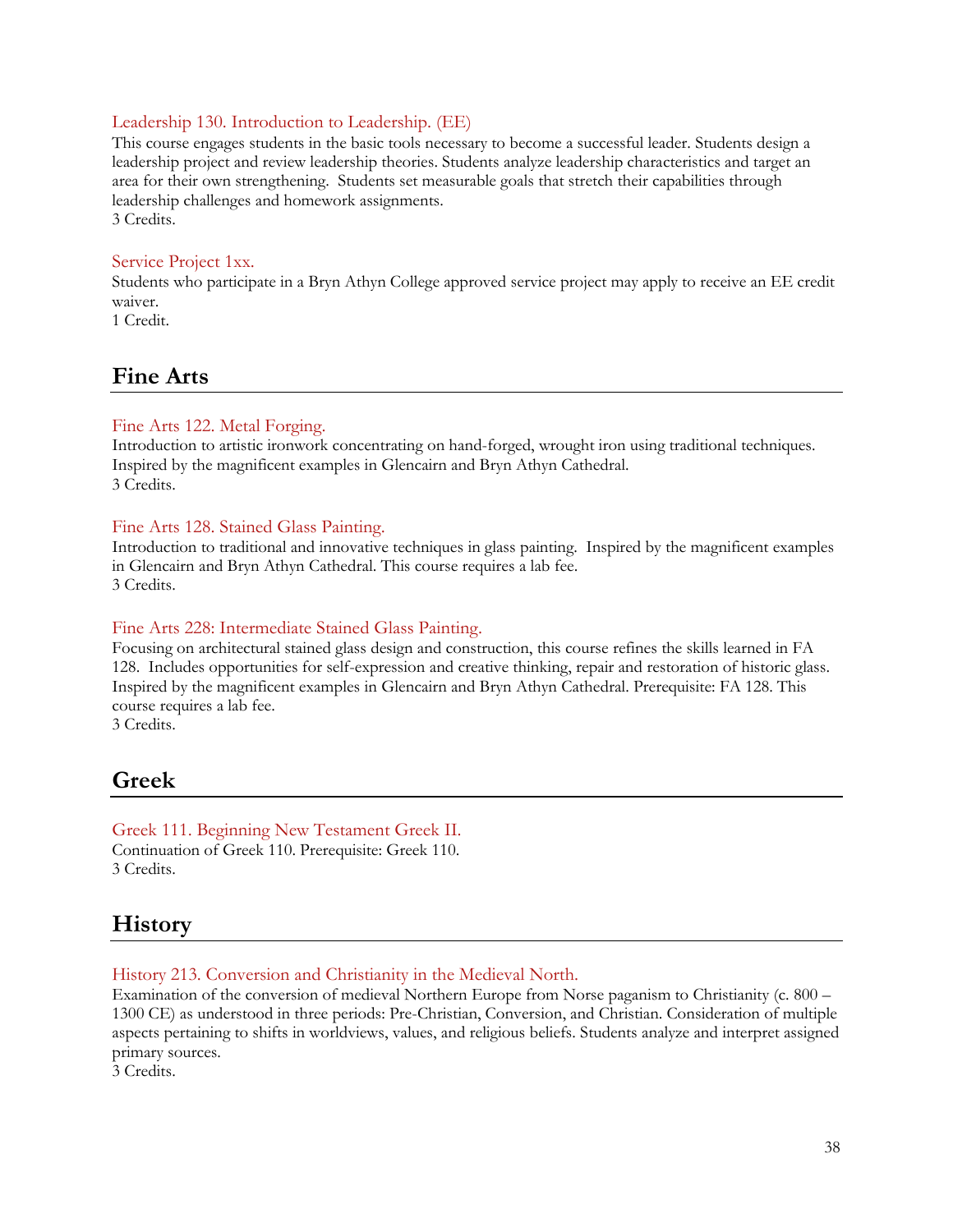### History 225. Religion and Society in Colonial America 1607-1763.

Thematic exploration of the British colonies in North America with an emphasis on the role of religion in the establishment, structure, and development of key colonial societies. Consideration will be given to how and why Virginia, Puritan New England, and Quaker Pennsylvania, for example, differed from one another and yet contributed to a unified American identity by the middle of the 18th century. 3 Credits.

### History 371. Heritage Interpretation.

Study of the theory and practice involved in interpreting historic and cultural heritage materials in order to reveal meanings and communicate messages. Includes consideration of interpretive planning, theme development, and visitor studies.

3 Credits.

### <span id="page-50-0"></span>**Human Society**

### Human Society 305. European Folk and Fairy Tales.

Investigation of European folk and fairy tales and their relevance for understanding the societies that produced them. Provides a survey of major 19<sup>th</sup> century collections (e.g., Brothers Grimm) and introduces students to critical approaches to folk literature. Consideration of Hollywood adaptations and the continuing impact of folk and fairy tales on modern popular culture. 3 Credits.

### <span id="page-50-1"></span>**Independent Studies**

In addition to the listed courses, all areas offer independent studies numbered 299 or 399 with variable credit. The purpose of an independent study is to allow well-qualified students to study beyond the regularly offered courses. Students who undertake independent studies must be able to work independently between meetings with the instructor and have completed a minimum of 33 credits with a GPA of at least 2.70. Planning ahead is necessary: independent study proposals, syllabi, and required registration paperwork must be completed well before the term in which the study is to occur. Full details can be found in the undergraduate student handbook.

### <span id="page-50-2"></span>**Interdisciplinary Studies**

### Interdisciplinary Studies 390. Research Seminar. (IL)

For juniors in the Interdisciplinary Major. Focus on preparing to do the senior essay during senior year. Explore topics and research questions. Research scholarly sources related to a chosen topic. Formulate draft thesis statement based on interest and research. 2 Credits.

### <span id="page-50-3"></span>**Latin**

### Latin 251. Swedenborg's Theological Latin II.

<span id="page-50-4"></span>Continuation of Latin 250. Includes examination of original manuscripts and editions. Prerequisites: Latin 110 and Latin 111 or approval of the instructor. 3 Credits.

39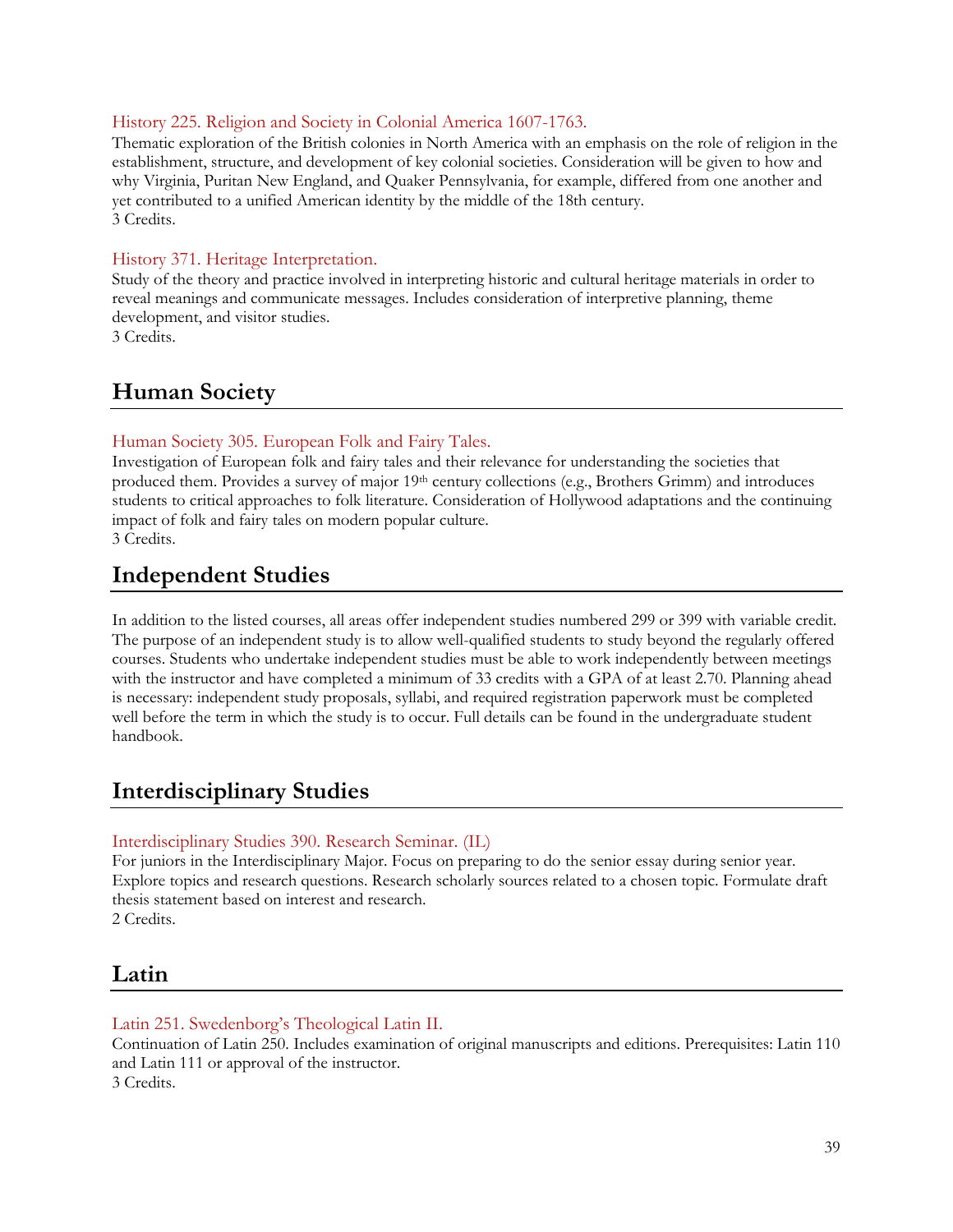### **Mathematics**

### Mathematics 095. Preparation for Quantitative Reasoning.

This course provides additional support for students enrolled in Math101. Topics include translating expressions, building equations, order of operations, and recognizing context. Credit from this course may not be used to satisfy degree requirements. 1 Credit.

### Mathematics 101. Introduction to Quantitative Reasoning. (QR)

Introduction to mathematical concepts to improve basic skills in computation, algebra, graphing, and quantitative applications. This course prepares students for other mathematics courses and courses involving quantitative reasoning. Topics include linear modeling, units of measure and currency, and statistical reasoning, and financial topics.

3 Credits.

### Mathematics 130. Introduction to Statistics. (QR)

Introduction to data analysis, random variables and their distributions, and statistical inference. Statistical software used for graphing and data analysis. Independent research project. Recommended for students of business or the social and natural sciences. Prerequisite: Mathematics 101 or appropriate score on placement test.

4 Credits.

### Mathematics 140. Elements of Calculus. (QR)

Derivatives with applications, exponential functions, integration with applications, and functions of several variables. Not recommended for students pursuing a degree in mathematics, engineering, or the physical sciences. Because of duplication of subject matter, students may not receive credit for both Mathematics 140 and Mathematics 150. Mathematics 140 does not fulfill prerequisite requirements for Mathematics 151. Prerequisite: Mathematics 115 or appropriate score on placement test. 3 Credits.

#### Business/Mathematics 380. Linear Models and Methods for Optimization. (QR)

Introduction to basic methods of operations research. Review of linear systems; linear programming, including the simplex algorithm, duality, and sensitivity analysis; formulation of integer programs; transportation and scheduling problems. Prerequisite: Mathematics 240 and competence in programming. 3 Credits.

### <span id="page-51-0"></span>**Music**

#### Music 100. College Chorale.

<span id="page-51-1"></span>Development and performance of choral repertoire from Renaissance to Modern. Instruction in the development of vocal techniques. Course may be repeated for credit. 1 Credit.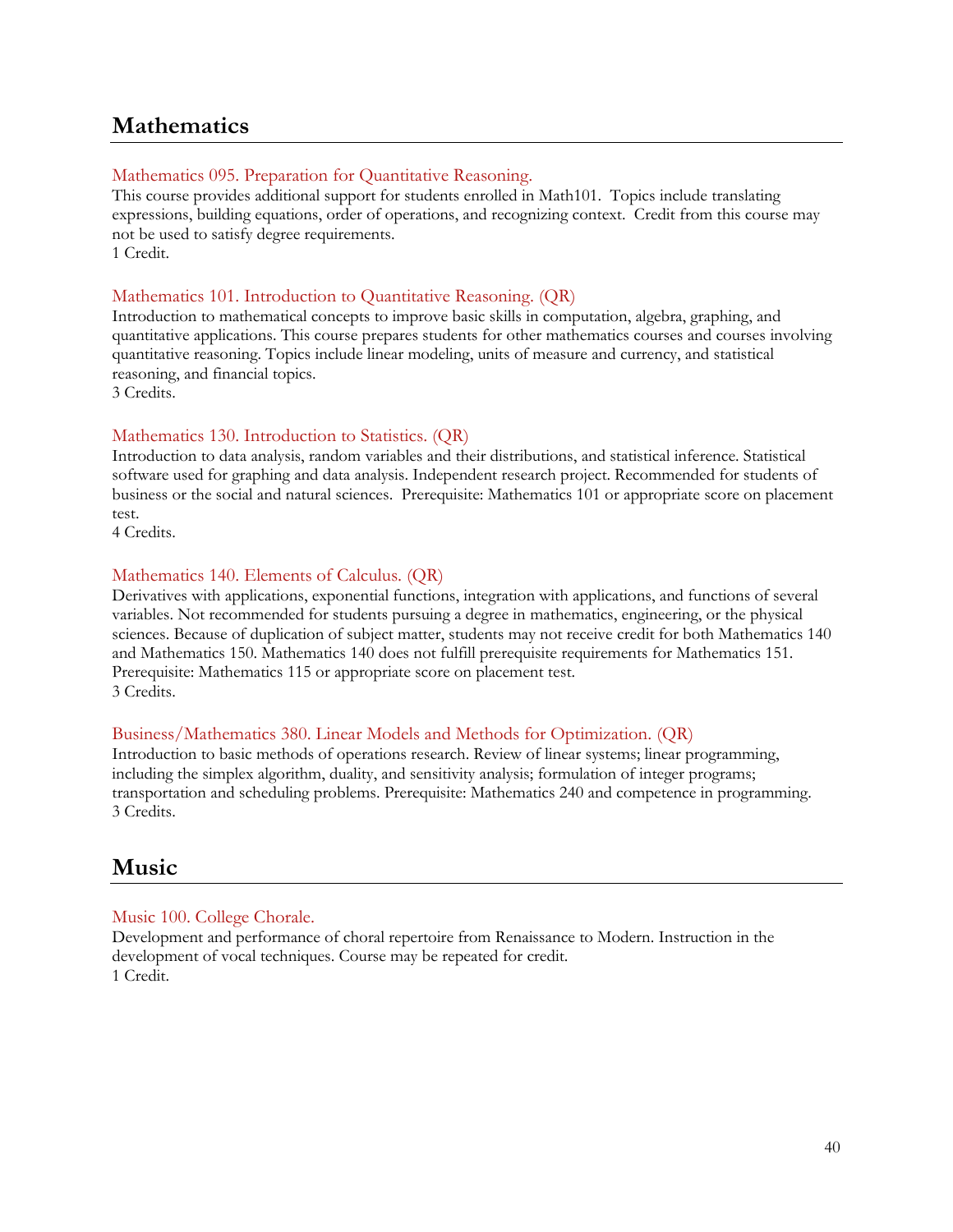### **Nutrition**

### Nutrition 110. Principles of Nutrition.

Principles of Nutrition explores how nutrients in food relate to human health and disease prevention. Topics discussed include current US dietary guidelines and recommendations, digestion and metabolism of major nutrients, nutrition at various stages of the life cycle (maternal, infant, childhood, adolescent, adulthood, later maturity), the relationship of socioeconomic status, culture, and religious practices to food choices, physical activity and nutrition, and the relationship of diet to health and disease. This course is especially beneficial for those who will be entering health-care or food related professions. 3 Credits.

### <span id="page-52-0"></span>**Philosophy**

### Philosophy 101. Critical Thinking.

Development of students' reasoning skills through analysis and evaluation of arguments. Diagraming arguments, identifying mistakes in reasoning, and writing arguments. Emphasis on issues encountered in everyday experience and in courses across the curriculum, primarily through classical deductive logic. 3 Credits.

### Philosophy 102. Introduction to Philosophy. (Worldview)

Survey of some major philosophers and theories in metaphysics, epistemology, and the philosophy of religion.

3 Credits.

### Philosophy 111. Introduction to Moral Philosophy. (Moral)

Survey of some major philosophers, problems (Euthyphro, relativism, egoism), and theories (aretaic, deontic, utilitarian) in moral philosophy. Strongly recommended: Philosophy 101. Prerequisite: Philosophy 102. 3 Credits.

### Philosophy 311. Topics in Contemporary Philosophy II.

Complement to Philosophy 310, but may be taken independently. Topics and emphases change periodically. Strongly recommended: Philosophy 101. Prerequisite: Philosophy 102. 3 Credits.

### Philosophy 340. Bioethics. (Moral)

A philosophical exploration of the ethical issues pertaining to the application of biological information and technology to the generation, alteration, preservation, and destruction of human life and aspects of our environment. Issues to be considered include: reproduction, euthanasia, genetic screening and therapy, experimentation with human and animal subjects, bio enhancement, ownership and nature, distributive justice, and integrity in publication.

<span id="page-52-1"></span>Prerequisite: Philosophy 102 and any 100-level Biology course. 3 Credits.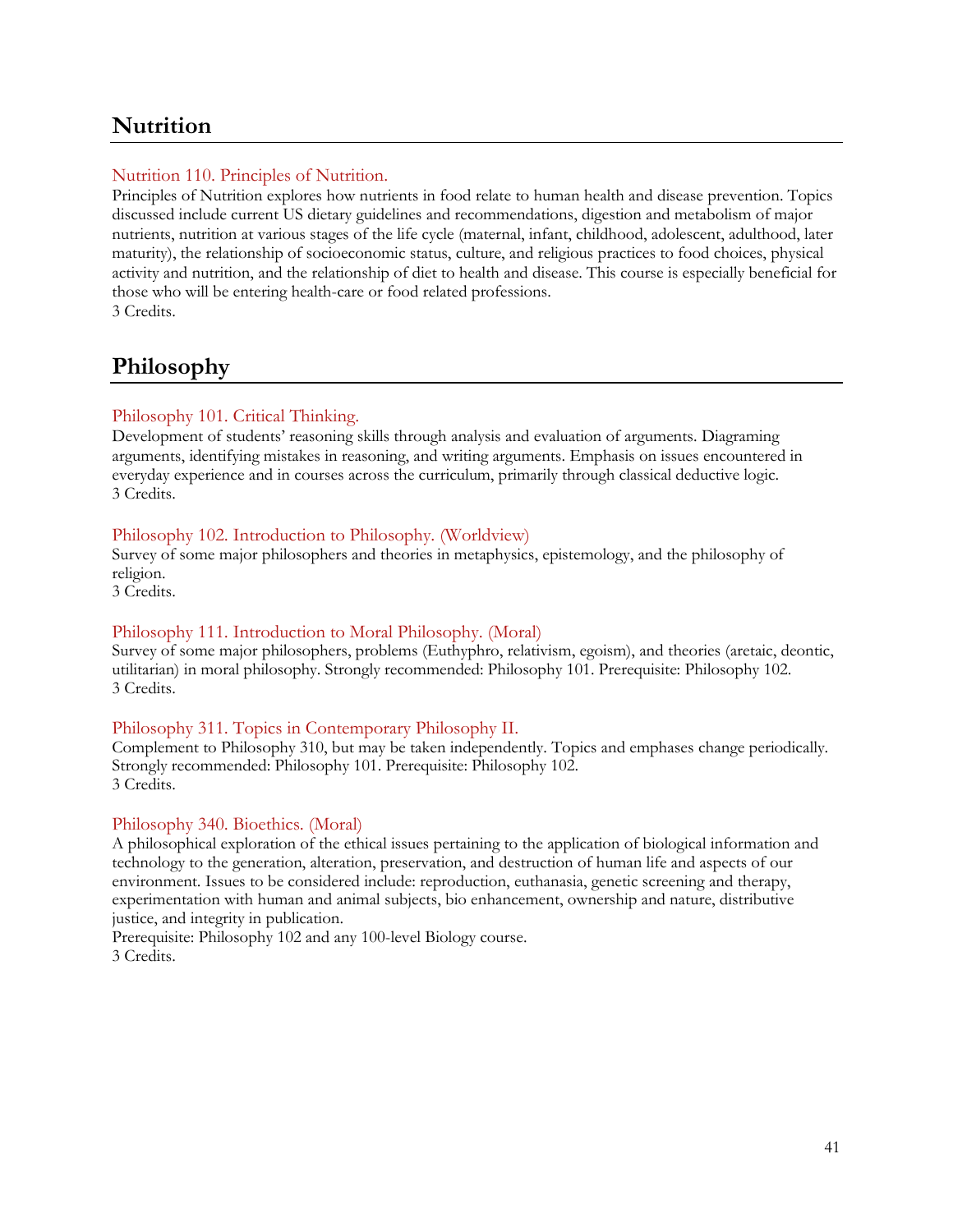### **Physical Education**

### Physical Education 129. Badminton.

Basic instruction in skill techniques, rules, strategies, and competition in badminton. Course may be repeated once for credit.

1 Credit.

### Physical Education 180. Foundations of Physical Education.

This course gives the prospective teacher of Health and Physical Education (HPE) insight into physical education and exercise science, including the historical, philosophical, and sociological principles with a survey of the latest research and literature in the field. Students will learn to recognize patterns of typical and atypical physical developmental milestones, motor behavior and progression, and how to plan effectively for possible accommodations and/or modifications. Lifetime health benefits related to fitness and exercise physiology are examined. The course is designed for students who are planning a career in education, health, or physical education. Non repeatable.

1 Credit.

### **Physics**

### Physics 211. Principles of Physics II.

Continuation of Physics 210. Calculus-based introduction to classical electricity, capacitance, current, resistance, and circuits. Also magnetism, inductance, electromagnetic oscillations, optics, and introduction to modern physics. Co-requisites or prerequisites: Mathematics 151 and Physics 210. 3 Credits.

### Physics 211 Lab. Principles of Physic II Lab.

This course requires a lab fee. 1 Credit.

### <span id="page-53-0"></span>**Political Science**

### Political Science 318. Politics and Religion in America.

This course examines the connection between religious beliefs and institutions and political beliefs and institutions. It begins by exploring the influence of religion and religious attitudes during the founding of the republic and then surveys the broad scope of religious influences in contemporary American political life. 3 Credits.

### <span id="page-53-1"></span>**Psychology**

### Psychology 101. Introductory Psychology.

Introduction to basic constructs of psychology including scientific methodology, the brain, consciousness, memory, identity, learning, motivation, intelligence, and the nature of mental illness. Relevant New Church doctrines analyzed and compared to secular theories of psychology. 3 Credits.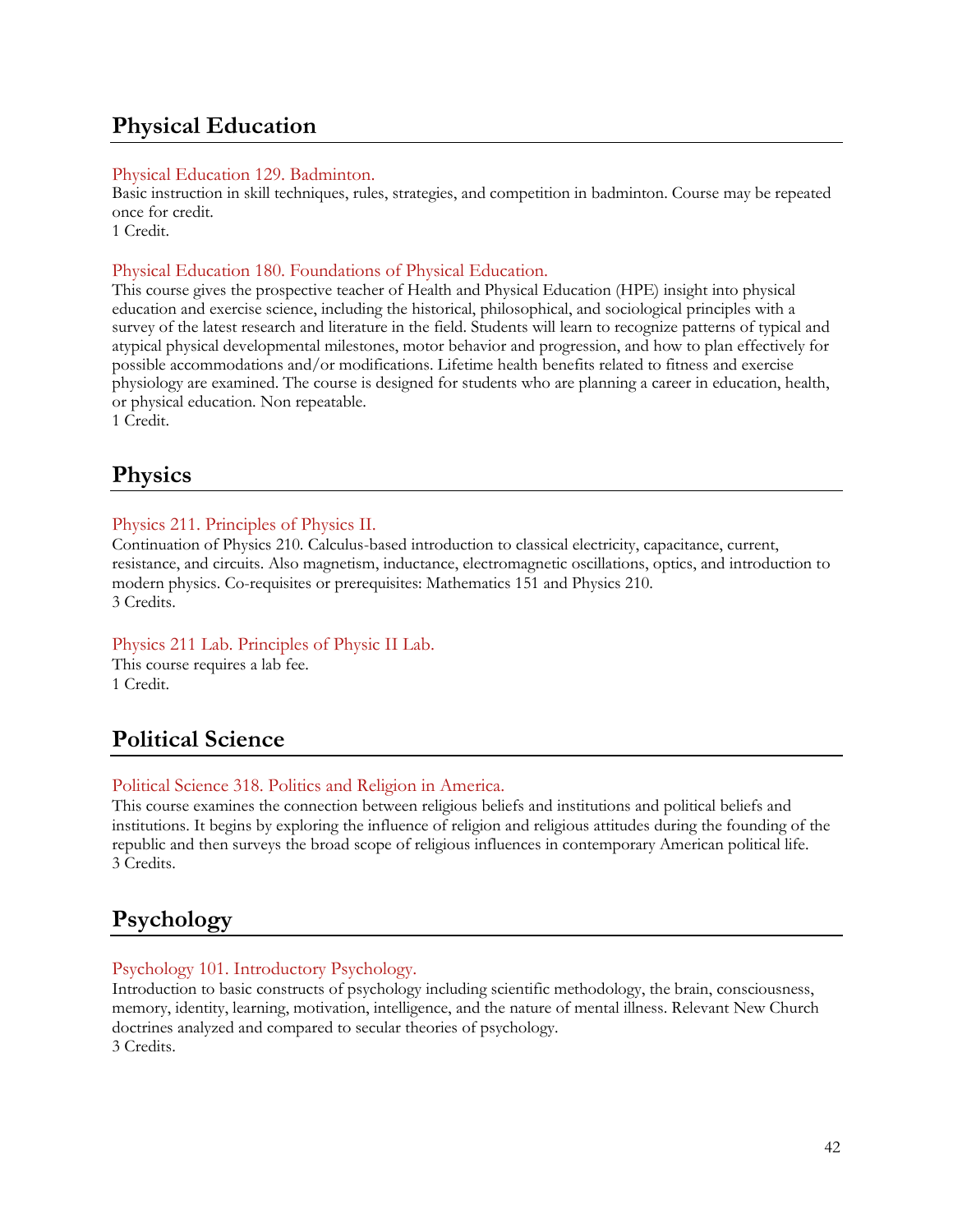### Psychology 201. Abnormal Psychology.

Examination of mental disorders as classified by the medical model, including schizophrenia and other psychotic disorders, mood disorders, anxiety disorders, dissociative disorders, disorders of childhood, eating disorders, and personality disorders. Critical analysis of the principles and philosophy of the medical model, as well as the physiological underpinnings of certain disorders. Alternative views for the conceptualization of mental disorders explored. Prerequisite: Psychology 101. 3 Credits.

#### Psychology 220. Cognitive Psychology.

Survey of contemporary theories and research concerned with the structure and processes of the mind. The course will view cognitive psychology as the coordinated operation of mental processes within a multicomponent memory system. Topics include attention, memory, the role of emotion, problem solving, and concept formation. Prerequisite: Psychology 101 or instructor permission. 3 Credits.

#### Psychology 320. Introduction to Experiments in Psychology.

Introduces students to experimental design in psychology with careful attention to terminology, methodology, strengths, and limitations of research. Additionally, students are exposed to classic experiments in the areas of social, abnormal, cognitive, developmental, and neuropsychology. Serves as precursor to the Psychology Capstone and should be completed spring term of junior year. Pass/Fail. 1 Credit.

#### Psychology 382. Seminar in Death and Dying.

Introduces students to the growing field of death and dying in psychology. Explores context and meanings of death, ethical decision-making at the end of life, constructs of bereavement, end of life counseling, and special populations to include pediatric death, celebrity death, near-death experiences, and traumatic bereavement. Prerequisite: Students must be accepted psychology majors, psychology interdisciplinary majors, or psychology minors at the junior level of study. Clinical. 3 Credits.

### <span id="page-54-0"></span>**Religion**

### Religion 110. Introduction to Systematic Theology. (Doctrinal)

A comprehensive overview of New Church doctrine. Emphasis on core doctrines of the Lord, faith and charity, the Word, the afterlife, the mind, Divine providence, judgment, and marriage. Presupposes a moderate familiarity with New Church teachings. 3 Credits.

### Religion 115. Introduction to New Church Doctrine on Life after Death. (Doctrinal)

New Church teachings on the life after death studied in their own context and the context of the near-death experience and the history of eschatology. Text: *Heaven and Hell.* 3 Credits.

#### Religion 210. Divine Providence and Human Prudence. (Doctrinal)

The laws and fundamental principles by which the Lord governs creation. How the Lord removes evil from people while preserving their freedom. How the Lord brings good out of evil. Eternal life as the goal of providence. How providence uses natural conditions to serve this end. Why providence operates in secret. Text: *Divine Providence*.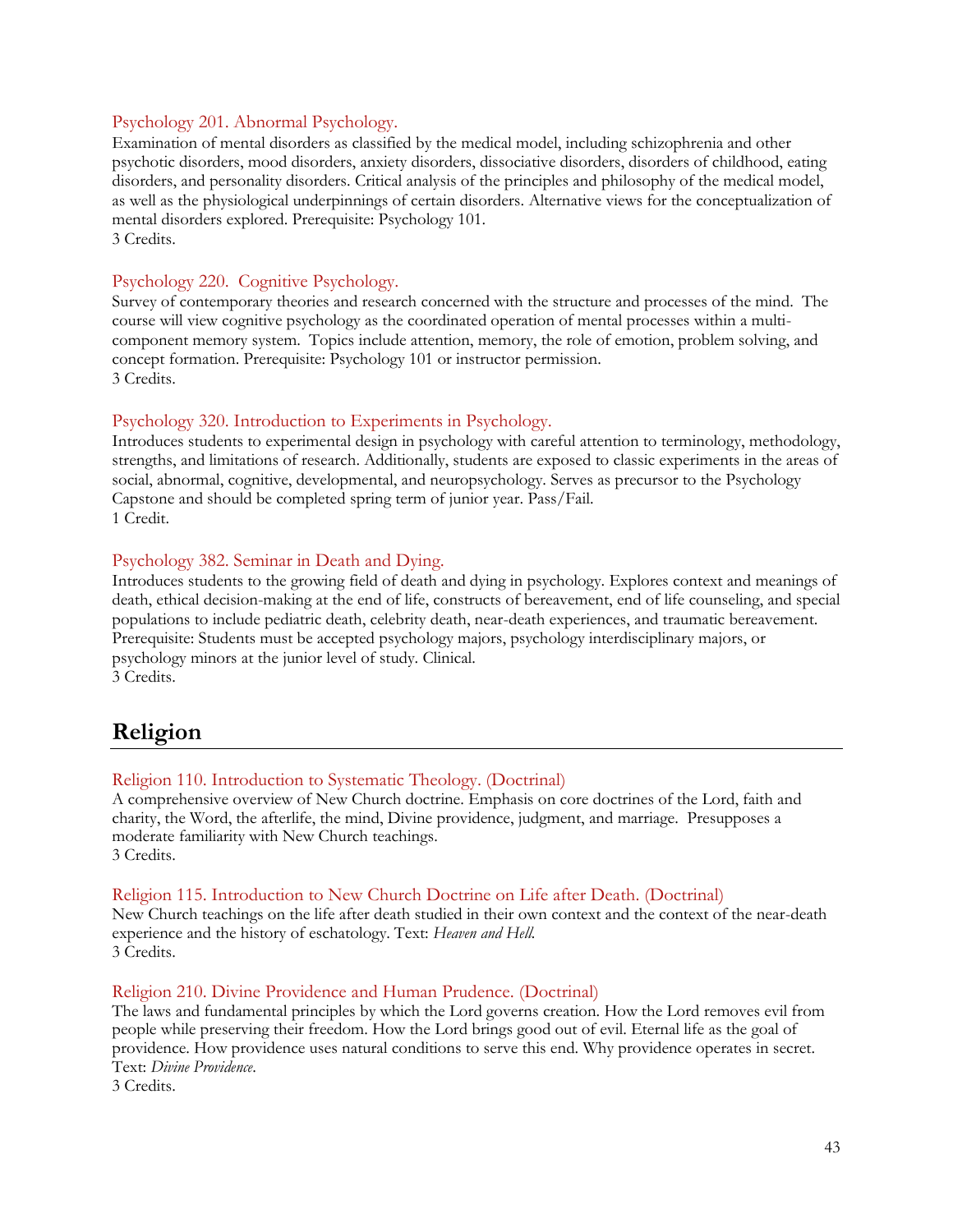#### Religion 222. The Gospels. (Scriptural)

Detailed study of the four individual Gospels with attention to similarities and distinctions, historical context, and relationship to the Old Testament. Examination of the literal meaning and its significance to the modern life. Special attention to the nature of the First Advent and the testimony concerning Jesus Christ. 3 Credits

### Religion 273. Religion and Marriage. (W, Doctrinal)

New Church doctrine concerning marriage. Includes the Divine origin of marriage; the nature of masculinity and femininity; the state of married partners after death; betrothals and weddings; separation and divorce; the role of the Ten Commandments in marriage; states of discord and coldness; adultery and other sexual disorders. Text: *Conjugial Love*.

3 Credits.

### Religion 278. Exploring Romantic Relationships. (Applied)

Contemporary marriage education and relationship enhancement programs are studied in the light of New Church teachings. Focuses on the work of John Van Epp (preparation for marriage), John Gottman (making marriage work) and Tony Robbins (six human needs), but also touches on other marriage education programs.

3 Credits.

#### Religion 285. The Modern Christian Church.

Challenged in and since the eighteenth century by philosophy, science, and changes in culture, the Christian Church had to respond to increasing pressure to adjust or become obsolete. This course traces the development of Liberal and Conservative schools of thought that led to different solutions to these challenges, explores the influence of Emanuel Swedenborg's theological writings on Christian thought, and focuses primarily on developments in Christianity in American life, culture, and politics. 3 Credits.

#### Religion 295. Islam. (Comparative)

Study of Islam: Muhammad and the origins of Islam, the Qur'an and Hadith, theology and practices, sects and schools. Comparison with New Church perspective. 3 Credits.

#### Religion 311. Continuation of Studies in Arcana Coelestia, (W, Doctrinal)

Study of Emanuel Swedenborg's first publication of theology for the New Church. The course provides an overview of the work's spiritual exegesis of Genesis and Exodus-from the first mythopoeic stories of creation to the Israelites' escape from slavery in Egypt. Special focus on the Jacob story, the Moses story, and how the narrative of Jehovah's call to humankind contains an ancient picture of our relationship with a Human God. 3 Credits.

#### Religion 335. The Human Mind. (W, Doctrinal)

<span id="page-55-0"></span>Study of what the doctrines of the New Church teach about the structure and function of the human mind and how it relates to the brain. The discrete degrees of the mind. The faculties of will and understanding, their relationship and interplay.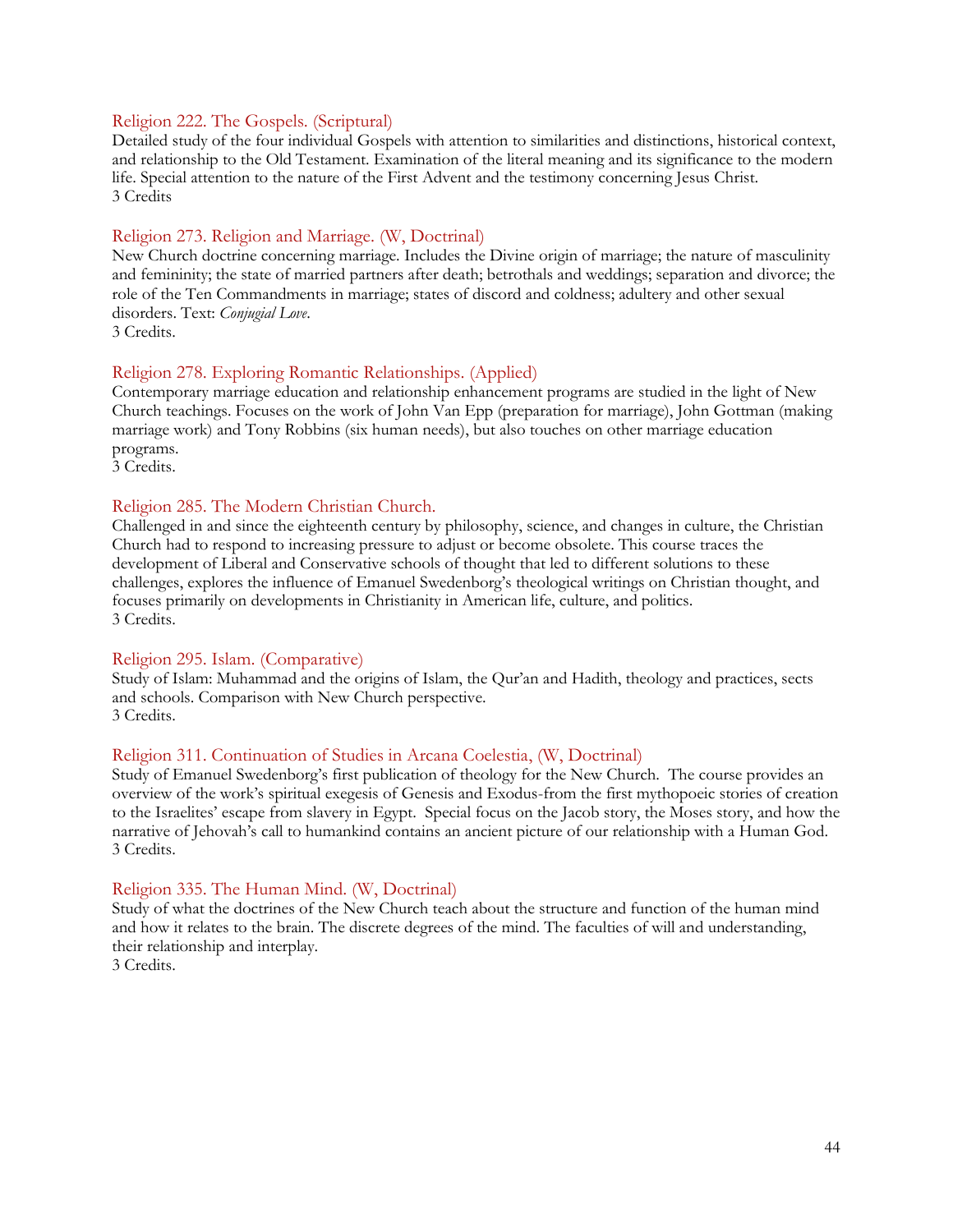### **Sociology**

### Sociology 110. Introductory Sociology.

Introduction to the discipline of sociology and a sociological perspective for understanding human behaviors and the structure of human societies. Discussions apply a sociological perspective to topics such as social class, gender, race and ethnicity, culture, work, and social movements in order to understand how individual lives and social groups are shaped by social structures, cultural understandings and distributions of power. 3 Credits.

### <span id="page-56-0"></span>**Writing**

### Writing 101. Expository Writing. (W)

Development of informative, critical, and persuasive writing. Emphases on grammatical control, precision of language, consideration of audience, rhetorical strategies, revision, information literacy, and articulation, development, and support of thesis. Three to five formal essays total, including substantial revision. Individual conferences with instructor to discuss student's writing. Required of first year students. Non-native speakers of English may take Writing 101 sophomore year. 3 Credits.

### Writing 202. Writing About Literature. (W, IL)

Analytic study of literary genres—drama, short fiction, and poetry—with emphases on writing and research. Assumes basic skills in writing and information literacy covered in Writing 101. Three papers, including substantial revision. One longer paper and its research process require locating, evaluating, and incorporating multiple secondary sources. Individual conferences with instructor to discuss student's writing. Required of sophomores. Prerequisite: Writing 101. 3 Credits.

### Writing 211. Creative Writing. (W)

<span id="page-56-1"></span>Workshop approach to various forms of creative writing, with emphasis determined by year and instructor. 2016-17 offering will focus on the area of Young Adult Fiction. Students study examples of successful YA fiction in the current marketplace, including but not limited to *The Hunger Games*, *Eleanor and Park,* and *Code Name Verity*, in order to explore and recreate the defining qualities of the various sub-genres. Completion of three polished chapters and a full plot synopsis. Individual conferences in addition to in-class meetings. Prerequisite: Grade of B- or better in Writing 101, or permission of instructor. 3 Credits.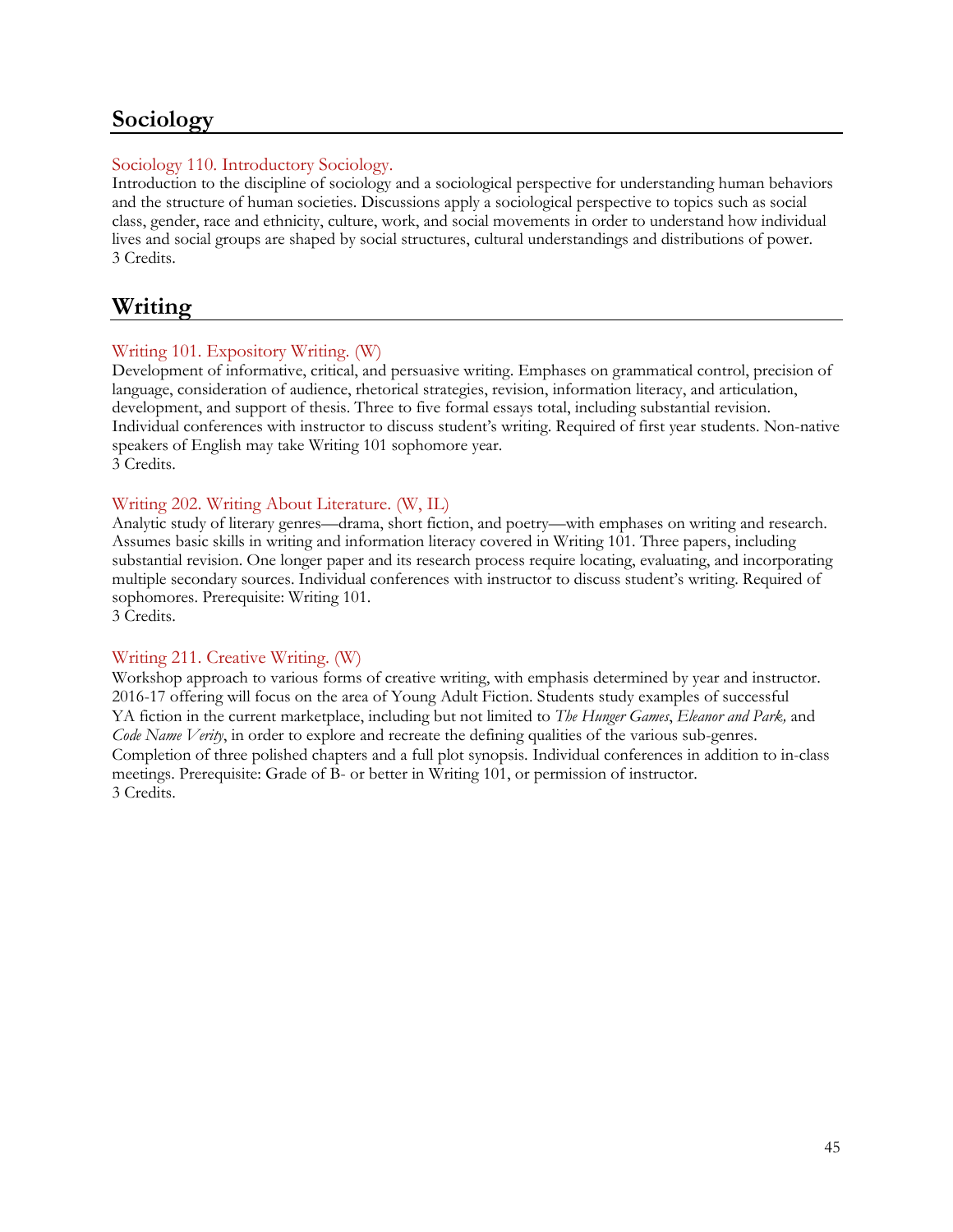# Fall Term 2016-17 Graduate Courses

### **Theological School**

### Counseling 845. Introduction to Pastoral Counseling II.

An examination of the basic principles of counseling for couples and families including the concepts of homeostasis, fusion, triangles, boundaries, and differentiation of a self. Basic listening and attending skills are practiced in small groups and role plays looking to applications in couples counseling. A seven session format for couples counseling using the Imago model is presented and skills for implementing the program are practiced. Text: Short Term Couples Therapy the Imago Model in Action by Wade Luquet. Seminar.

K.H. Roth

### Experiential Learning.

Theologs spend an average of three hours a week for 30 weeks a year, in their Service Learning Assignments. Usually there is a change in assignment every ten weeks. The assignments involve interacting with people as aides to ordained and non-ordained leaders in this community. All of the assignments give the theologs direct experience relating to people in settings that are similar to what they will encounter, once they themselves are ordained ministers. Students are assessed by onsite supervisors and their classroom professor on nine connecting skills. They are rated as demonstrating an Excellent, Good, Sub-par or Destructive level for each of the nine skills. Students meet as a group once a week for about an hour to receive coaching from their professor, who possesses advanced training and skills in this area. Service Learning is usually part of the curriculum for first and second year theological students, for a total of 6 terms.

Workshop E.G. Hyatt

### Homiletics 911. Principles of Exposition.

Study of the letter of the Word in reference to the doctrine of genuine truth, the science of correspondences, and the spiritual sense of the Word. Study of the principles of exposition in application to selected texts in the letter of the Word. Seminar.

G.H. Odhner

#### Homiletics 922. Children's Talks.

Philosophy, preparation and presentation of children's talks. Workshop. K. Hy. Asplundh

#### Pastoral Theology 852. Liturgics: Orders of Services for Worship.

A practical course on constructing an order of service, examining the place and use of music, singing, the letter of the Word, prayer, lessons, the children's talk, sermon and benediction. There will be a major emphasis on developing a familiarity with the liturgy and practice of leading worship according to the standard General Offices, as well as contemporary, informal and home settings. The aim of this course is to prepare students to be able to comfortably lead a service in a variety of settings before their Candidate experience requires them to do so.

Workshop. A.M.T. Dibb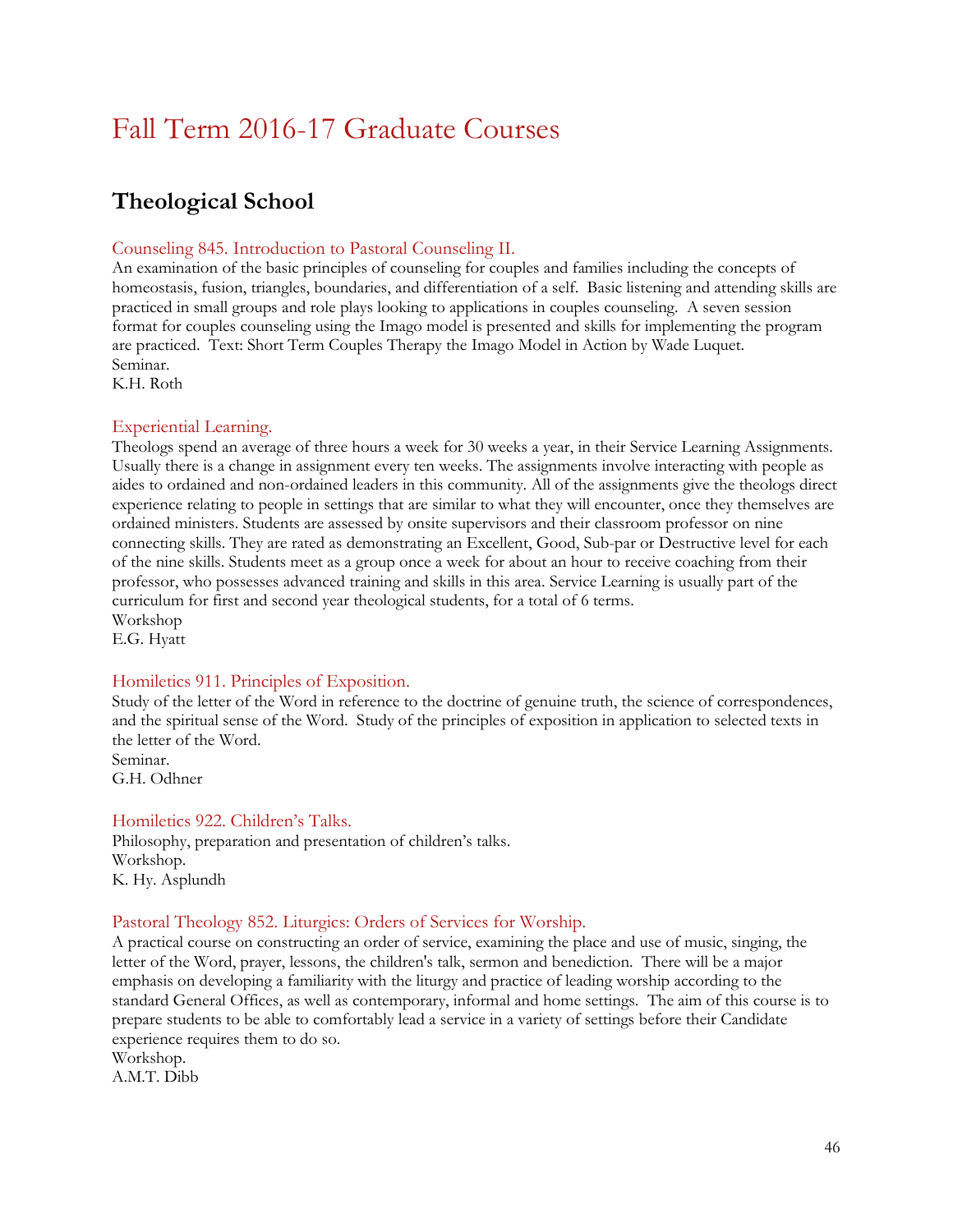### Theology 601. Heavenly Doctrines as Systematic Theology.

An introductory course required of all Theological School students. Its purpose is to provide for the students the framework, the context, and the direction of the Theological School program. It introduces the students to the major doctrines presented in the Heavenly Doctrines along with their core teachings, to the relationship among the major doctrines, to fundamental terms in the Heavenly Doctrines, to important ideas about and arising from the Heavenly Doctrines, and to important perspectives on theology in general and on the Heavenly Doctrines in particular.

Seminar.

P.A. Rogers

### Theology 614: Studies on the Glorification: I.

The Lord's childhood. Acquisition of knowledge. Early temptations. The first rational. Divine perception. The Divine Rational. In-most temptations. (*Arcana Caelestia*, chap. 12-22). Seminar. *S. D. Cole*

### Theology 642. The Human Mind and its Regeneration.

The Human mind as a vessel created by the Lord to receive and respond to Him, and ultimately to fulfill His end in creation: a state of conjunction between human beings and Himself, i.e. heaven. Structure and faculties of the mind, influx of life into the mind. The greater part of the course focuses on the Lord's work of regenerating human beings for heaven and the role of human beings in cooperating with it. Stages and states of regeneration, from birth to the final formation of a person's ruling love ("Book of Life"). Seminar.

G.H. Odhner

### Workshop 710: Pastoral Orientation.

Introductory study of the doctrine of the priesthood, with emphasis on the origins, the uses of, and the workings of ministry. Sections on love of salvation of souls, conscience and effect of evil on the priesthood

Workshop. A.M.T. Dibb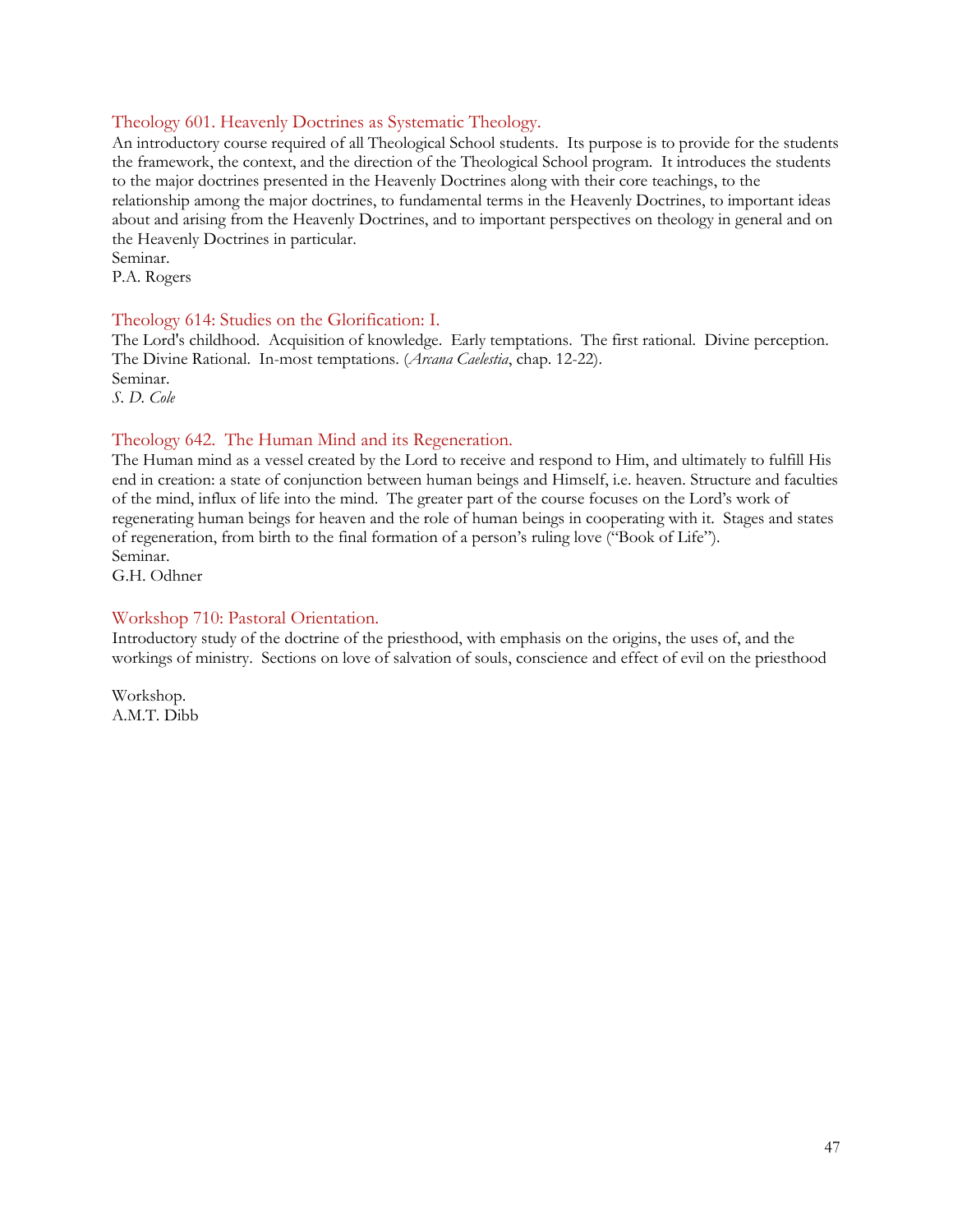## <span id="page-59-0"></span>Winter Term 2016-17 Graduate Courses

### **Theological School**

### Communication 716. Topics in Communication I. (5 classes)

Communication is one of the most important activities we engage in as humans. It is how we connect with the LORD, each other, and our world. As a pastor, learning to communicate effectively is essential. This course will explore communication topics and their practical application. Topics will include the role of persuasion in communication, listening skills, and available communication tools for pastors. The course will also address leadership and how to lead through change. A significant portion of the course will deal with structuring an effective oral message.

Seminar. M.H. Williams

### Conflict Resolution 860.

Examination of methods of resolving conflicts in a variety of settings. Communication skills based on New Church doctrines (angels settling disputes), and best practices in human resource management and organizational psychology. Each of the specific communication skills will be analyzed in terms of the levels of effectiveness: Excellent, Good, Sub-par (too passive) and Destructive (too aggressive). Conflict resolution include methods such as agreeing to disagree, presenting the tough issue, discovering other viewpoints, remaining firm but friendly, and repairing the damage. Students will practice until they demonstrate competence at the level of Excellence. Attention given to basic mediation training skills as needed by pastors. Seminar.

Staff

#### Experiential Learning.

Theologs spend an average of three hours a week for 30 weeks a year, in their Service Learning Assignments. Usually there is a change in assignment every ten weeks. The assignments involve interacting with people as aides to ordained and non-ordained leaders in this community. All of the assignments give the theologs direct experience relating to people in settings that are similar to what they will encounter, once they themselves are ordained ministers. Students are assessed by onsite supervisors and their classroom professor on nine connecting skills. They are rated as demonstrating an Excellent, Good, Sub-par or Destructive level for each of the nine skills. Students meet as a group once a week for about an hour to receive coaching from their professor, who possesses advanced training and skills in this area. Service Learning is usually part of the curriculum for first and second year theological students, for a total of 6 terms. Workshop.

E.G. Hyatt

#### Homiletics 921. Sermons from Old Testament Texts.

Theory and practice of sermon writing. Sermons will be from various styles in the Old Testament: from a made-up historical story, from an actual historical story, from a psalm. Workshop. G.H. Odhner

#### Homiletics 932. Sermons: A Variety of Topics and Focus.

Writing general purpose and festival sermons. Emphasis is upon organization of material for ease of presentation. Workshop.

G.R. Schnarr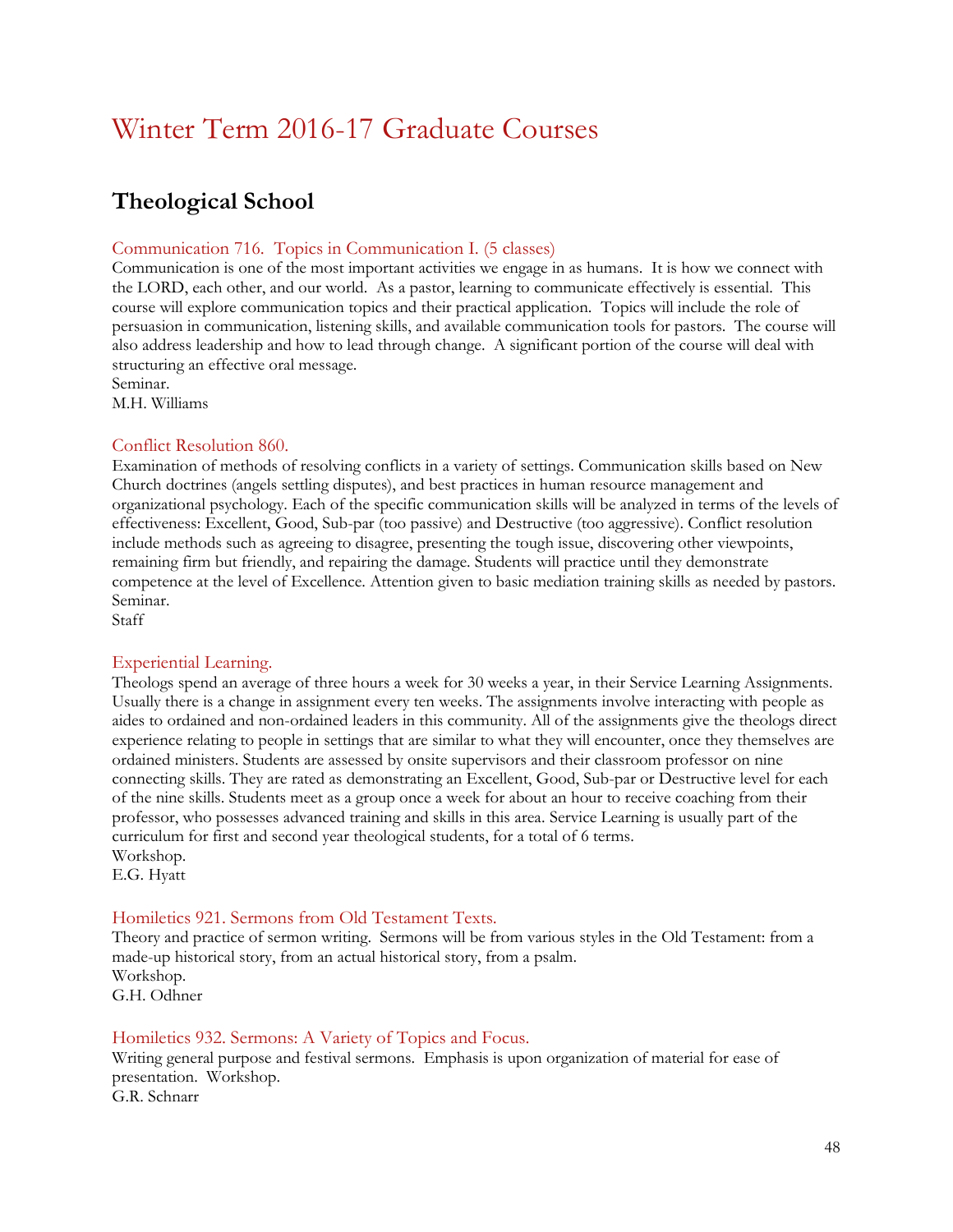### Pastoral Theology 841. Doctrine of the Priesthood and Principles of Church Government I.

An analysis of the doctrine concerning the two interrelated uses of the priesthood, teaching and learning. External and internal evangelization. Leading by means of representatives in worship. Government by influx as in the heavens, and by afflux as in the hells. How these two are applied to the government of the church. Two-term Workshop.

B.W. Keith

### Pastoral Theology 848. Priestly Duties.

Pastoral responsibilities. A broad review of the practical responsibilities of a General Church of the New Jerusalem pastor as contained in the Pastor's Handbook. Workshop. A. M.T. Dibb

### Theology 620. The Revelation Given to the New Church.

The nature of the theological Writings given to the New Church through Emanuel Swedenborg. Its relationship to former revelations. Approaches to forming a doctrine for the church in response to the new revelation. The nature and role of that doctrine. Seminar.

G.H. Odhner

### Theology 660. Doctrine of the Spiritual World: I. Death, resurrection, early states after death, vastation, punishment.

This course covers the essential doctrine of death and resurrection. It traces the progress of spirits through the World of Spirits, including the process of individual judgment to heaven or hell, vastation and punishments of the evil. The course also explores the influence of the World of Spirits in human life in the natural world by means of spheres and associate spirits.

Seminar. A.M.T. Dibb

### Workshop 720: Speech I. Public Speaking and Interpersonal Communication.

Introduction to communications theory: Self as communicator, communication process, perception in communication, and effective communication—qualities and barriers. Emphasis on applications to professional work of the priest.

Workshop. M.H. Williams

### Workshop 724: Speech II. Concepts in Interpersonal Communication.

Introduction to oral interpretation of literature. Advanced interpersonal communication theory and skills development. Workshop.

M.H. Williams

#### Workshop 728: Speech III. Advanced Concepts in Public Speaking and Interpersonal Communication.

Advanced interpersonal communication theory, skills development, and practice. Workshop. M.H. Williams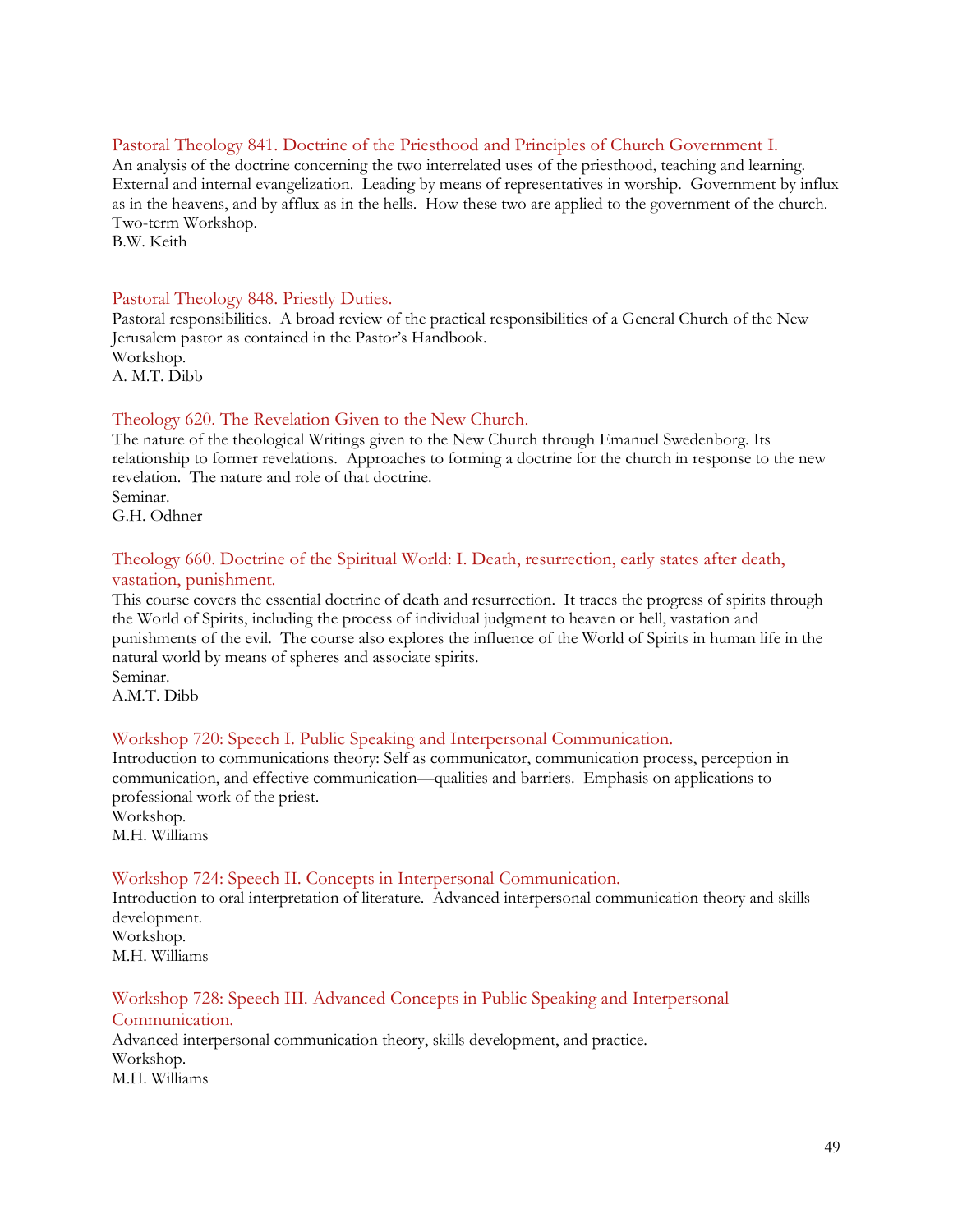# <span id="page-61-0"></span>Spring Term 2016-17 Graduate Courses

### **Theological School**

### Church History 682. History of the Most Ancient, Ancient, and Israelitish Churches.

A study of the doctrinal teachings concerning the pre-Advent churches; their rise and fall, with emphasis on the human states of reception and the operations of the Lord in reference to those states in each of the churches. Their sequence is examined in such a way as to illustrate spiritual fullness, despite the recurrent introduction of evil into those churches by men. Special emphasis is laid upon the subject of correspondences and representatives, and their central significance in every church. Seminar.

S.D. Cole

### Experiential Learning.

Theologs spend an average of three hours a week for 30 weeks a year, in their Service Learning Assignments. Usually there is a change in assignment every ten weeks. The assignments involve interacting with people as aides to ordained and non-ordained leaders in this community. All of the assignments give the theologs direct experience relating to people in settings that are similar to what they will encounter, once they themselves are ordained ministers. Students are assessed by onsite supervisors and their classroom professor on nine connecting skills. They are rated as demonstrating an Excellent, Good, Sub-par or Destructive level for each of the nine skills. Students meet as a group once a week for about an hour to receive coaching from their professor, who possesses advanced training and skills in this area. Service Learning is usually part of the curriculum for first and second year theological students, for a total of 6 terms. Workshop.

E.G. Hyatt

### Homiletics 923. Sermons from the Prophets and New Testament Texts.

Theory and practice of sermon writing. Sermons will be from the Prophetical style of the Old Testament, and from various styles in the New Testament. Workshop. G.H. Odhner

### Homiletics 933. Sermon Presentation and Memorial Addresses.

This term of homiletics focuses on writing for how sermons are heard and writing memorial services. Fully written out sermons and preaching from outlines are included with an emphasis on styles and techniques which facilitate or could hamper congregations hearing the message. The function of memorial services are considered in the grieving process and the pastor's role in the transition to the other world. Workshop. P.M.Buss, Jr.

Pastoral Theology 842. Doctrine of the Priesthood and Principles of Church Government II.

An analysis of the doctrine concerning the two interrelated uses of the priesthood, teaching and learning. External and internal evangelization. Leading by means of representatives in worship. Government by influx as in the heavens, and by afflux as in the hells. How these two are applied to the government of the church. Two-term Workshop.

B.W. Keith